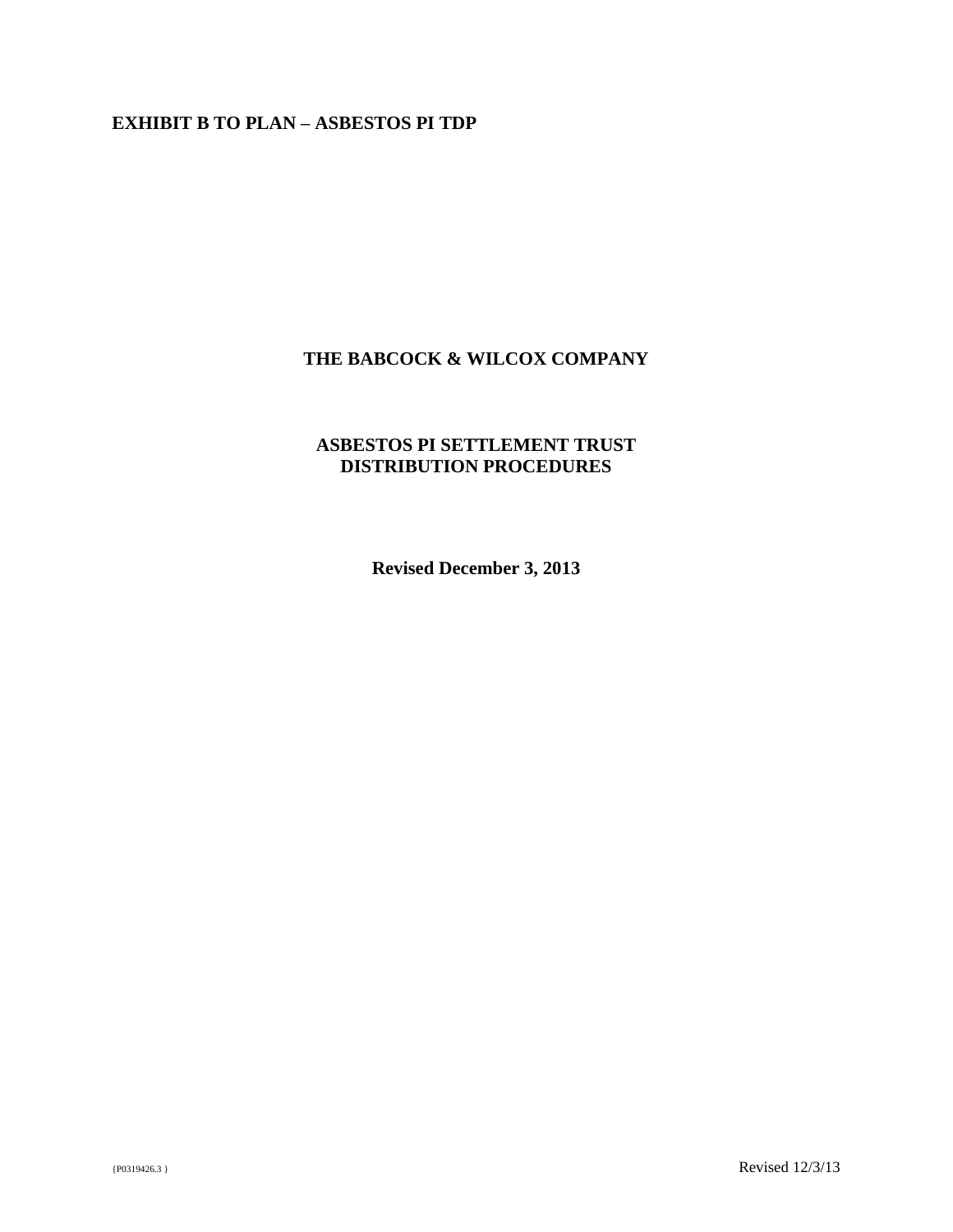# **THE BABCOCK & WILCOX COMPANY**

# **ASBESTOS PI SETTLEMENT TRUST DISTRIBUTION PROCEDURES**

# **TABLE OF CONTENTS**

# SECTION I — Introduction .......................................................................................... 2 1.1 Purpose ................................................................................................... 2 1.2 Interpretation .......................................................................................... 2 SECTION II — Overview .......................................................................................... 2 2.1 PI Trust Goals .............................................................................. 2 2.2 Claims Liquidation Procedures ............................................................... 3 2.3 Application of the Payment Percentage ................................................ 5 2.4 PI Trust's Determination of the Maximum Annual Payment and Maximum Available Payment ......................................................... 6 2.5 Claims Payment Ratio ........................................................................ 9 2.6 Indirect PI Trust Claims ......................................................................... 11 SECTION III — TDP Administration ............................................................................ 12 3.1 Trust Advisory Committee and Future Claimants' Representative ........ 12 3.2 Consent and Consultation Procedures .................................................... 12 SECTION IV — Payment Percentage; Periodic Estimates ............................................ 12 4.1 Uncertainty of B&W's Personal Injury Asbestos Liabilities .................. 12 4.2 Computation of Payment Percentage ...................................................... 13 4.3 Applicability of the Payment Percentage ................................................ 15

Page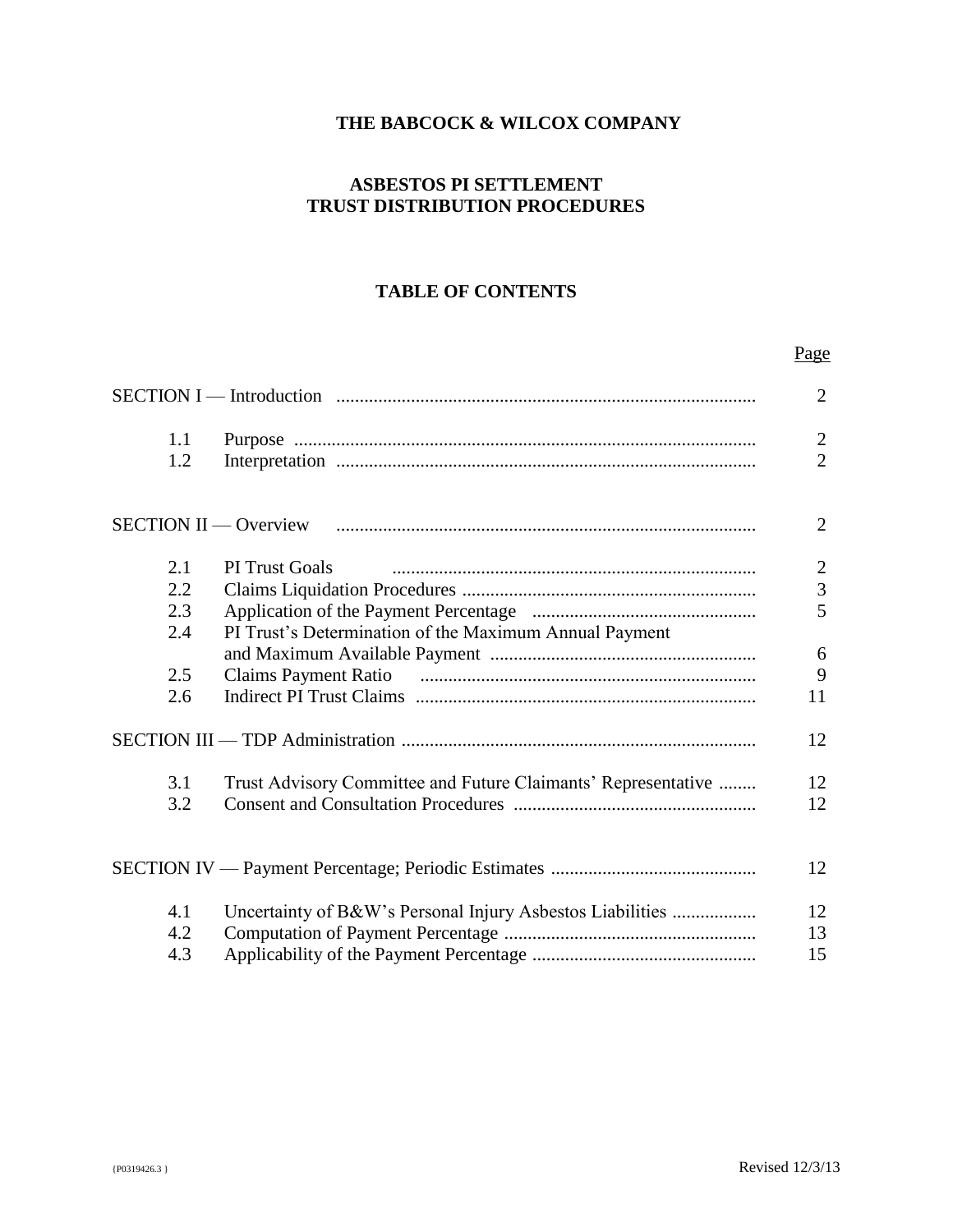|     |     |                                                              |     |                                              | 17       |  |  |
|-----|-----|--------------------------------------------------------------|-----|----------------------------------------------|----------|--|--|
| 5.1 |     |                                                              |     |                                              | 17       |  |  |
|     | (a) |                                                              |     |                                              |          |  |  |
|     |     | (1)                                                          |     | Establishment of the FIFO Processing Queue   | 17       |  |  |
|     |     | (2)                                                          |     | Effect of Statutes of Limitations and Repose | 18       |  |  |
|     | (b) |                                                              |     |                                              | 19       |  |  |
|     | (c) |                                                              |     |                                              | 19       |  |  |
| 5.2 |     |                                                              |     |                                              |          |  |  |
|     | (a) |                                                              |     |                                              |          |  |  |
|     | (b) |                                                              |     |                                              | 22       |  |  |
| 5.3 |     |                                                              |     |                                              | 22       |  |  |
|     | (a) |                                                              |     |                                              |          |  |  |
|     |     | (1)                                                          |     |                                              | 23       |  |  |
|     |     | (2)                                                          |     | Claims Processing Under Expedited Review     | 24       |  |  |
|     |     | (3)                                                          |     | Disease Levels, Scheduled Values             |          |  |  |
|     |     |                                                              |     |                                              | 24       |  |  |
|     | (b) |                                                              |     |                                              | 28       |  |  |
|     |     | (1)                                                          |     |                                              | 28       |  |  |
|     |     |                                                              | (A) | Review of Medical/Exposure Criteria          | 30       |  |  |
|     |     |                                                              | (B) |                                              | 30       |  |  |
|     |     | (2)                                                          |     | Valuation Factors to Be Considered in        |          |  |  |
|     |     |                                                              |     |                                              | 31       |  |  |
|     |     | (3)                                                          |     | Scheduled, Average and Maximum Values        | 32<br>33 |  |  |
| 5.4 |     | Categorizing Claims as Extraordinary and/or Exigent Hardship |     |                                              |          |  |  |
|     | (a) |                                                              |     |                                              |          |  |  |
|     | (b) |                                                              |     |                                              | 34       |  |  |
| 5.5 |     |                                                              |     |                                              | 34       |  |  |
| 5.6 |     |                                                              |     |                                              | 35       |  |  |
| 5.7 |     |                                                              |     |                                              | 37       |  |  |
|     | (a) |                                                              |     |                                              | 37       |  |  |
|     |     | (1)                                                          |     |                                              | 37       |  |  |
|     |     |                                                              |     |                                              | 37       |  |  |
|     |     |                                                              | (B) |                                              | 38       |  |  |
|     |     |                                                              | (C) | Exception to the Exception for Certain       |          |  |  |
|     |     |                                                              |     |                                              | 39       |  |  |
|     |     | (2)                                                          |     |                                              | 39       |  |  |
|     | (b) |                                                              |     |                                              | 40       |  |  |
|     |     | (1)                                                          |     |                                              | 40       |  |  |
|     |     | (2)                                                          |     |                                              | 40       |  |  |
|     |     | (3)                                                          |     |                                              | 41       |  |  |
| 5.8 |     |                                                              |     |                                              | 42       |  |  |
| 5.9 |     |                                                              |     |                                              | 42       |  |  |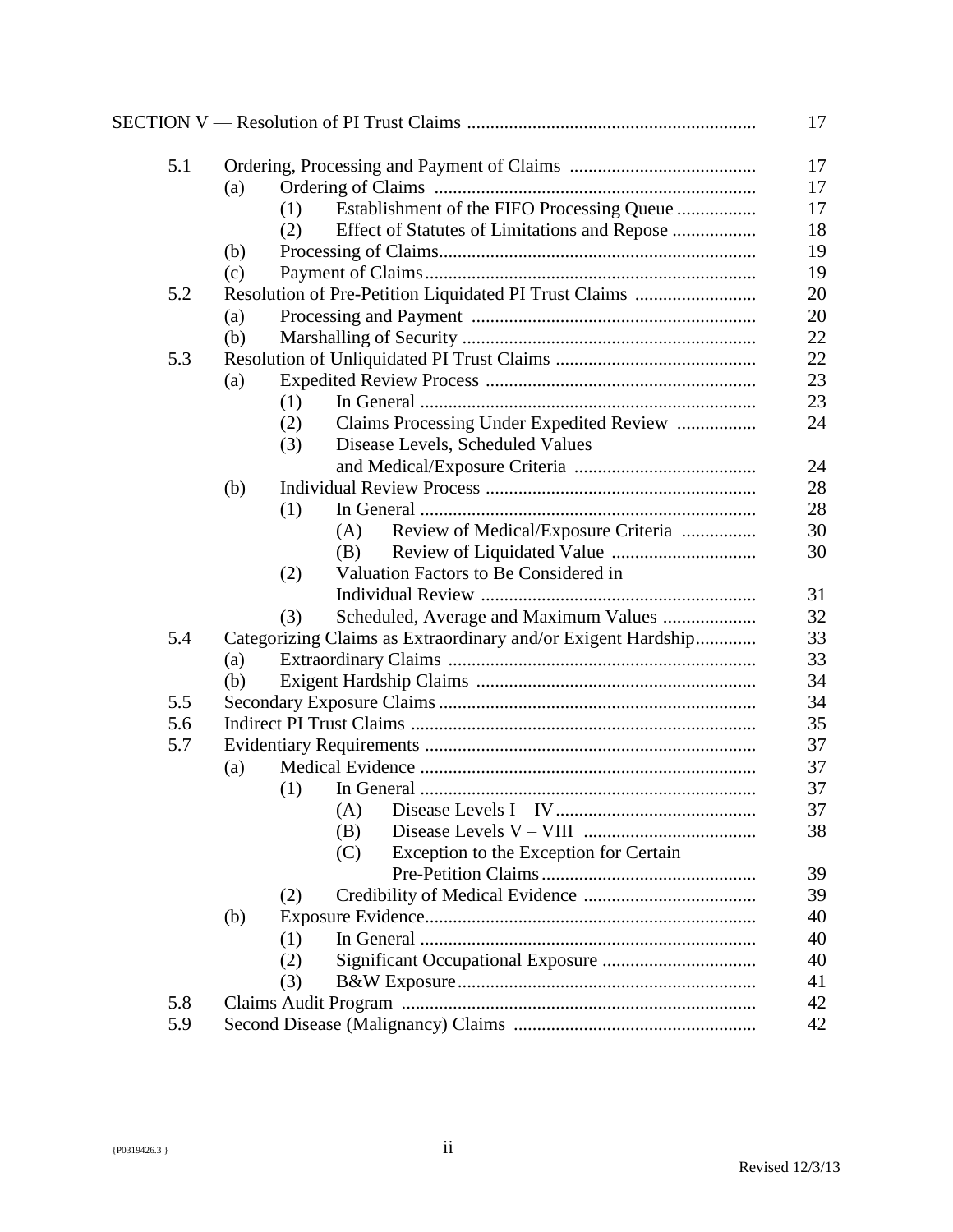| 5.10 | Arbitration                                                        | 43 |
|------|--------------------------------------------------------------------|----|
|      | (a)                                                                | 43 |
|      | (b)                                                                | 44 |
|      | (c)                                                                | 45 |
| 5.11 |                                                                    | 45 |
|      | <b>SECTION VI</b> — Claims Materials                               | 45 |
| 6.1  |                                                                    | 45 |
| 6.2  |                                                                    | 46 |
| 6.3  |                                                                    | 46 |
| 6.4  |                                                                    | 47 |
| 6.5  |                                                                    | 47 |
|      | SECTION VII — General Guidelines for Liquidating and Paying Claims | 48 |
| 7.1  |                                                                    | 48 |
| 7.2  |                                                                    | 49 |
| 7.3  | Discretion to Vary the Order and Amounts of Payments in            |    |
|      |                                                                    | 49 |
| 7.4  | <b>Punitive Damages</b>                                            | 50 |
| 7.5  |                                                                    | 50 |
|      | (a)                                                                | 50 |
|      | (b)                                                                | 51 |
|      | (c)                                                                | 51 |
| 7.6  |                                                                    | 52 |
| 7.7  |                                                                    | 52 |
| 7.8  |                                                                    | 53 |
| 7.9  |                                                                    | 53 |
| 7.10 |                                                                    | 54 |
|      | <b>SECTION VIII — Miscellaneous</b>                                | 54 |
| 8.1  |                                                                    | 54 |
| 8.2  | Severability                                                       | 54 |
| 8.3  |                                                                    | 55 |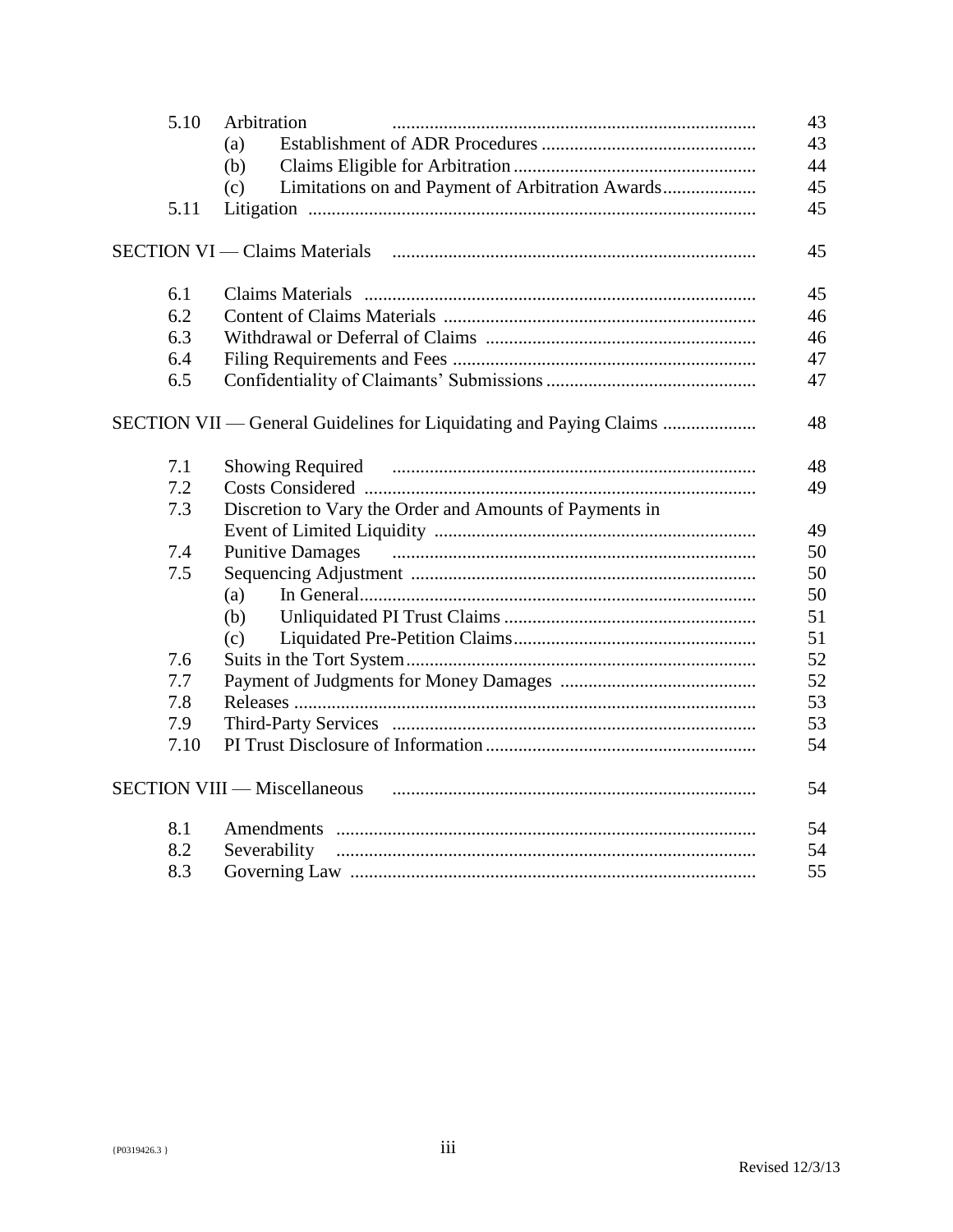# **THE BABCOCK & WILCOX COMPANY**

# **ASBESTOS PERSONAL INJURY SETTLEMENT TRUST DISTRIBUTION PROCEDURES**

The Babcock & Wilcox Company First Amended Asbestos Personal Injury Settlement Trust Distribution Procedures (this "TDP") contained herein provide for resolving all asbestos-related personal injury and death claims caused by conduct of, and/or exposure to products for which**,** The Babcock & Wilcox Company ("B&W"), and its predecessors, successors, and assigns, have legal responsibility (hereinafter for all purposes of this TDP defined as "PI Trust Claims"), as provided in and required by The Joint Plan of Reorganization as of September 28, 2005, filed on September 29, 2005 ("Plan"),<sup>1</sup> as such Plan may be amended, modified or supplemented from time to time, and The Babcock & Wilcox Company Asbestos Personal Injury Settlement Trust Agreement (the "PI Trust Agreement"). The Plan and PI Trust Agreement establish The Babcock & Wilcox Company Asbestos Personal Injury Settlement Trust ("PI Trust"). The Trustees of the PI Trust ("Trustees") shall implement and administer this TDP in accordance with the PI Trust Agreement. Capitalized terms used herein and not otherwise defined shall have the meanings assigned to them in the Plan and the PI Trust Agreement.

 $1$  Capitalized terms used herein and not otherwise defined shall have the meanings assigned to them in the Plan and the PI Trust Agreement; provided, however, that "Asbestos Personal Injury Claims" as defined in the Plan shall be referred to herein as "**PI Trust Claims**" and "Asbestos Personal Injury Indirect Claims" as defined in the Plan shall be referred to herein as "**Indirect PI Trust Claims**."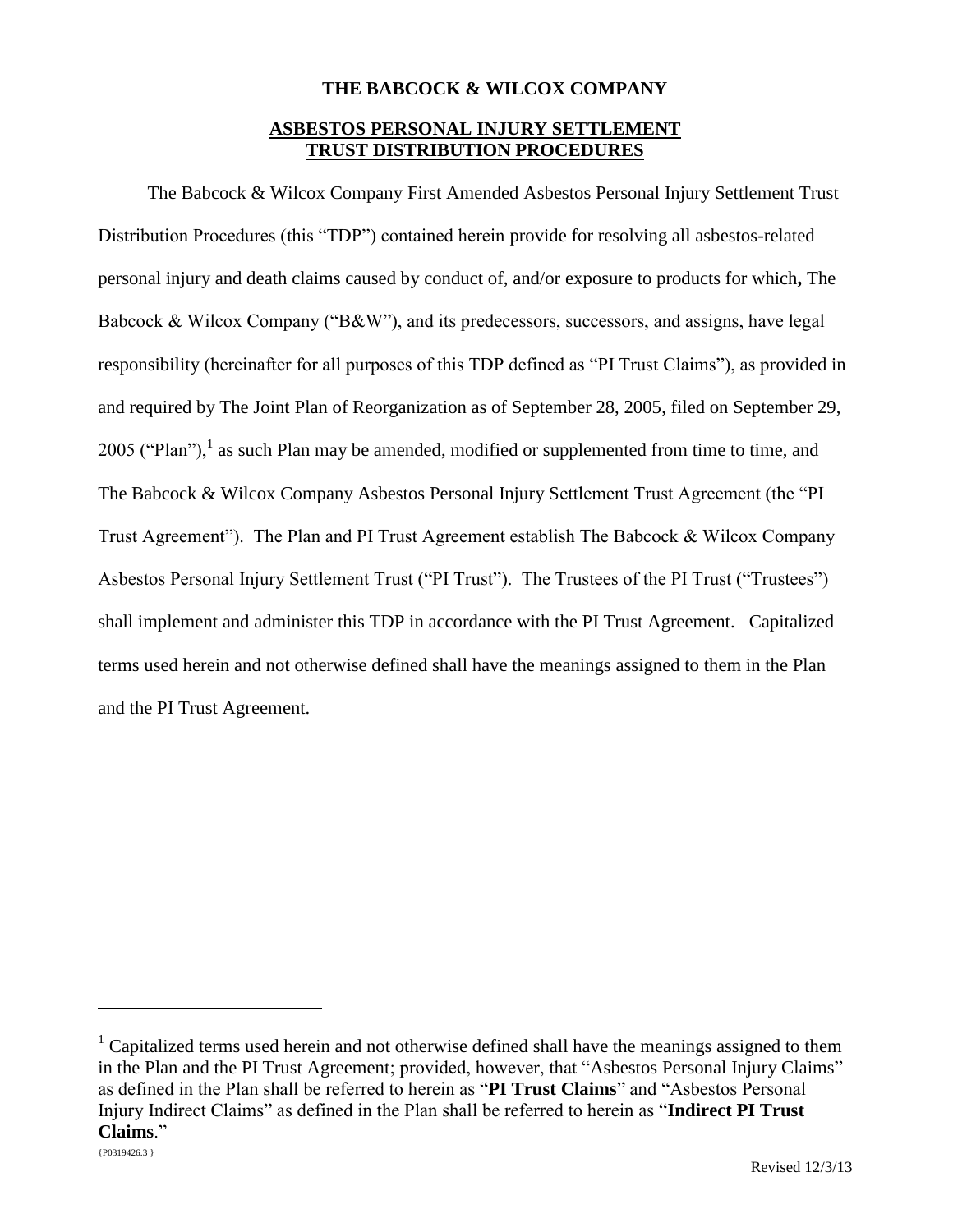### **SECTION I**

### **Introduction**

**1.1 Purpose.** This TDP has been adopted pursuant to the PI Trust Agreement. It is designed to provide fair, equitable and substantially similar treatment for all PI Trust Claims that may presently exist or may arise in the future in substantially the same manner.

**1.2 Interpretation.** Except as may otherwise be provided below, nothing in this TDP shall be deemed to create a substantive right for any claimant. The rights and benefits provided herein to holders of PI Trust Claims shall vest in such holders as of the Effective Date.

## **SECTION II**

### **Overview**

**2.1 PI Trust Goals.** The goal of the PI Trust is to treat all claimants equitably. This TDP furthers that goal by setting forth procedures for processing and paying B&W's several share of the unpaid portion of the liquidated value of PI Trust Claims generally on an impartial, first-infirst-out ("FIFO") basis, with the intention of paying all claimants over time as equivalent a share as possible of the value of their claims based on historical values for substantially similar claims in the applicable tort system.<sup>2</sup> To this end, the TDP establishes a schedule of eight asbestos-related diseases ("Disease Levels"), seven of which have presumptive medical and exposure requirements ("Medical/Exposure Criteria") and specific liquidated values ("Scheduled Values"), and five of which have both anticipated average values ("Average Values") and caps on their liquidated values ("Maximum Values"). The Disease Levels, Medical/Exposure Criteria, Scheduled Values, Average Values and Maximum Values, which are set forth in Sections 5.3 and 5.4 below, have all been selected and derived with the intention of achieving a fair allocation of the PI Trust funds as

 ${P0319426.3}$  $^{2}$  As used in this TDP, the phrase "in the tort system" or "in the applicable tort system" shall not include claims asserted against a trust established pursuant to section 524(g) and/or section 105 of the Bankruptcy Code or any other applicable law. References to "tort system" shall include both domestic and foreign tort systems and other foreign claims resolution systems, where appropriate.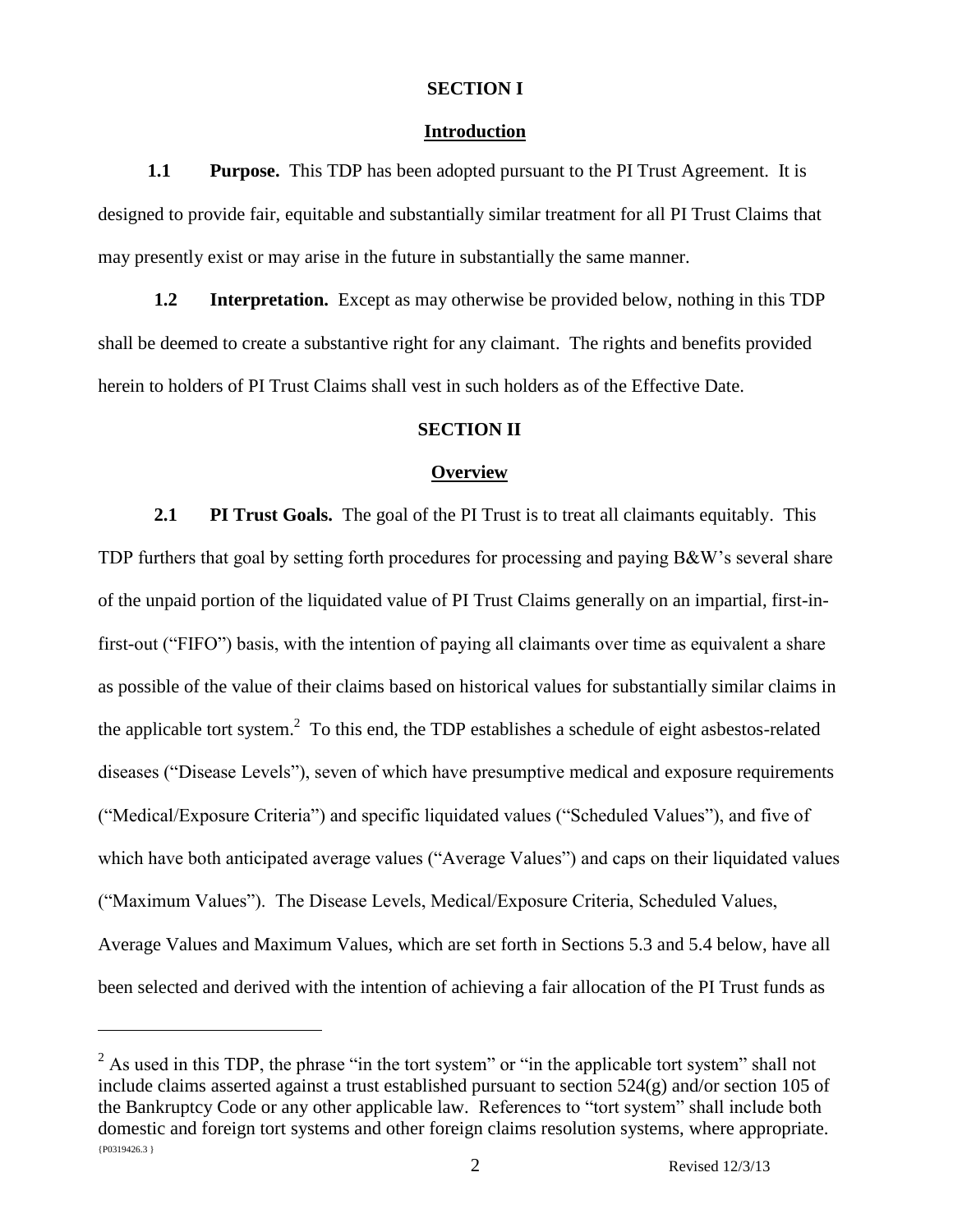among claimants suffering from different disease processes in light of the best available information considering the domestic settlement history of B&W and the rights claimants would have in the applicable tort system absent the bankruptcy.

**2.2 Claims Liquidation Procedures.** PI Trust Claims shall be processed based on their place in the FIFO Processing Queue to be established pursuant to Section 5.1(a) below. The PI Trust shall take all reasonable steps to resolve PI Trust Claims as efficiently and expeditiously as possible at each stage of claims processing and arbitration, which steps may include conducting settlement discussions with claimants' representatives with respect to more than one claim at a time**,** provided that the claimants' respective positions in the FIFO Processing Queue are maintained and each claim is individually evaluated pursuant to the valuation factors set forth in Section 5.3(b)(2) below. Whether or not to conduct settlement discussions with claimants' representatives with respect to more than one claim at a time is a decision within the PI Trust's sole discretion. The PI Trust shall also make every effort to resolve each year at least that number of PI Trust Claims required to exhaust the Maximum Annual Payment and the Maximum Available Payment for Category A and Category B claims, as those terms are defined below.

The PI Trust shall liquidate all PI Trust Claims except Foreign Claims (as defined in Section 5.3(b)(1) below)<sup>3</sup> that meet the presumptive Medical/Exposure Criteria of Disease Levels I – V, VII and VIII under the Expedited Review Process described in Section 5.3(a) below. Claims involving Disease Levels I – V, VII and VIII that do not meet the presumptive Medical/Exposure Criteria for the relevant Disease Level may undergo the PI Trust's Individual Review Process described in Section 5.3(b) below. In such a case, notwithstanding that the claim does not meet the presumptive Medical/Exposure Criteria for the relevant Disease Level, the PI Trust can offer the

 ${P0319426.3}$  $3$  For all purposes hereunder, PI Trust Claims of individuals exposed in Canada who were residents in Canada when such claims were filed shall be considered and treated as "domestic claims" (*i.e.*, non-Foreign Claims) with domestic settlement history.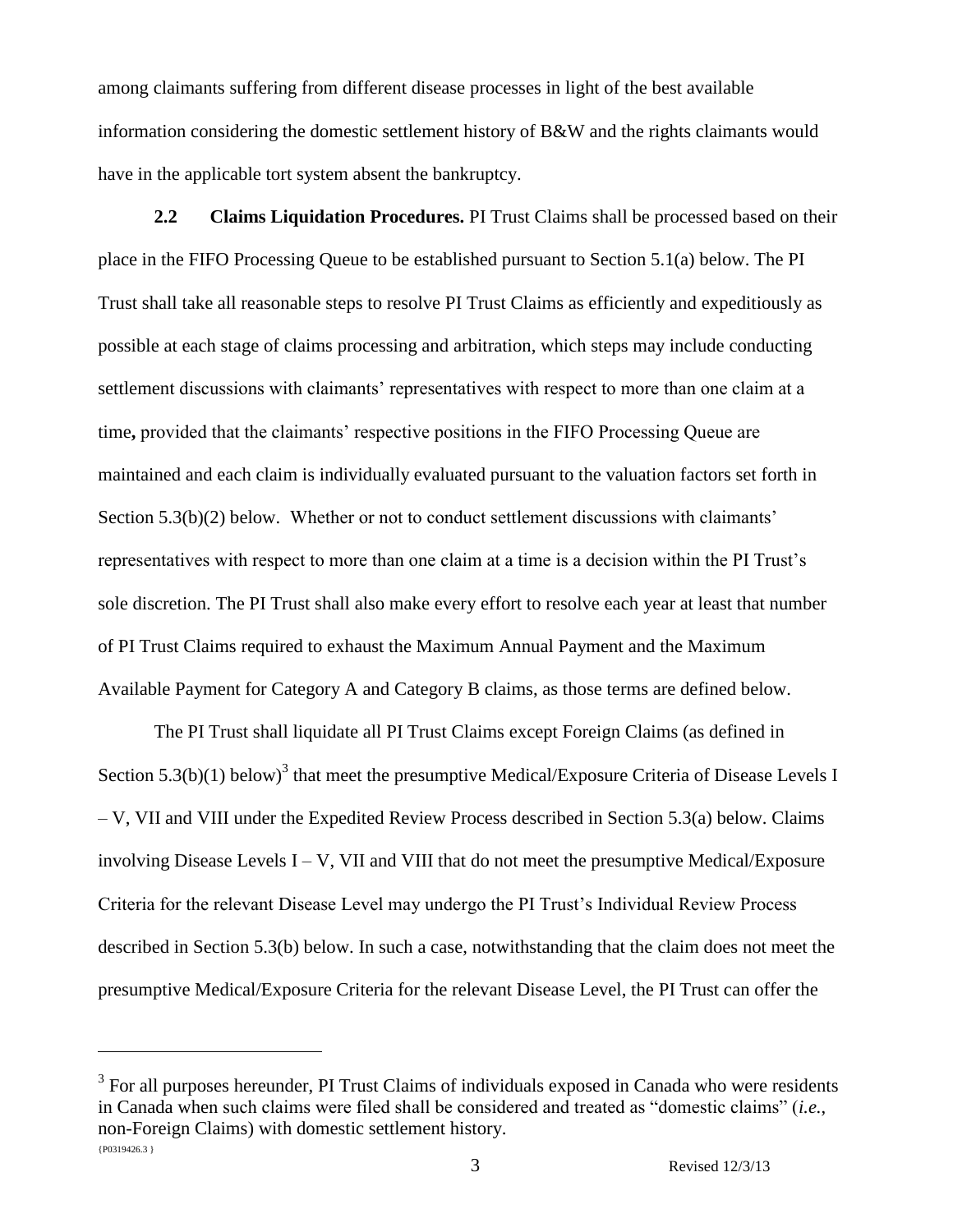claimant an amount up to the Scheduled Value of that Disease Level if the PI Trust is satisfied that the claimant has presented a claim that would be cognizable and valid in the applicable tort system.

PI Trust Claims involving Disease Levels IV - VIII tend to raise more complex valuation issues than the PI Trust Claims in Disease Levels I – III. Accordingly, in lieu of liquidating such claimants' claims under the Expedited Review Process, claimants holding claims involving these Disease Levels may alternatively seek to establish a liquidated value for the claim that is greater than its Scheduled Value by electing the PI Trust's Individual Review Process. However, the liquidated value of a more serious Disease Level IV, V, VII or VIII claim that undergoes the Individual Review Process for valuation purposes may be determined to be less than its Scheduled Value, and in any event shall not exceed the Maximum Value for the relevant Disease Level set forth in Section 5.3(b)(3) below, unless the claim qualifies as an Extraordinary Claim as defined in Section 5.4(a) below, in which case its liquidated value cannot exceed the Maximum Value specified in that provision for such claims. Level VI (Lung Cancer 2) claims and all Foreign Claims may be liquidated<sup>4</sup> only pursuant to the PI Trust's Individual Review Process.

Based upon B&W's domestic claims settlement history in light of applicable tort law, and current projections of present and future unliquidated claims, the Scheduled Values and Maximum Values set forth in Section 5.3(b)(3) have been established for each of the five more serious Disease Levels that are eligible for Individual Review of their liquidated values. The Trustees shall use their reasonable best efforts to insure that the PI Trust processes claims such that over time the combination of domestic settlements at the Scheduled Values and those resulting from the Individual Review Process for the five more serious Disease Levels approximate the Average Value set forth in Section 5.3(b)(3) for each such Disease Level.

<sup>{</sup>P0319426.3 } <sup>4</sup> For purposes of this TDP, "liquidated" means approved and valued by the PI Trust.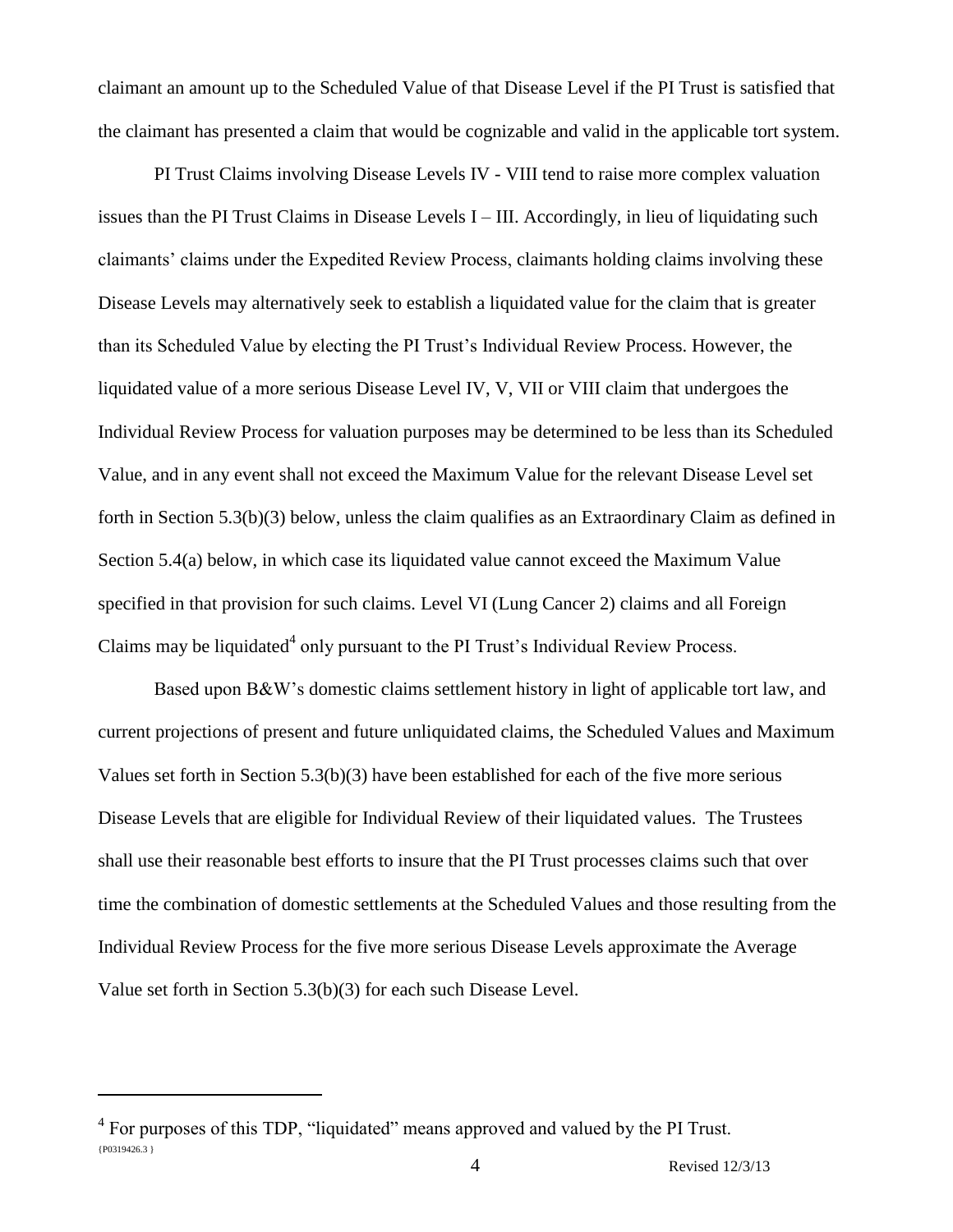All unresolved disputes over a claimant's medical condition, exposure history and/or the validity or liquidated value of a claim shall be subject to binding or non-binding arbitration as set forth in Section 5.10 below, at the election of the claimant, under the ADR Procedures that are provided in Attachment A hereto. PI Trust Claims that are the subject of a dispute with the PI Trust that cannot be resolved by non-binding arbitration may enter the tort system as provided in Sections 5.11 and 7.6 below. However, if and when a claimant obtains a judgment in the tort system, the judgment shall be payable (subject to the Payment Percentage, Maximum Available Payment, and Claims Payment Ratio provisions set forth below) as provided in Section 7.7 below.

**2.3 Application of the Payment Percentage.** After the liquidated value of a PI Trust Claim other than a claim involving Other Asbestos Disease (Disease Level I – Cash Discount Payment), as defined in Section 5.3(a)(3) below, is determined pursuant to the procedures set forth herein for Expedited Review, Individual Review, arbitration, or litigation in the tort system, the claimant shall ultimately receive a pro-rata share of that value based on a Payment Percentage described in Section 4.2 below. The Payment Percentage shall also apply to all Pre-Petition Liquidated Claims as provided in Section 5.2 below and to all sequencing adjustments pursuant to Section 7.5 below.

{P0319426.3 } The Initial Payment Percentage has been set at 34 percent (34%), and shall apply to all PI Trust Voting Claims accepted as valid by the PI Trust, unless adjusted by the PI Trust pursuant to the consent of the PI Trust Advisory Committee ("TAC") and the Legal Representative for Future Asbestos-Related Claimants ("Future Claimants' Representative") (who are described in Section 3.1 below) pursuant to Section 4.2 below, and except as provided in Section 4.2 below with respect to supplemental payments in the event the Initial Payment Percentage is changed. The term "PI Trust Voting Claims" includes (i) Pre-Petition Liquidated Claims as defined in Section 5.2(a) below; (ii) claims filed against B&W in the tort system or actually submitted to B&W pursuant to an administrative settlement agreement prior to the Petition Date of February 22, 2000; and (iii) all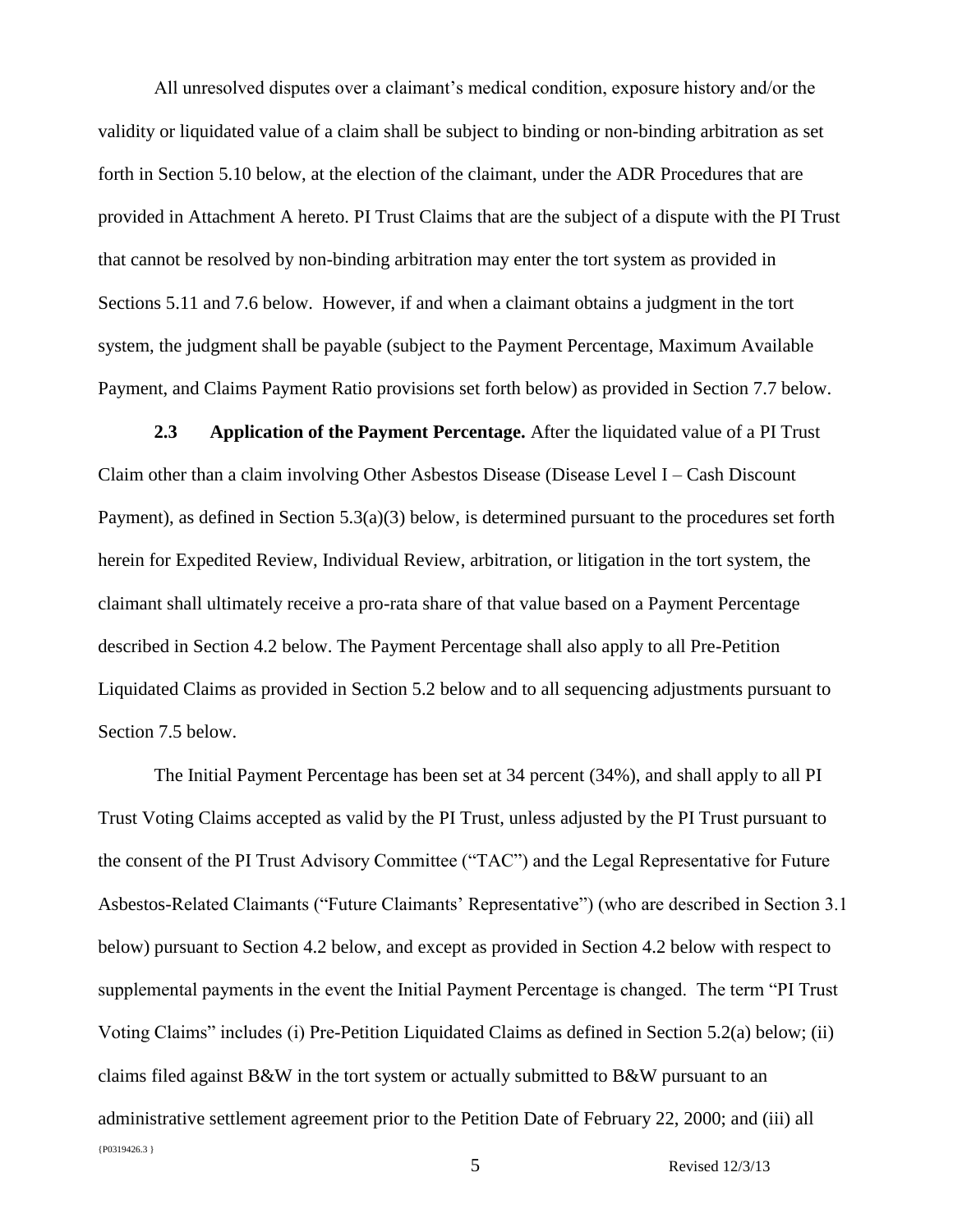claims filed against another defendant in the tort system prior to the date the Plan was filed with the Bankruptcy Court (the "Plan Filing Date"); provided, however, that (1) the holder of a claim described in subsection (i), (ii) or (iii) above, or his or her authorized agent, actually voted to accept or reject the Plan pursuant to the voting procedures established by the Bankruptcy Court, unless such holder certifies to the satisfaction of the Trustees that he or she was prevented from voting in this proceeding as a result of circumstances related to Hurricanes Katrina, Rita, Wilma, or other event resulting in a state of emergency in the relevant jurisdiction that affected the claimant or his or her law firm; and provided further that (2) the claim was subsequently filed with the PI Trust pursuant to Section 6.1 below by the Initial Claims Filing Date defined in Section 5.1(a) below. The Initial Payment Percentage has been calculated on the assumption that the Average Values set forth in Section 5.3(b)(3) below shall be achieved with respect to existing present domestic claims and projected future domestic claims involving Disease Levels IV – VIII.

The Payment Percentage may thereafter be adjusted upwards or downwards from time to time by the PI Trust with the consent of the TAC and the Future Claimants' Representative to reflect then-current estimates of the PI Trust's assets and its liabilities, as well as then-estimated value of then-pending and future claims. However, any adjustment to the Initial Payment Percentage shall be made only pursuant to Section 4.2 below. If the Payment Percentage is increased over time, claimants whose claims were liquidated and paid in prior periods under the TDP shall receive additional payments only as provided in Section 4.2 below. Because there is uncertainty in the prediction of both the number and severity of future PI Trust Claims, and the amount of the PI Trust's assets, no guarantee can be made of any Payment Percentage of a PI Trust Claim's liquidated value.

### **2.4 PI Trust's Determination of the Maximum Annual Payment and**

{P0319426.3 } 6 Revised 12/3/13 **Maximum Available Payment.** After calculating the Payment Percentage, the PI Trust shall model the cash flow, principal and income year-by-year to be paid over its entire life to ensure that all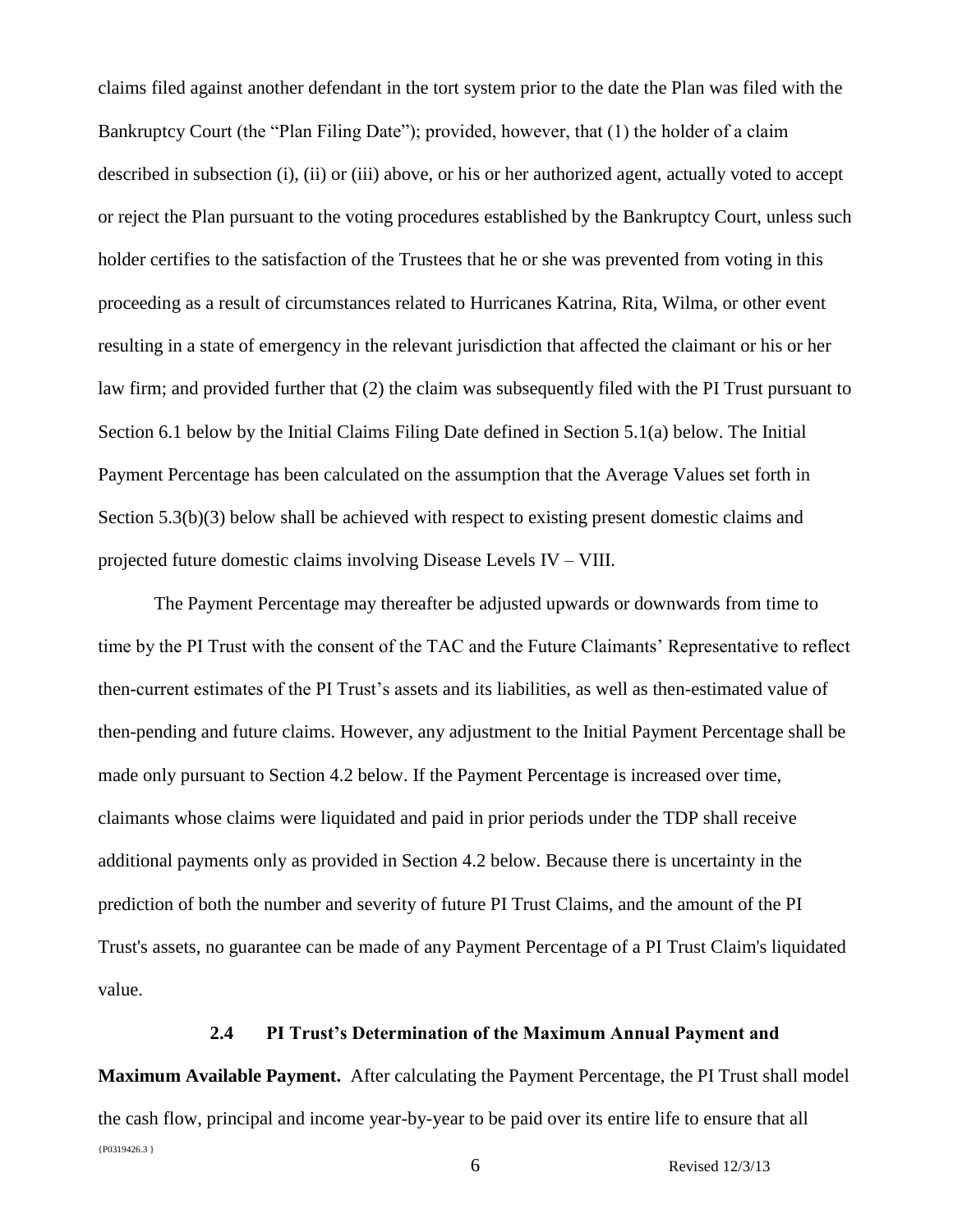present and future B&W claimants are compensated at the Payment Percentage. In each year, based upon that model of the cash flow, the PI Trust shall be empowered to pay out the portion of its funds payable for that year according to the model (the "Maximum Annual Payment"). The PI Trust's distributions to all claimants for that year shall not exceed the Maximum Annual Payment. That Payment Percentage and the Maximum Annual Payment figures are based on projections over the lifetime of the PI Trust. As noted in Section 2.3 above, if such long-term projections are revised, the Payment Percentage may be adjusted accordingly, which would result in a new model of the PI Trust's anticipated cash flow and a new calculation of the Maximum Annual Payment figures.

{P0319426.3 } However, year-to-year variations in the PI Trust's flow of claims or the value of its assets, including earnings thereon, will not mean necessarily that the long-term projections are inaccurate; they may simply reflect normal variations, both up and down, from the smooth curve created by the PI Trust's long-term projections. If, in a given year, however, asset values, including earnings thereon, are below projections, the PI Trust may need to distribute less in that year than would otherwise be permitted based on the original Maximum Annual Payment derived from long-term projections. Accordingly, the original Maximum Annual Payment for a given year may be temporarily decreased if the present value of the assets of the PI Trust as measured on a specified date during the year is less than the present value of the assets of the PI Trust projected for that date by the cash flow model described in the foregoing paragraph. The PI Trust shall make such a comparison whenever the Trustees become aware of any information that suggests that such a comparison should be made and, in any event, no less frequently than once every six months. If the PI Trust determines that as of the date in question, the present value of the PI Trust's assets is less than the projected present value of its assets for such date, then it will remodel the cash flow yearby-year to be paid over the life of the PI Trust based upon the reduced value of the total assets as so calculated and identify the reduced portion of its funds to be paid for that year, which will become the Temporary Maximum Annual Payment (additional reductions in the Maximum Annual Payment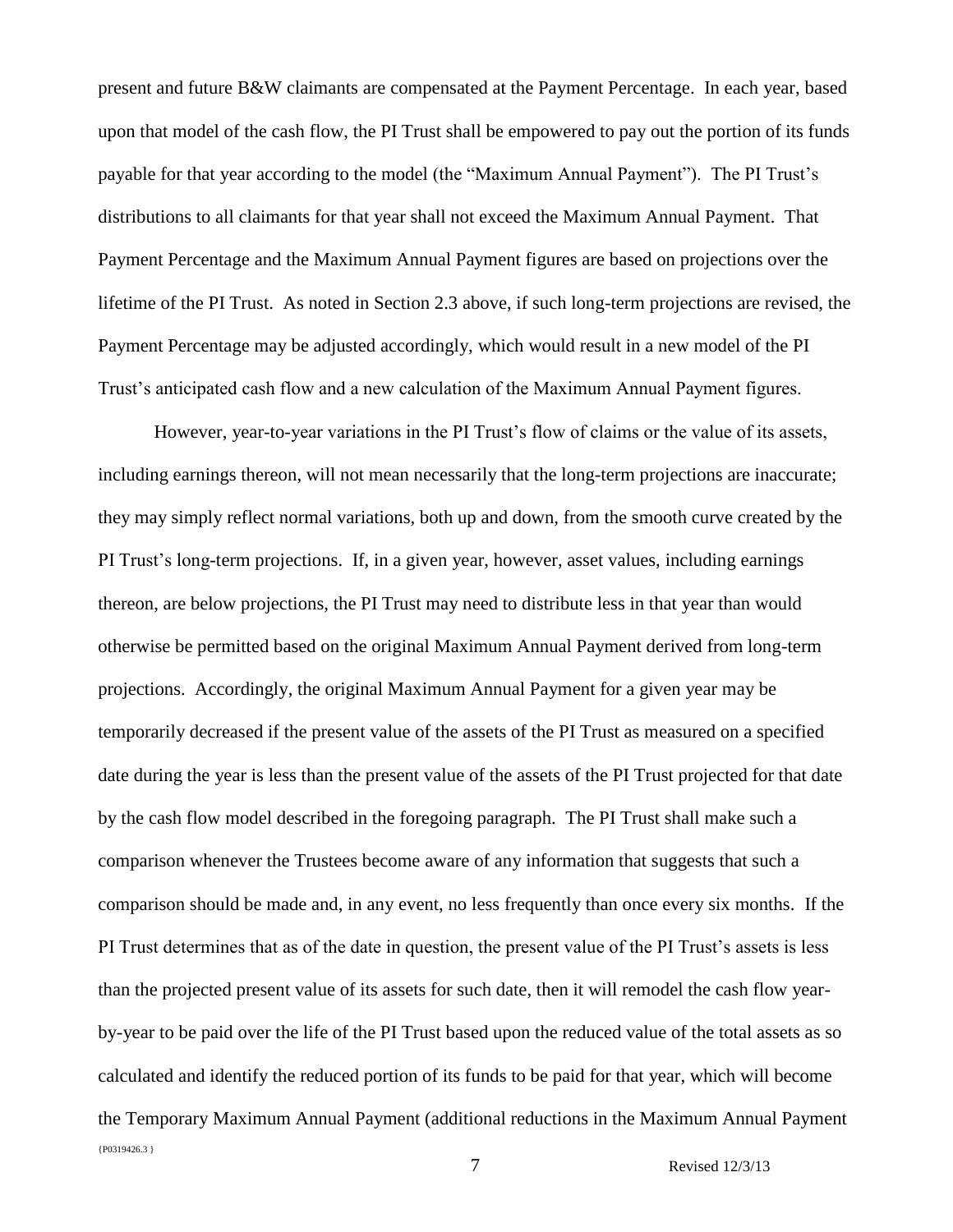can occur during the course of that year based upon subsequent calculations). If in any year the Maximum Annual Payment was temporarily reduced as a result of an earlier calculation and, based upon a later calculation, the difference between the projected present value of the PI Trust's assets and the actual present value of its assets has decreased, the Temporary Maximum Annual Payment shall be increased to reflect the decrease in the differential. In no event, however, shall the Temporary Maximum Annual Payment exceed the original Maximum Annual Payment. As a further safeguard, the PI Trust's distribution to all claimants for the first nine months of a year shall not exceed 85% of the Maximum Annual Payment determined for that year. If on December 31 of a given year, the original Maximum Annual Payment for such year is not in effect, the original Maximum Annual Payment for the following year shall be reduced proportionately.

In distributing the Maximum Annual Payment, the PI Trust shall first allocate the amount in question to outstanding Pre-Petition Liquidated Claims and to liquidated PI Trust Claims involving Disease Level I (Cash Discount Payment), in proportion to the aggregate value of each group of claims. The remaining portion of the Maximum Annual Payment (the "Maximum Available Payment"), if any, shall then be allocated and used to satisfy all other liquidated PI Trust Claims, subject to the Claims Payment Ratio set forth in Section 2.5 below; provided, however that if the Maximum Annual Payment is reduced during a year pursuant to the provisions above, the Maximum Available Payment shall be adjusted accordingly. In the event there are insufficient funds in any year to pay the total number of outstanding Pre-Petition Liquidated Claims and/or previously liquidated Disease Level I Claims, the available funds allocated to that group of claims shall be paid to the maximum extent to claimants in the particular group based on their place in their respective FIFO Payment Queue. Claims in either group for which there are insufficient funds shall be carried over to the next year, and placed at the head of their FIFO Payment Queue. If there is a decrease in the Payment Percentage prior to the payment of such claims, any such Pre-Petition Liquidated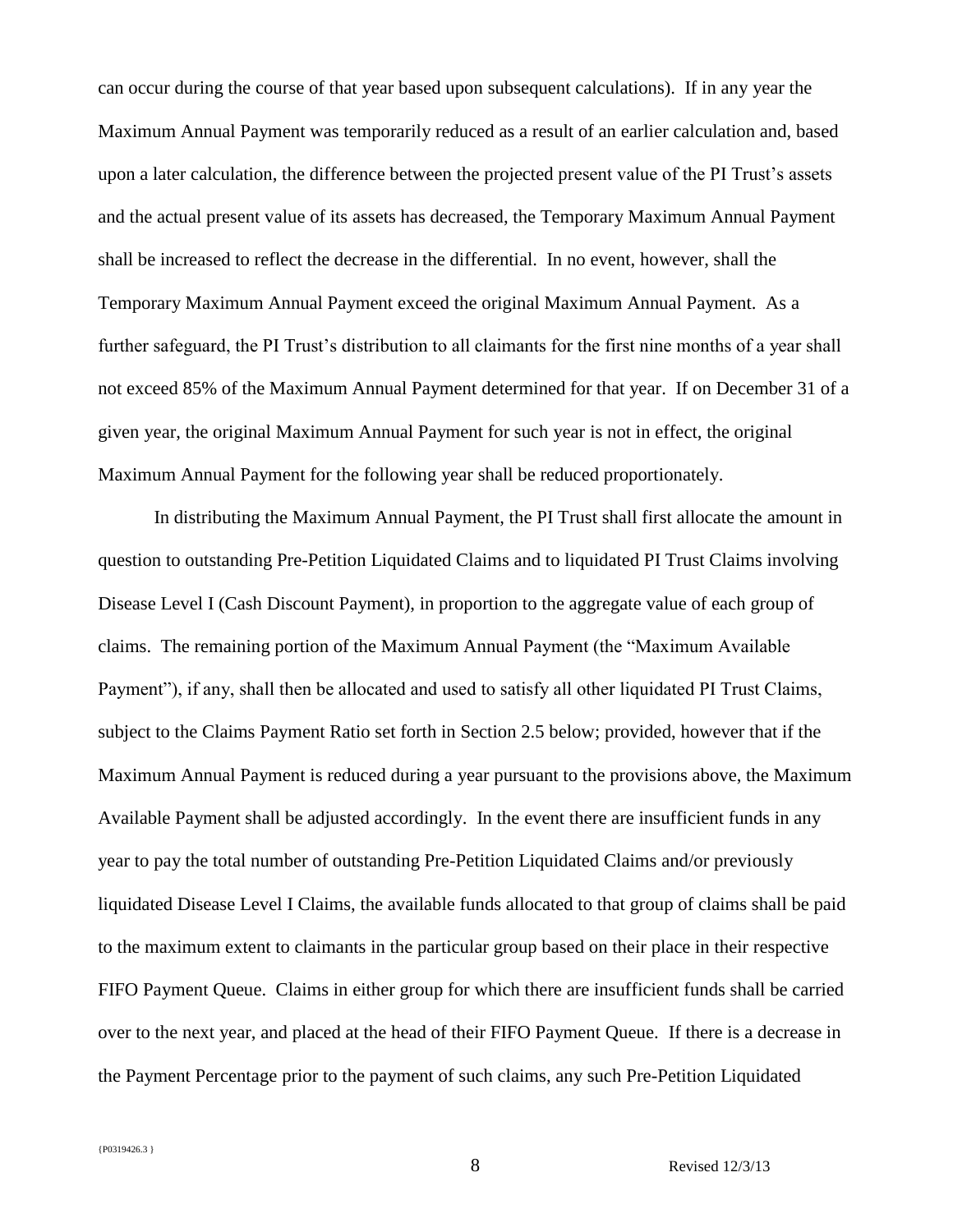Claims shall nevertheless be entitled to be paid at the Payment Percentage that they would have been entitled to receive but for the application of the Maximum Annual Payment.

**2.5 Claims Payment Ratio.** Based upon B&W's domestic claims settlement history and analysis of present and future claims, a Claims Payment Ratio has been determined which, as of the Effective Date, has been set at 62% for Category A claims, which consist of PI Trust Claims involving severe asbestosis and malignancies (Disease Levels  $IV - VIII$ ) that were unliquidated as of the Petition Date, and at 38% for Category B claims, which are PI Trust Claims involving nonmalignant Asbestosis or Pleural Disease (Disease Levels II and III) that were similarly unliquidated as of the Petition Date. However, the Claims Payment Ratio shall not apply to any Pre-Petition Liquidated Claims or to any claims for Other Asbestos Disease (Disease Level I - Cash Discount Payment).

{P0319426.3 } In each year, after the determination of the Maximum Available Payment described in Section 2.4 above, 62% of that amount shall be available to pay Category A claims and 38% shall be available to pay Category B claims that have been liquidated since the Petition Date; provided, however, that if the Maximum Annual Payment is reduced during the year pursuant to the provisions of Section 2.4 above, the amounts available to pay Category A claims and Category B claims shall be recalculated based on the adjusted Maximum Available Payment. In the event there are insufficient funds in any year to pay the liquidated claims within either or both of the Categories, the available funds allocated to the particular Category shall be paid to the maximum extent to claimants in that Category based on their place in the FIFO Payment Queue described in Section 5.1(c) below, which shall be based upon the date of claim liquidation. Claims for which there are insufficient funds allocated to the relevant Category shall be carried over to the next year where they shall be placed at the head of the FIFO Payment Queue. If there is a decrease in the Payment Percentage prior to the payment of such claims, any such Released Claims as defined in Section 4.3 below shall nevertheless be entitled to be paid at the Payment Percentage that they would have been entitled to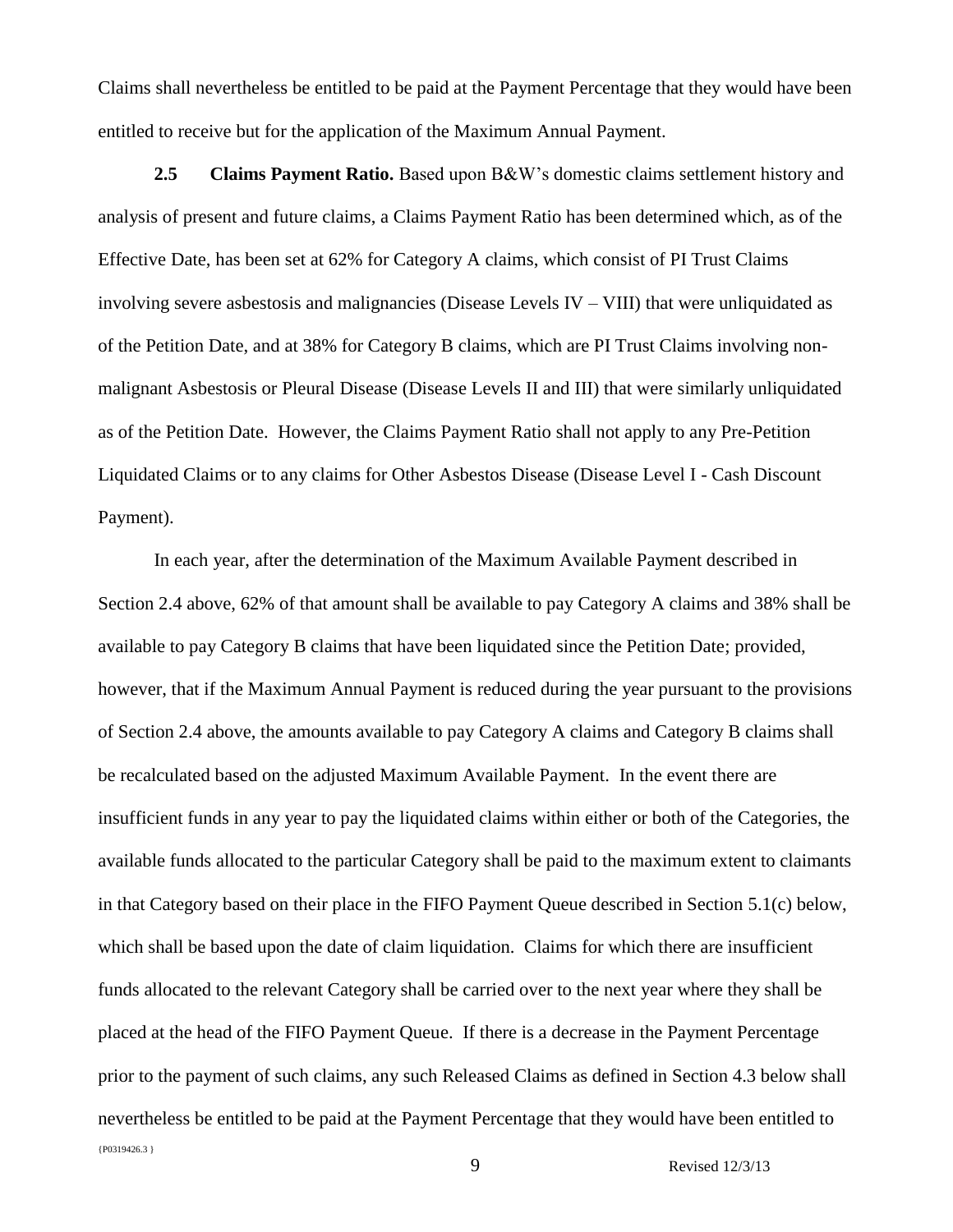receive but for the application of the Claims Payment Ratio. If there are excess funds in either or both Categories, because there is an insufficient amount of liquidated claims to exhaust the respective Maximum Available Payment amount for that Category, then the excess funds for either or both Categories shall be rolled over and remain dedicated to the respective Category to which they were originally allocated. During the first nine months of a given year, the PI Trust's payments to claimants in a Category shall not exceed the amount of any excess funds that were rolled over for such Category from the prior year plus 85% of the amount that would otherwise be available for payment to claimants in such Category.

The 62%/38% Claims Payment Ratio and its rollover provision shall apply to all PI Trust Voting Claims as defined in Section 2.3 above (except Pre-Petition Liquidated Claims and Other Asbestos Disease claims (Disease Level I – Cash Discount Payment)), and shall not be amended until the fifth anniversary of the Effective Date. Thereafter, both the Claims Payment Ratio and its rollover provision shall be continued absent circumstances, such as a significant change in law or medicine, necessitating amendment to avoid a manifest injustice. However, the accumulation, rollover and subsequent delay of claims resulting from the application of the Claims Payment Ratio shall not, in and of itself, constitute such circumstances. In addition, an increase in the numbers of Category B claims beyond those predicted or expected shall not be considered as a factor in deciding whether to reduce the percentage allocated to Category A claims.

In considering whether to make any amendments to the Claims Payment Ratio and/or its rollover provisions, the Trustees shall consider the reasons for which the Claims Payment Ratio and its rollover provisions were adopted, the domestic settlement history that gave rise to its calculation, and the foreseeability or lack of foreseeability of the reasons why there would be any need to make an amendment. In that regard, the Trustees should keep in mind the interplay between the Payment Percentage and the Claims Payment Ratio as it affects the net cash actually paid to claimants.

```
{P0319426.3 }
```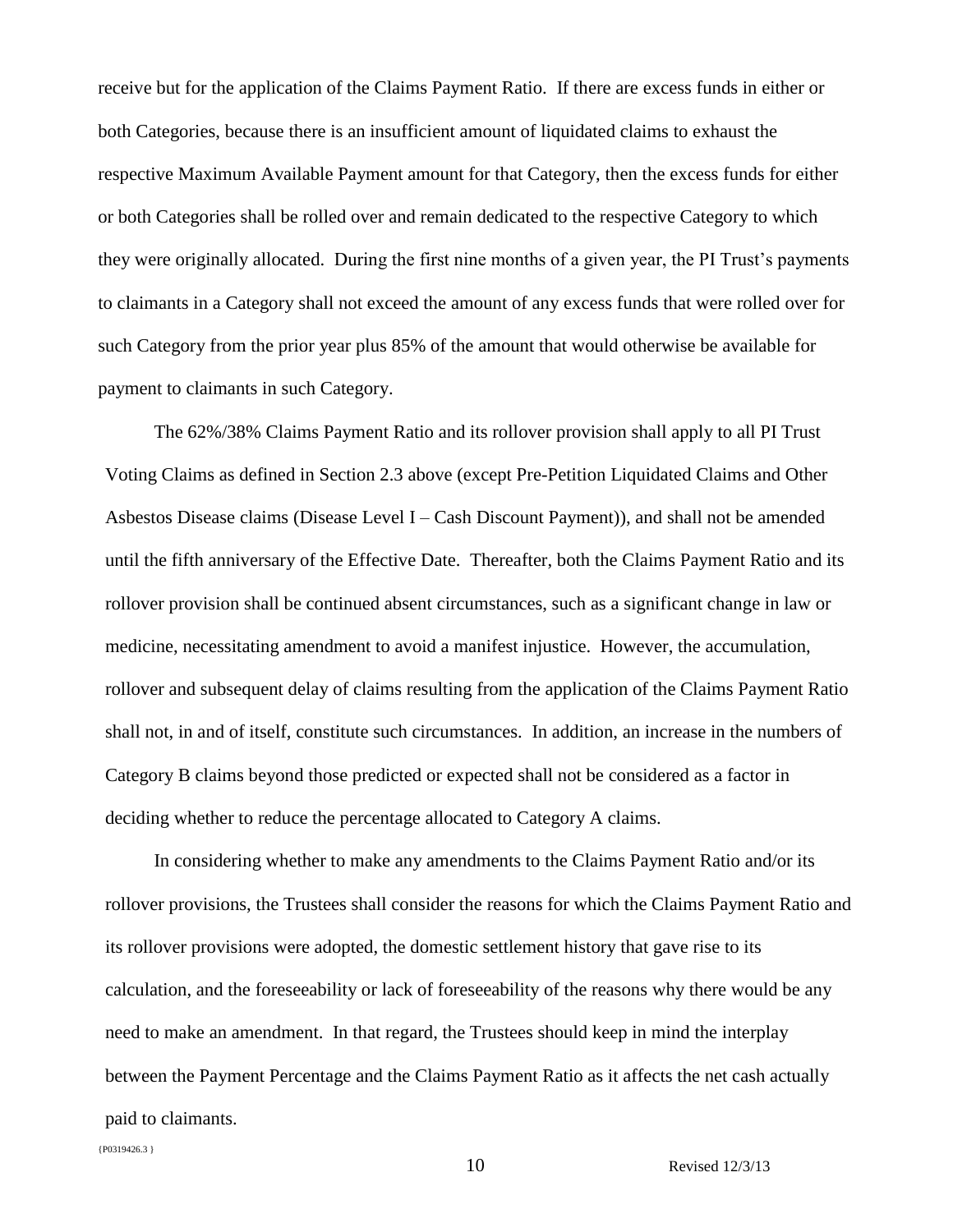In any event, no amendment to the Claims Payment Ratio may be made without the consent of the TAC and the Future Claimants' Representative pursuant to the consent process set forth in Sections 5.7(b) and 6.6(b) of the PI Trust Agreement. However, the Trustees, with the consent of the TAC and the Future Claimants' Representative, may offer the option of a reduced Payment Percentage to holders of claims in either Category A or Category B in return for prompter payment (the "Reduced Payment Option").

Notwithstanding any other provision herein, if, at the end of a calendar year, there are excess funds in either Category A or Category B and insufficient funds in the other Category to pay such Category's claims, the Trustees may transfer up to a specified amount of excess funds (the "Permitted Transfer Amount" as defined below) to the Category with the shortfall; provided, however that the Trustees shall never transfer more than the amount of the receiving Category's shortfall. The "Permitted Transfer Amount" shall be determined as follows: (a) the Trustees shall first determine the cumulative amount allocated to the Category with excess funds based on the Claims Payment Ratio since the date the PI Trust last calculated its Payment Percentage; (b) the Trustees shall then determine the cumulative amount that the PI Trust estimated would be paid to the Category with excess funds since the date the PI Trust last calculated its Payment Percentage; (c) the Trustees shall then subtract the amount determined in (b) from the amount determined in (a), and the difference between the two shall be referred to as the "Permitted Transfer Amount." When deciding whether to make a transfer, the Trustees shall take into account any artificial failures of the processing queue that may have impacted the amount of funds expended from either Category. The Trustees shall provide the TAC and the Future Claimants' Representative with the Permitted Transfer Amount calculation thirty (30) days prior to making a transfer.

{P0319426.3 } 11 Revised 12/3/13 **2.6 Indirect PI Trust Claims.** As set forth in Section 5.6 below, PI Trust Claims for indemnity and contribution ("Indirect PI Trust Claims"), if any, shall be subject to the same categorization, evaluation, and payment provisions of this TDP as all other PI Trust Claims.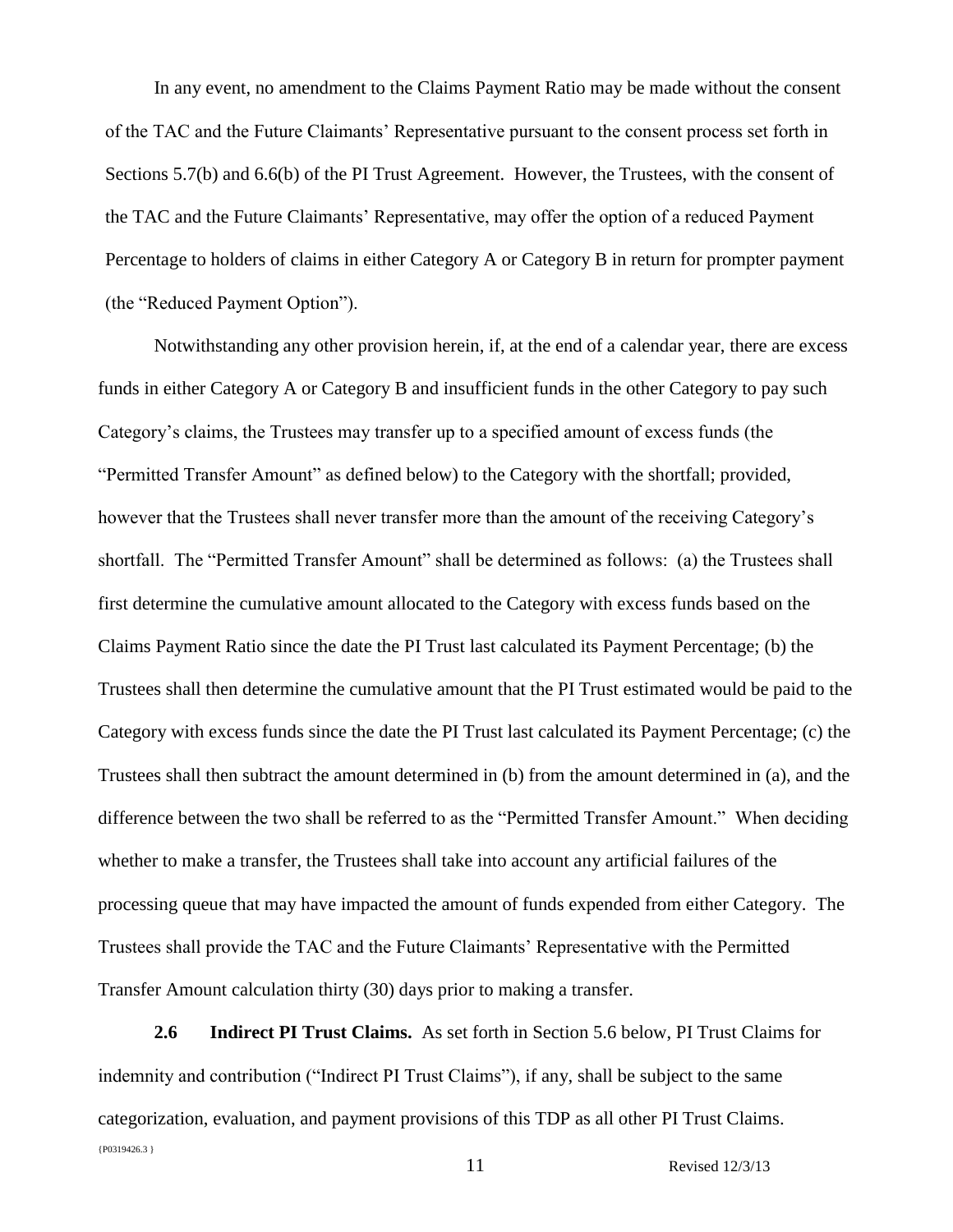#### **SECTION III**

### **TDP Administration**

**3.1 Trust Advisory Committee and Future Claimants' Representative.** Pursuant to the Plan and the PI Trust Agreement, the PI Trust and this TDP shall be administered by the Trustees in consultation with the TAC, which represents the interests of holders of present PI Trust Claims, and the Future Claimants' Representative, who represents the interests of holders of PI Trust Claims that shall be asserted in the future. The Trustees shall obtain the consent of the TAC and the Future Claimants' Representative on any amendments to this TDP pursuant to Section 8.1 below, and on such other matters as are otherwise required below and in Section 2.2(f) of the PI Trust Agreement. The Trustees shall also consult with the TAC and the Future Claimants' Representative on such matters as are provided below and in Section 2.2(e) of the PI Trust Agreement. The initial members of the TAC and the initial Future Claimants' Representative are identified in the PI Trust Agreement.

**3.2 Consent and Consultation Procedures.** In those circumstances in which consultation or consent is required, the Trustees shall provide written notice to the TAC and the Future Claimants' Representative of the specific amendment or other action that is proposed. The Trustees shall not implement such amendment nor take such action unless and until the parties have engaged in the Consultation Process described in Sections 5.7(a) and 6.6(a), or the Consent Process described in Sections 5.7(b) and 6.6(b), of the PI Trust Agreement, respectively.

### **SECTION IV**

### **Payment Percentage; Periodic Estimates**

{P0319426.3 } 12 Revised 12/3/13 **4.1 Uncertainty of B&W's Personal Injury Asbestos Liabilities.** As discussed above, there is inherent uncertainty regarding B&W's total asbestos-related tort liabilities, as well as the total value of the assets available to the PI Trust to pay PI Trust Claims. Consequently, there is inherent uncertainty regarding the amounts that holders of PI Trust Claims shall receive. To seek to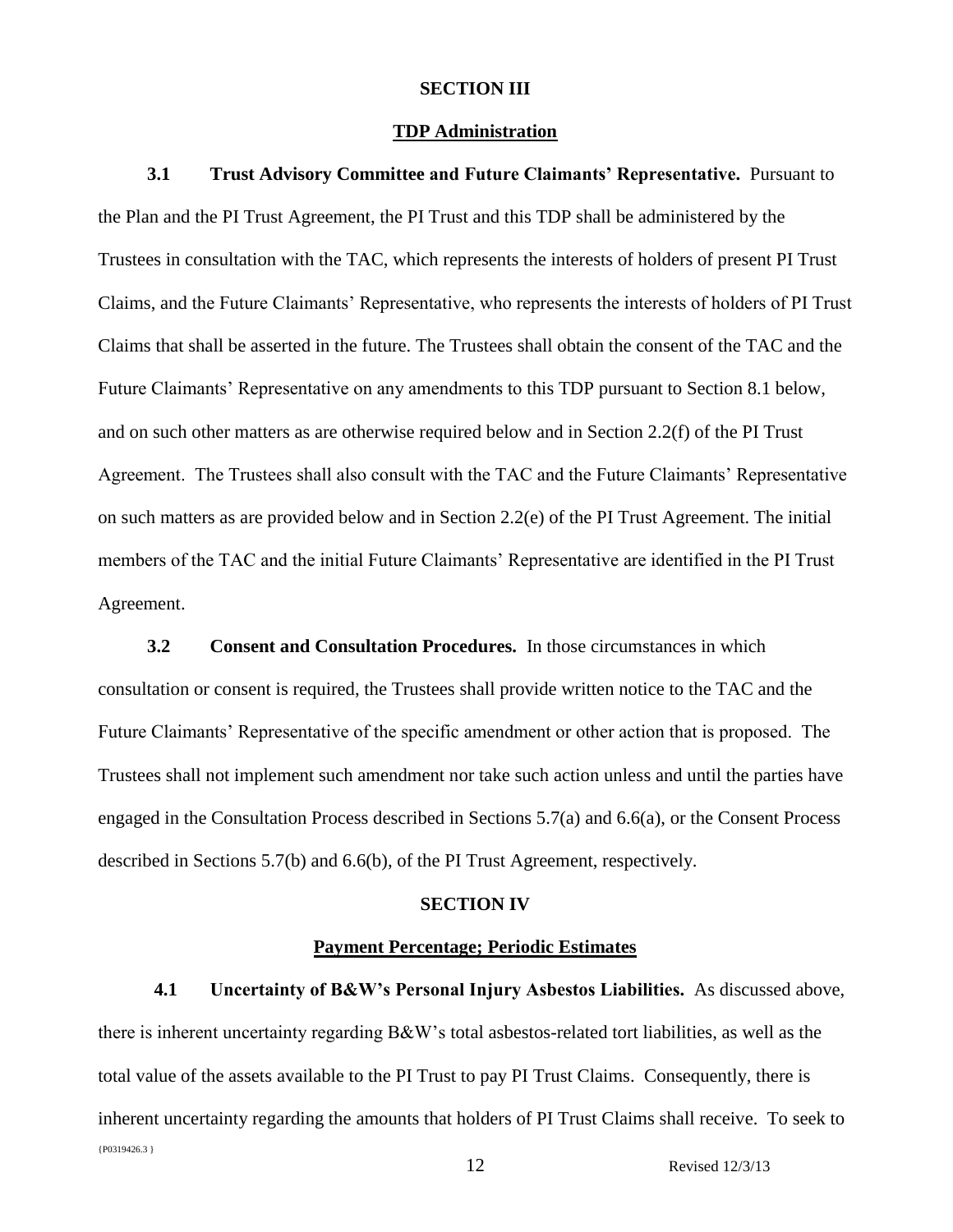ensure substantially equivalent treatment of all present and future PI Trust Claims, the Trustees must determine from time to time the percentage of full liquidated value that holders of present and future PI Trust Claims shall be likely to receive, *i.e.*, the "Payment Percentage" described in Section 2.3 above and Section 4.2 below.

**4.2 Computation of Payment Percentage.** As provided in Section 2.3 above, the Initial Payment Percentage shall be 34 percent (34%), and shall apply to all PI Trust Voting Claims as defined in Section 2.3 above, unless the Trustees, with the consent of the TAC and the Future Claimants' Representative, determine that the Initial Payment Percentage should be changed to assure that the PI Trust shall be in a financial position to pay holders of unliquidated and/or unpaid PI Trust Voting Claims and present and future PI Trust Claims in substantially the same manner.

In making any such adjustment, the Trustees, the TAC and the Future Claimants' Representative shall take into account the fact that the holders of PI Trust Voting Claims voted on the Plan relying on the findings of experts that the Initial Payment Percentage represented a reasonably reliable estimate of the PI Trust's total assets and liabilities over its life based on the best information available at the time, and shall thus give due consideration to the expectations of PI Trust Voting Claimants that the Initial Payment Percentage would be applied to their PI Trust Claims.

{P0319426.3 } 13 Revised 12/3/13 Except with respect to PI Trust Voting Claims to which the Initial Payment Percentage applies, the Payment Percentage shall be subject to change pursuant to the terms of this TDP and the PI Trust Agreement if the Trustees, with the consent of the TAC and the Future Claimants' Representative, determine that an adjustment is required. No less frequently than once every three (3) years, commencing with the first day of January occurring after the Plan is consummated, the Trustees shall reconsider the then applicable Payment Percentage to assure that it is based on accurate, current information and may, after such reconsideration, change the Payment Percentage if necessary with the consent of the TAC and the Future Claimants' Representative. The Trustees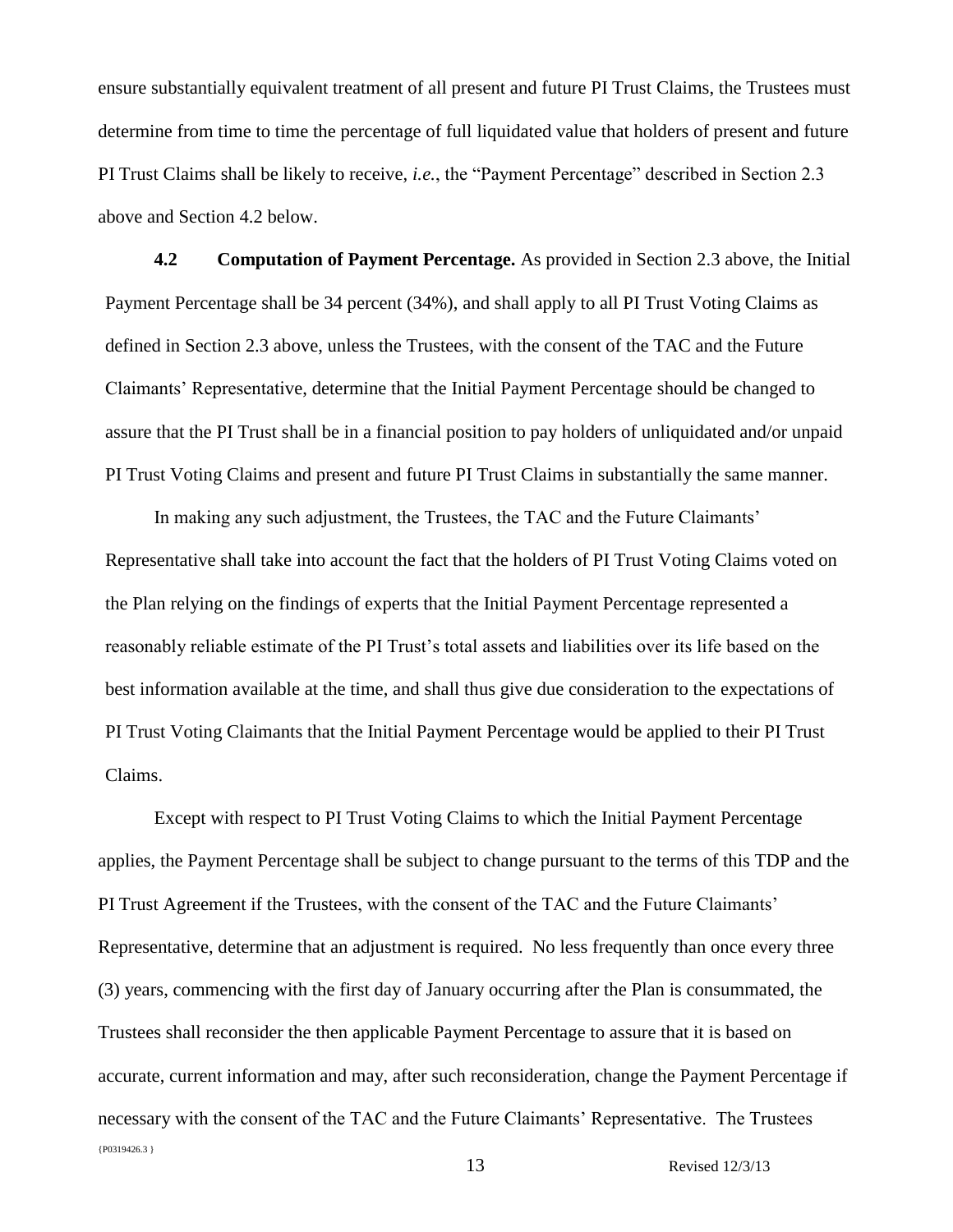shall also reconsider the then applicable Payment Percentage at shorter intervals if they deem such reconsideration to be appropriate or if requested to do so by the TAC or the Future Claimants' Representative.

The Trustees must base their determination of the Payment Percentage on current estimates of the number, types, and values of present and future PI Trust Claims, the value of the assets then available to the PI Trust for their payment, all anticipated administrative and legal expenses, and any other material matters that are reasonably likely to affect the sufficiency of funds to pay a comparable percentage of full liquidated value to all holders of PI Trust Claims. When making these determinations, the Trustees shall exercise common sense and flexibly evaluate all relevant factors. The Payment Percentage applicable to Category A or Category B claims may not be reduced to alleviate delays in payments of claims in the other Category; both Categories of claims shall receive the same Payment Percentage, but the payment may be deferred as needed, and a Reduced Payment Option may be instituted as described in Section 2.5 above.

There is uncertainty surrounding the amount of the PI Trust's future assets. There is also uncertainty surrounding the totality of the PI Trust Claims to be paid over time, as well as the extent to which changes in existing foreign, federal and/or state law could affect the PI Trust's liabilities under this TDP. If the value of the PI Trust's future assets increases significantly and/or if the value or volume of PI Trust Claims actually filed with the PI Trust is significantly lower than originally estimated, the PI Trust shall use those proceeds and/or claims savings, as the case may be, to maintain the Payment Percentage then in effect.

{P0319426.3 } If the Trustees, with the consent of the TAC and the Future Claimants' Representative, make a determination to increase the Payment Percentage due to a material change in the estimates of the PI Trust's future assets and/or liabilities, the Trustees shall also make supplemental payments to all claimants who previously liquidated their claims against the PI Trust and received payments based on a lower Payment Percentage. The amount of any such supplemental payment shall be the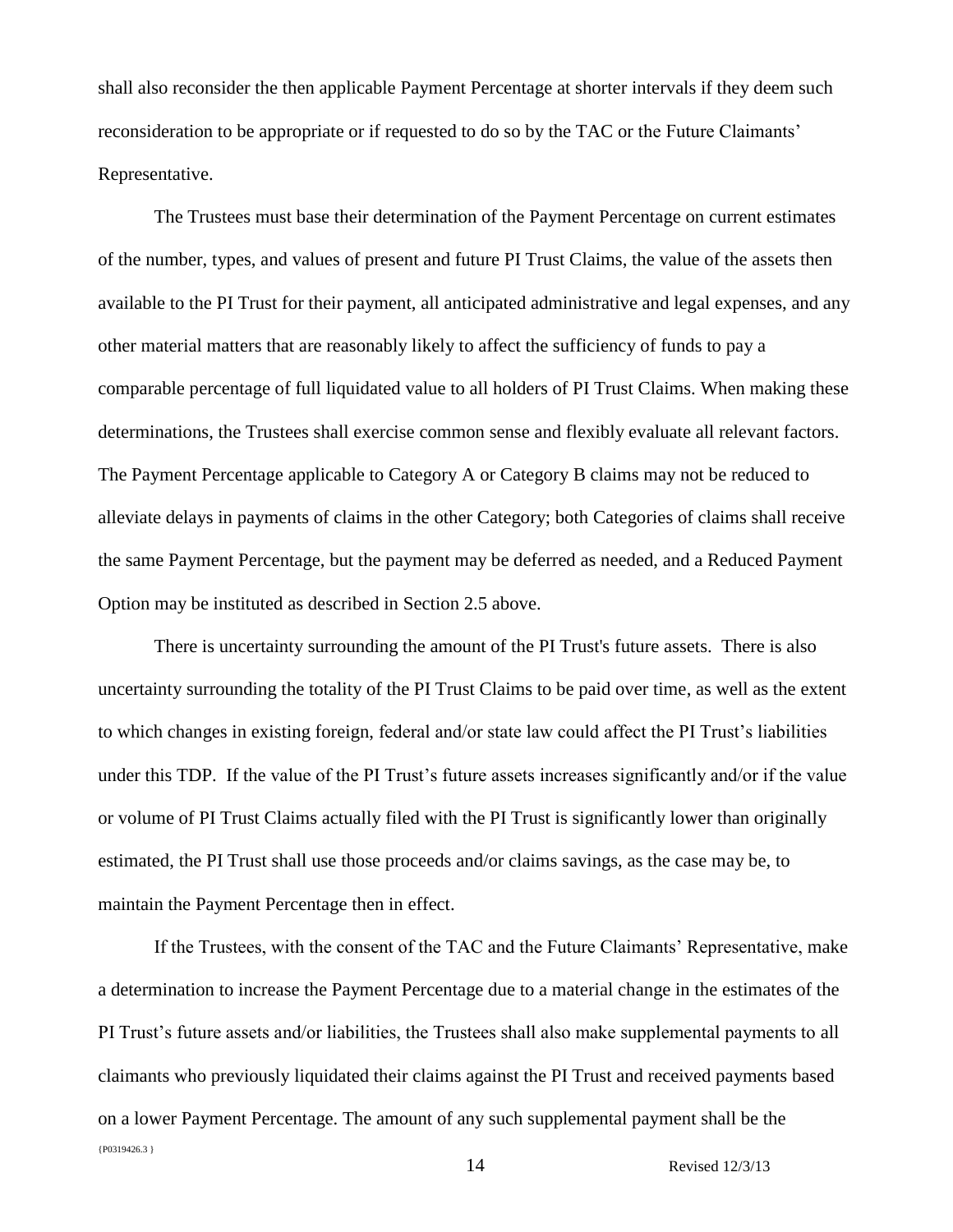liquidated value of the claim in question times the newly adjusted Payment Percentage, less all amounts previously paid to the claimant with respect to the claim (excluding the portion of such previously paid amounts that was attributable to any sequencing adjustment paid pursuant to Section 7.5 below).

The Trustees' obligation to make a supplemental payment to a claimant shall be suspended in the event the payment in question would be less than \$100.00, and the amount of the suspended payment shall be added to the amount of any prior supplemental payment/payments that was/were also suspended because it/they would have been less than \$100.00. However, the Trustees' obligation shall resume and the Trustees shall pay any such aggregate supplemental payments due the claimant at such time that the total exceeds \$100.00.

{P0319426.3 } **4.3 Applicability of the Payment Percentage.** Except as set forth above in Section 4.2 with respect to supplemental payments, no holder of a PI Trust Voting Claim, other than a PI Trust Voting Claim for Other Asbestos Disease (Disease Level I - Cash Discount Payment) as defined in Section 5.3(a)(3) below, shall receive a payment that exceeds the Initial Payment Percentage times the liquidated value of the claim. Except as otherwise provided (a) in Section 5.1(c) below for PI Trust Claims involving deceased or incompetent claimants for which approval of the PI Trust's offer by a court or through a probate process is required and (b) in the paragraph below with respect to Released Claims, no holder of any other PI Trust Claim, other than a PI Trust Claim for Other Asbestos Disease (Disease Level I - Cash Discount Payment), shall receive a payment that exceeds the liquidated value of the claim times the Payment Percentage in effect at the time of payment; provided, however, that if there is a reduction in the Payment Percentage, the Trustees, in their sole discretion, may cause the PI Trust to pay a PI Trust Claim based on the Payment Percentage that was in effect prior to the reduction if such PI Trust Claim was filed and actionable with the PI Trust ninety (90) days or more prior to the date the Trustees proposed the new Payment Percentage in writing to the TAC and the Future Claimants' Representative (the "Proposal Date") and the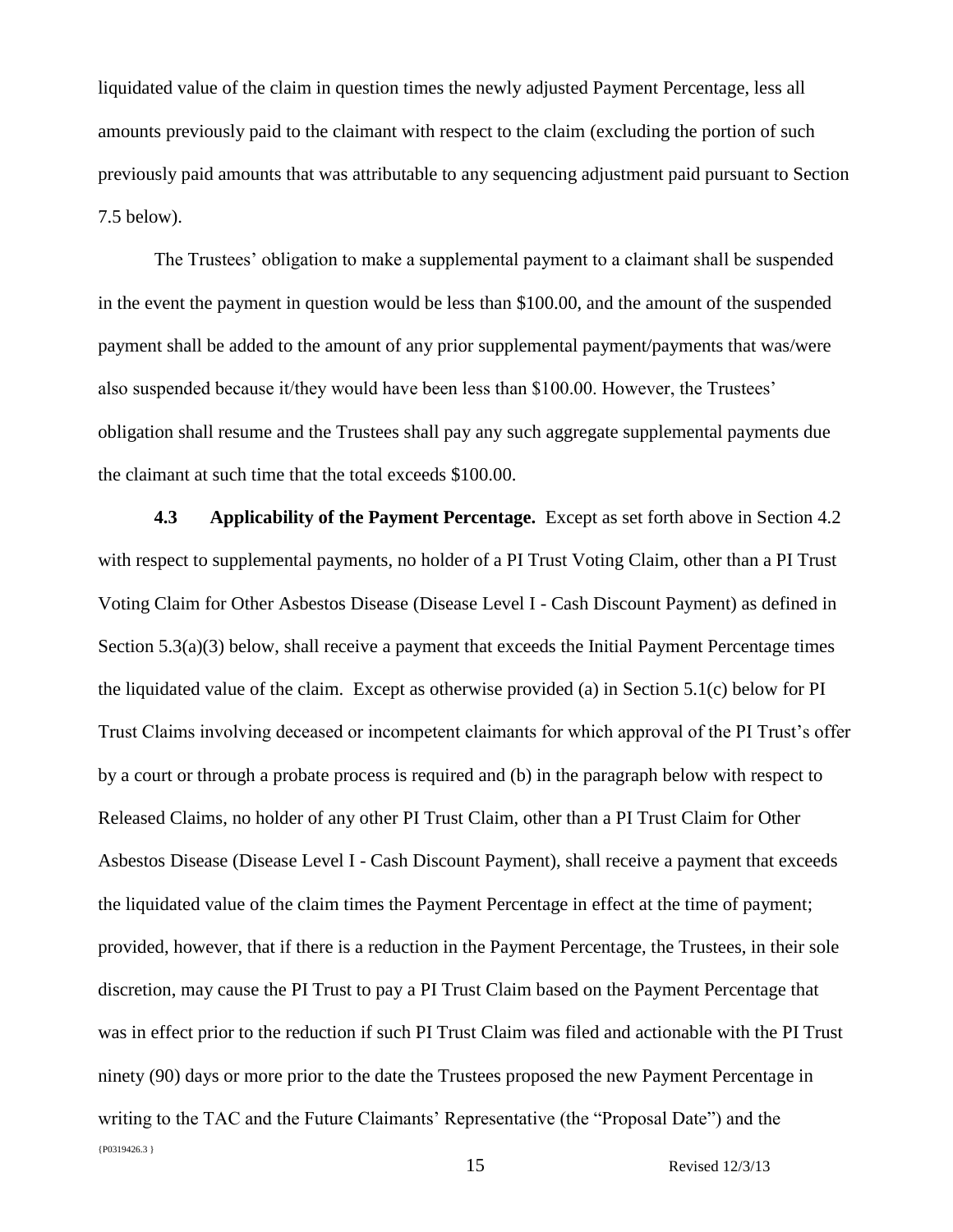processing of such claim was unreasonably delayed due to circumstances beyond the control of the claimant or the claimant's counsel, but only if such claim had no deficiencies for the ninety (90) days prior to the Proposal Date. PI Trust Claims involving Other Asbestos Disease (Disease Level I - Cash Discount Payment) shall not be subject to the Payment Percentage, but shall instead be paid the full amount of their Scheduled Value as set forth in Section  $5.3(a)(3)$  below.

If a redetermination of the Payment Percentage has been proposed in writing by the Trustees to the TAC and the Future Claimants' Representative but has not yet been adopted, the claimant shall receive the lower of the current Payment Percentage or the proposed Payment Percentage. However, if the proposed Payment Percentage was the lower amount but was not subsequently adopted, the claimant shall thereafter receive the difference between the lower proposed amount and the higher current amount. Conversely, if the proposed Payment Percentage was the higher amount and was subsequently adopted, the claimant shall thereafter receive the difference between the lower current amount and the higher adopted amount.

Notwithstanding anything contained herein, if the proposed Payment Percentage is lower than the current Payment Percentage, a claimant whose PI Trust Claim was liquidated prior to the Proposal Date and who either (a) transmitted<sup>5</sup> an executed release to the PI Trust prior to the Proposal Date or (b) with respect to those claimants who had received releases fewer than thirty (30) days prior to the Proposal Date, transmitted an executed release to the PI Trust within thirty (30) days of the claimant's receipt of the release (the claims described in (a) and (b) are collectively referred to herein as the "Released Claims") shall be paid based on the current Payment Percentage (the "Released Claims Payment Percentage"). For purposes hereof, (a) a claimant represented by counsel shall be deemed to have received a release on the date that the claimant's counsel receives the release, (b) if the PI Trust transmits a release electronically, the release shall be deemed to have

<sup>{</sup>P0319426.3 }  $<sup>5</sup>$  For purposes of this sentence, "transmitted" is defined as the date/time postmarked if submitted by</sup> mail or the date/time uploaded if submitted electronically.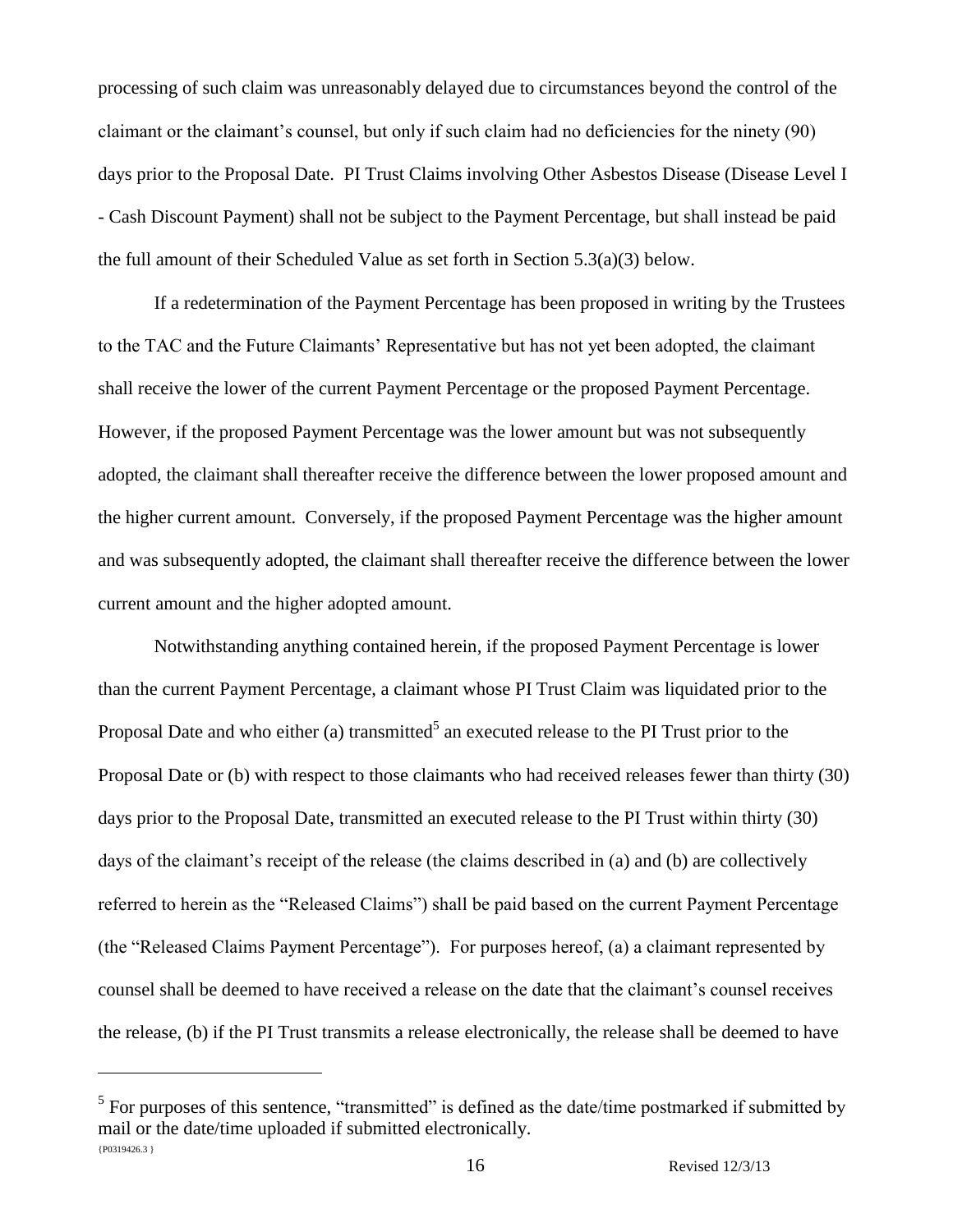been received on the date the PI Trust transmits the offer notification, and (c) if the PI Trust places the release in the U.S. mail, postage prepaid, the release shall be deemed to have been received three (3) business days after such mailing date. A delay in the payment of the Released Claims for any reason, including delays resulting from limitations on payment amounts in a given year pursuant to Sections 2.4 and 2.5 hereof, shall not affect the rights of the holders of the Released Claims to be paid based on the Released Claims Payment Percentage.

At least thirty (30) days prior to proposing in writing to the TAC and the Future Claimants' Representative a change in the Payment Percentage, the Trustees shall issue a written notice to claimants or claimants' counsel indicating that the Trustees are reconsidering such Payment Percentage.

#### **SECTION V**

### **Resolution of PI Trust Claims.**

### **5.1 Ordering, Processing and Payment of Claims**.

#### **5.1(a) Ordering of Claims.**

{P0319426.3 } **5.1(a)(1) Establishment of the FIFO Processing Queue.** The PI Trust shall order claims that are sufficiently complete to be reviewed for processing purposes on a FIFO basis except as otherwise provided herein (the "FIFO Processing Queue"). For all claims filed on or before the date six (6) months after the date that the PI Trust first makes available the Proof of Claim forms and other claims materials required to file a claim with the PI Trust (the "Initial Claims Filing Date"), a claimant's position in the FIFO Processing Queue shall be determined as of the earliest of (i) the date prior to February 22, 2000 (the "Petition Date") (if any) that the specific claim was either filed against B&W in the tort system or was actually submitted to B&W pursuant to an administrative settlement agreement; (ii) the date before the Petition Date that the asbestos claim was filed against another defendant in the tort system if at the time the claim was subject to a tolling agreement with B&W; (iii) the date after the Petition Date (if any) but before the Initial Claims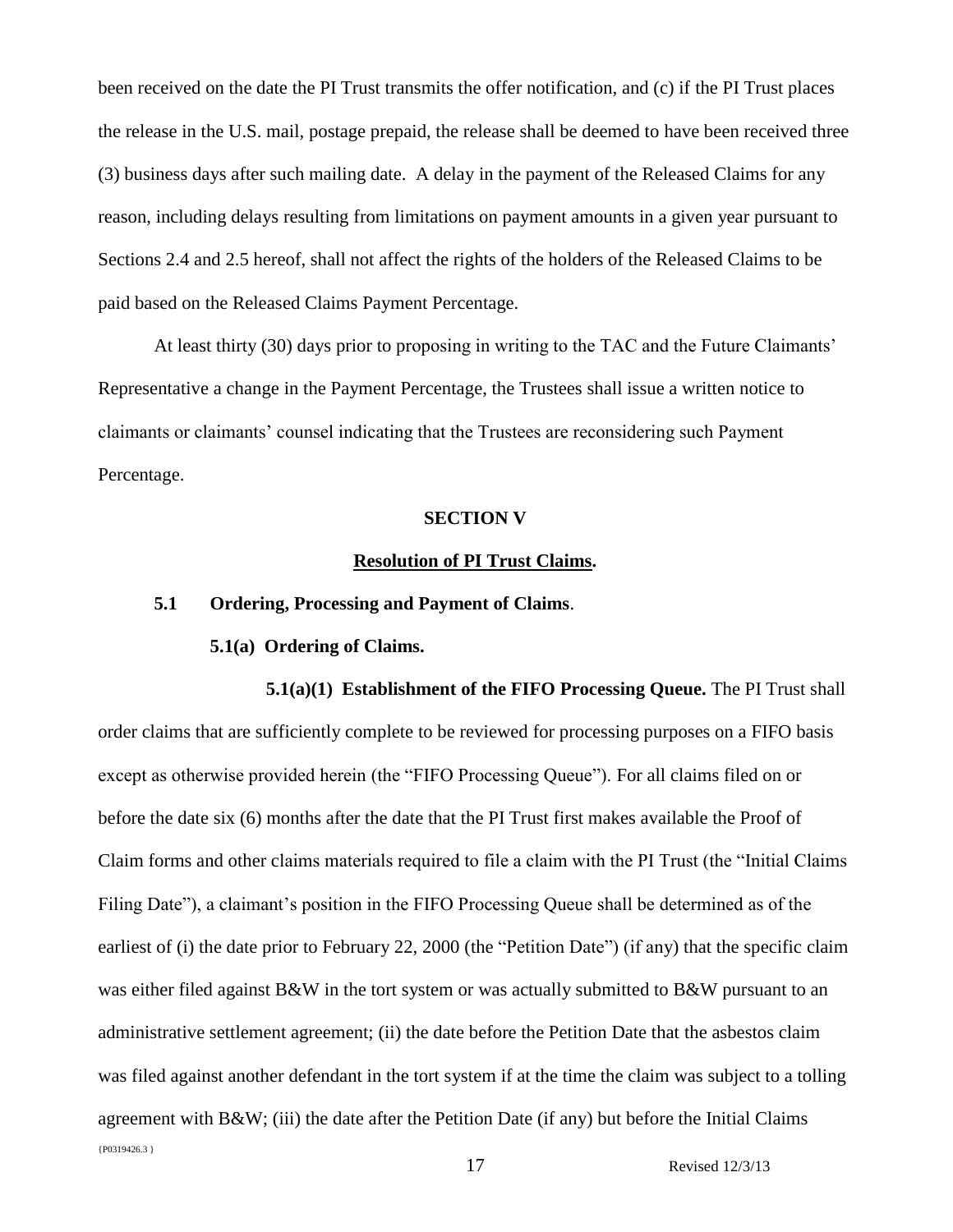Filing Date that the asbestos claim was filed against another defendant in the tort system; (iv) the date the claim was filed in the Bankruptcy Court pursuant to the Court's bar date order in this Chapter 11 proceeding; or (v) the date a ballot was submitted on behalf of the claimant for purposes of voting to accept or reject the Plan pursuant to the voting procedures approved by the Bankruptcy Court.

Following the Initial Claims Filing Date, the claimant's position in the FIFO Processing Queue shall be determined by the date the claim is filed with the PI Trust. If any claims are filed on the same date, the claimant's position in the FIFO Processing Queue shall be determined by the date of the diagnosis of the asbestos-related disease. If any claims are filed and diagnosed on the same date, the claimant's position in the FIFO Processing Queue shall be determined by the claimant's date of birth, with older claimants given priority over younger claimants.

**5.1(a)(2) Effect of Statutes of Limitations and Repose.** All unliquidated PI Trust Claims must meet either (i) for claims first filed in the tort system against B&W prior to the Petition Date, the applicable federal, state and foreign statute of limitations and repose that was in effect at the time of the filing of the claim in the tort system, or (ii) for claims not filed against  $B\&W$ in the tort system prior to the Petition Date, the applicable federal, state or foreign statute of limitations that was in effect at the time of the filing with the PI Trust. However, the running of the relevant statute of limitations shall be tolled as of the earliest of (A) the actual filing of the claim against B&W prior to the Petition Date, whether in the tort system or by submission of the claim to B&W pursuant to an administrative settlement agreement; (B) the tolling of the claim against B&W prior to the Petition Date by an agreement or otherwise, provided such tolling is still in effect on the Petition Date; or (C) the Petition Date.

{P0319426.3 } 18 Revised 12/3/13 If a PI Trust Claim meets any of the tolling provisions described in the preceding sentence and the claim was not barred by the applicable federal, state or foreign statute of limitations at the time of the tolling event, it shall be treated as timely filed if it is actually filed with the PI Trust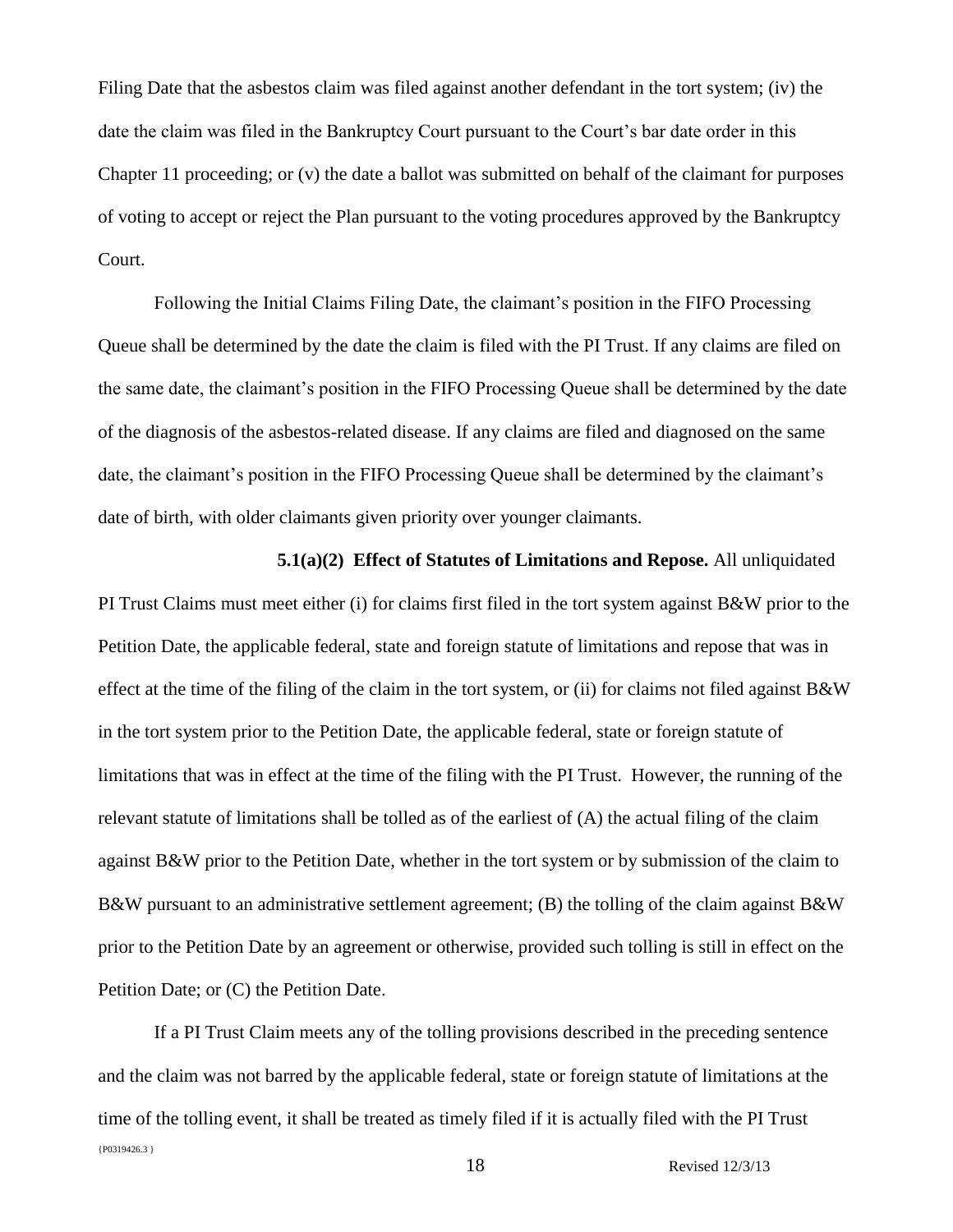within three (3) years after the Initial Claims Filing Date. In addition, any claims that were first diagnosed after the Petition Date, irrespective of the application of any relevant federal, state or foreign statute of limitations or repose, may be filed with the PI Trust within three (3) years after the date of diagnosis or within three (3) years after the Initial Claims Filing Date, whichever occurs later. However, the processing of any PI Trust Claim by the PI Trust may be deferred at the election of the claimant pursuant to Section 6.3 below.

**5.1(b) Processing of Claims.** As a general practice, the PI Trust shall review its claims files on a regular basis and notify all claimants whose claims are likely to come up in the FIFO Processing Queue in the near future.

**5.1(c) Payment of Claims.** PI Trust Claims that have been liquidated by the Expedited Review Process as provided in Section 5.3(a) below, by the Individual Review Process as provided in Section 5.3(b) below, by arbitration as provided in Section 5.10 below, or by litigation in the tort system provided in Section 5.11 below, shall be paid in FIFO order based on the date their liquidation became final (the "FIFO Payment Queue"), all such payments being subject to the applicable Payment Percentage, the Maximum Available Payment, the Claims Payment Ratio, and the sequencing adjustment provided for in Section 7.5 below, except as otherwise provided herein. Pre-Petition Liquidated Claims, as defined in Section 5.2 below, shall be subject to the Maximum Annual Payment and Payment Percentage limitations, but not to the Maximum Available Payment and Claims Payment Ratio provisions set forth above.

{P0319426.3 } 19 Revised 12/3/13 Where the claimant is deceased or incompetent, and the settlement and payment of his or her claim must be approved by a court of competent jurisdiction or through a probate process prior to acceptance of the claim by the claimant's representative, an offer made by the PI Trust on the claim shall remain open so long as proceedings before that court or in that probate process remain pending, provided that the PI Trust has been furnished with evidence that the settlement offer has been submitted to such court or in the probate process for approval. If the offer is ultimately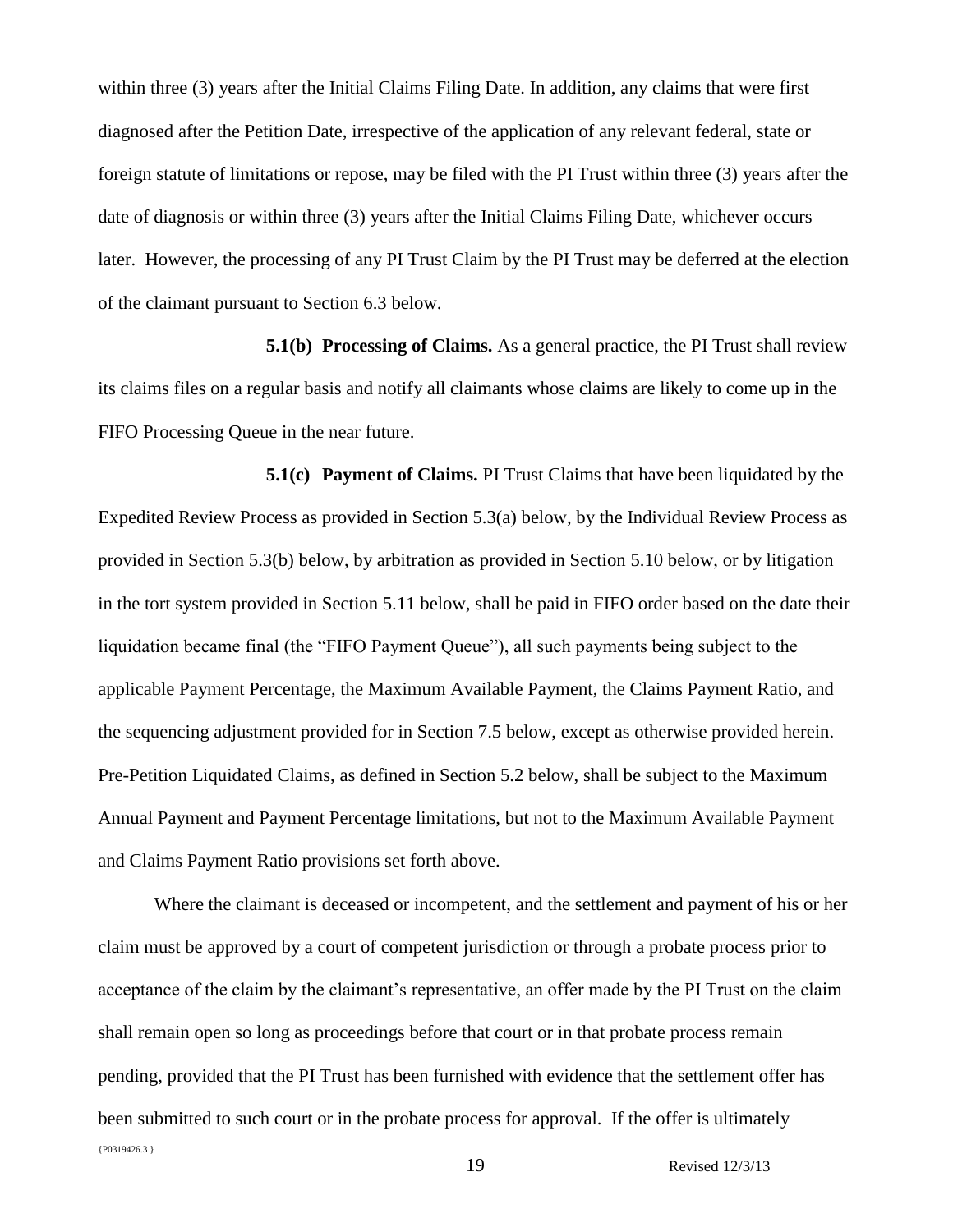approved by the court or through the probate process and accepted by the claimant's representative, the PI Trust shall pay the claim in the amount so offered, multiplied by the Payment Percentage in effect at the time the offer was first made.

If any claims are liquidated on the same date, the claimant's position in the FIFO Payment Queue shall be determined by the date of the diagnosis of the claimant's asbestos-related disease. If any claims are liquidated on the same date and the respective holders' asbestos-related diseases were diagnosed on the same date, the position of those claims in the FIFO Payment Queue shall be determined by the PI Trust based on the dates of the claimants' birth, with older claimants given priority over younger claimants.

# **5.2 Resolution of Pre-Petition Liquidated PI Trust Claims.**

**5.2(a) Processing and Payment.** As soon as practicable after the Effective Date, the PI Trust shall pay all PI Trust Claims based on pre-petition settlements that, during the bankruptcy case were determined by the Bankruptcy Court to be binding on B&W, upon submission to the PI Trust of a copy of the relevant Bankruptcy Court order (collectively "Bankruptcy Court Liquidated Claims"). With respect to any other claim where a claimant asserts that the claim has been liquidated pre-petition by (i) a binding settlement agreement for the particular claim entered into prior to the Petition Date that is judicially enforceable by the claimant; (ii) a jury verdict or nonfinal judgment in the tort system obtained prior to the Petition Date, or (iii) a judgment that became final and non-appealable prior to the Petition Date (collectively "Other Pre-Petition Liquidated Claims"), in order to receive payment from the PI Trust, the holder of an Other Pre-Petition Liquidated Claim must submit all documentation necessary to demonstrate to the PI Trust that the claim was liquidated in the manner described in (i), (ii) or (iii), which documentation shall include (A) a court authenticated copy of the jury verdict (if applicable), a non-final judgment (if applicable) or a final judgment (if applicable) and (B) the name, social security number and date of birth of the claimant and the name and address of the claimant's lawyer, if any**.** 

{P0319426.3 }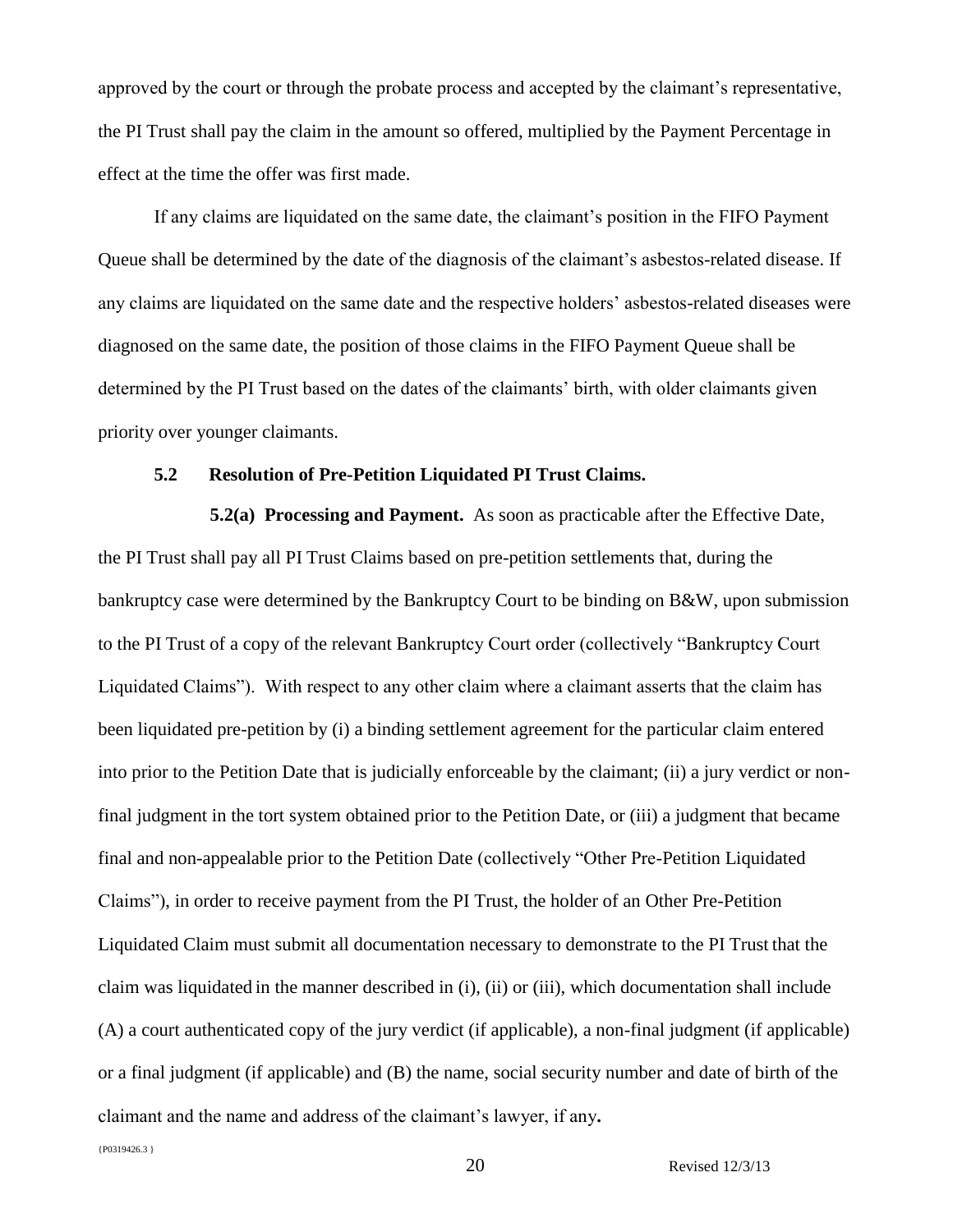The liquidated value of a Bankruptcy Court Liquidated Claim or Other Pre-Petition Liquidated Claim shall be the unpaid portion of the amount agreed to in the binding settlement agreement, the unpaid portion of the amount awarded by the jury verdict or non-final judgment, or the unpaid portion of the amount of the final judgment, as the case may be, plus interest, if any, that has accrued on that amount in accordance with the terms of the agreement, if any, or under applicable state law for settlements or judgments as of the Petition Date; however, except as otherwise provided in Section 7.4 below, the liquidated value of a Pre-Petition Liquidated Claim shall not include any punitive or exemplary damages. In addition, the amounts payable with respect to such claims shall not be subject to or taken into account in consideration of the Claims Payment Ratio and the Maximum Available Payment limitations, but shall be subject to the Maximum Annual Payment and Payment Percentage provisions. In the absence of a Final Order of the Bankruptcy Court determining whether a settlement agreement is binding and judicially enforceable, a dispute between the claimant and the PI Trust over this issue shall be resolved pursuant to the same procedures in this TDP that are provided for resolving the validity and/or liquidated value of a PI Trust Claim (*i.e.*, arbitration and litigation in the tort system as set forth in Sections 5.10 and 5.11 below).

{P0319426.3 } Bankruptcy Court Liquidated Claims and Other Pre-Petition Liquidated Claims shall be processed and paid in accordance with their order in two separate FIFO queues to be established by the PI Trust based on the date the PI Trust received a copy of the relevant Bankruptcy Court order or all required documentation for the particular claim as the case may be; provided, however, the amounts payable with respect to such claims shall not be subject to or taken into account in consideration of the Claims Payment Ratio, but shall be subject to the Maximum Annual Payment and Payment Percentage provisions set forth above. If any Other Pre-Petition Liquidated Claims were filed on the same date, the claimants' position in the FIFO queue for such claims shall be determined by the date on which the claim was liquidated. If any Other Pre-Petition Liquidated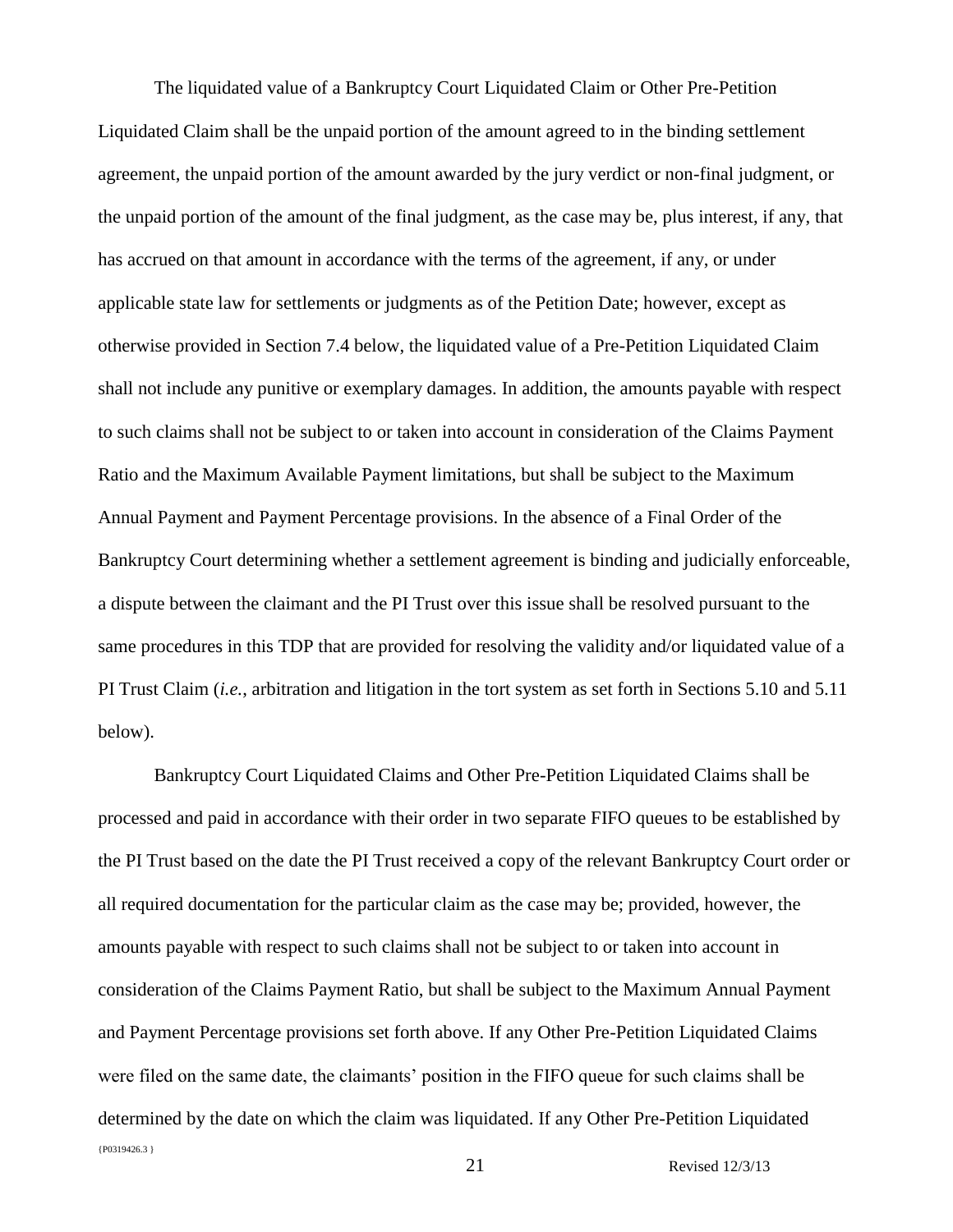Claims were both filed and liquidated on the same dates, the position of the claimants in the FIFO queue shall be determined by the dates of the claimants' birth, with older claimants given priority over younger claimants.

**5.2(b) Marshalling of Security**. Holders of Pre-Petition Liquidated Claims that are secured by letters of credit, appeal bonds, or other security or sureties shall first exhaust their rights against any applicable security or surety before making a claim against the PI Trust. Only in the event that such security or surety is insufficient to pay the Pre-Petition Liquidated Claim in full shall the deficiency be processed and paid as a Pre-Petition Liquidated Claim.

**5.3 Resolution of Unliquidated PI Trust Claims**. Within six (6) months after the establishment of the PI Trust, the Trustees, with the consent of the TAC and the Future Claimants' Representative, shall adopt procedures for reviewing and liquidating all unliquidated PI Trust Claims, which shall include deadlines for processing such claims. Such procedures shall also require that claimants seeking resolution of unliquidated PI Trust claims must first file a proof of claim form, together with the required supporting documentation, in accordance with the provisions of Sections 6.1 and 6.2 below. It is anticipated that the PI Trust shall provide an initial response to the claimant within six (6) months of receiving the proof of claim form.

The proof of claim form shall require the claimant to assert his or her claim for the highest Disease Level for which the claim qualifies at the time of filing. Irrespective of the Disease Level alleged on the proof of claim form, all claims shall be deemed to be a claim for the highest Disease Level for which the claim qualifies at the time of filing, and all lower Disease Levels for which the claim may also qualify at the time of filing or in the future shall be treated as subsumed into the higher Disease Level for both processing and payment purposes.

{P0319426.3 } Upon filing of a valid proof of claim form with the required supporting documentation, the claimant shall be placed in the FIFO Processing Queue in accordance with the ordering criteria described in Section 5.1(a) above. The PI Trust shall provide the claimant with six- (6) months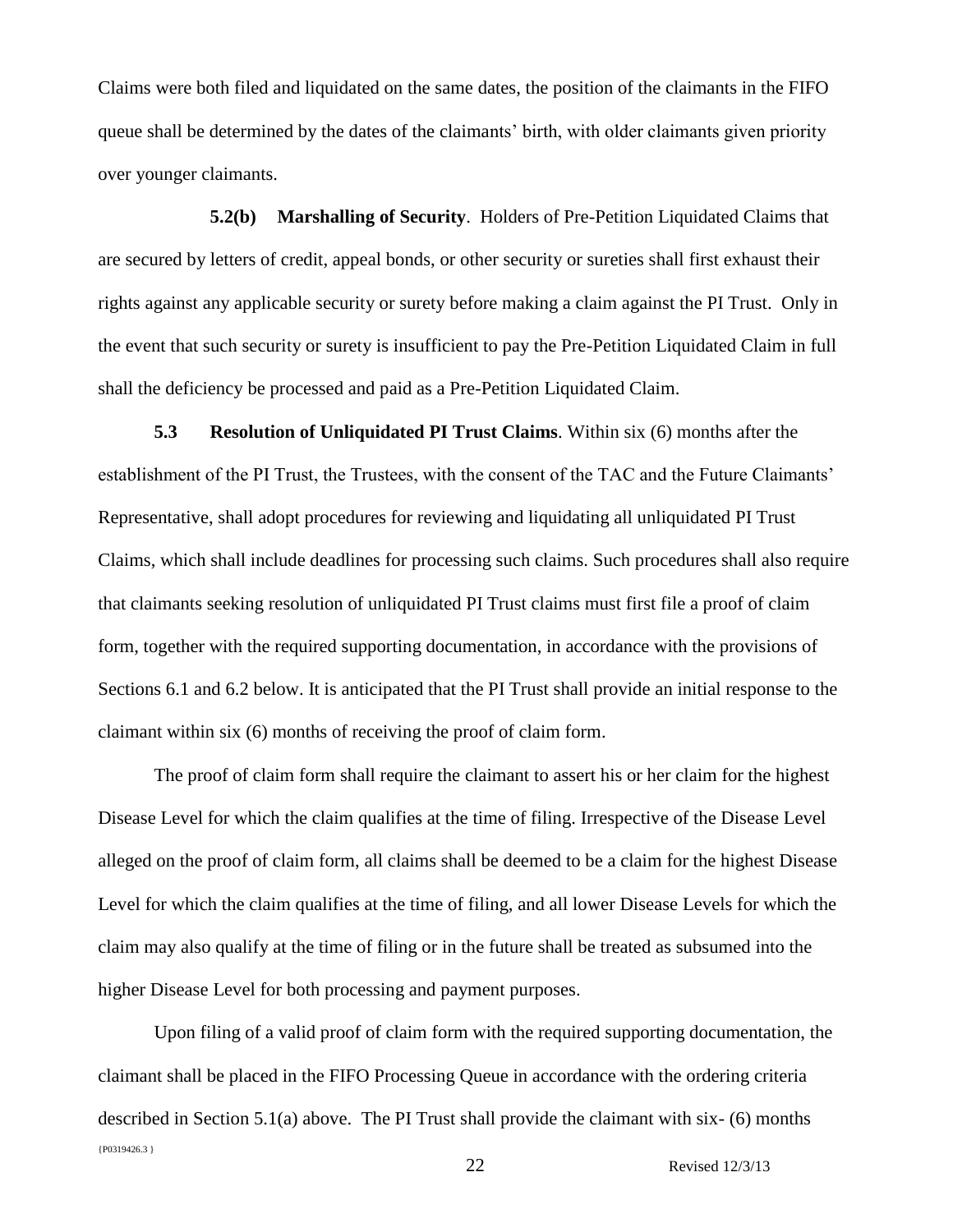notice of the date by which it expects to reach the claim in the FIFO Queue, following which the claimant shall promptly (i) advise the PI Trust whether the claim should be liquidated under the PI Trust's Expedited Review Process described in Section 5.3(a) below or, in certain circumstances, under the PI Trust's Individual Review Process described in Section 5.3(b) below; (ii) provide the PI Trust with any additional medical and/or exposure evidence that was not provided with the original claim submission; and (iii) advise the PI Trust of any change in the claimant's Disease Level. If a claimant fails to respond to the PI Trust's notice prior to the reaching of the claim in the FIFO Queue, the PI Trust shall process and liquidate the claim under the Expedited Review Process based upon the medical/exposure evidence previously submitted by the claimant, although the claimant shall retain the right to request Individual Review as described in Section 5.3(b) below.

#### **5.3(a) Expedited Review Process.**

**5.3(a)(1)** In General. The PI Trust's Expedited Review Process is designed primarily to provide an expeditious, efficient and inexpensive method for liquidating all PI Trust Claims (except those involving Lung Cancer 2 - Disease Level VI and all Foreign Claims (as defined below), which shall only be liquidated pursuant to the PI Trust's Individual Review Process), where the claim can easily be verified by the PI Trust as meeting the presumptive Medical/Exposure Criteria for the relevant Disease Level. Expedited Review thus provides claimants with a substantially less burdensome process for pursuing PI Trust Claims than does the Individual Review Process described in Section 5.3(b) below. Expedited Review is also intended to provide qualifying claimants a fixed and certain claims payment.

{P0319426.3 } 23 Revised 12/3/13 Thus, claims that undergo Expedited Review and meet the presumptive Medical/Exposure Criteria for the relevant Disease Level shall be paid the Scheduled Value for such Disease Level set forth in Section 5.3(a)(3) below. However, except for claims involving Other Asbestos Disease (Disease Level I), all claims liquidated by Expedited Review shall be subject to the applicable Payment Percentage, the Maximum Available Payment, and the Claims Payment Ratio limitations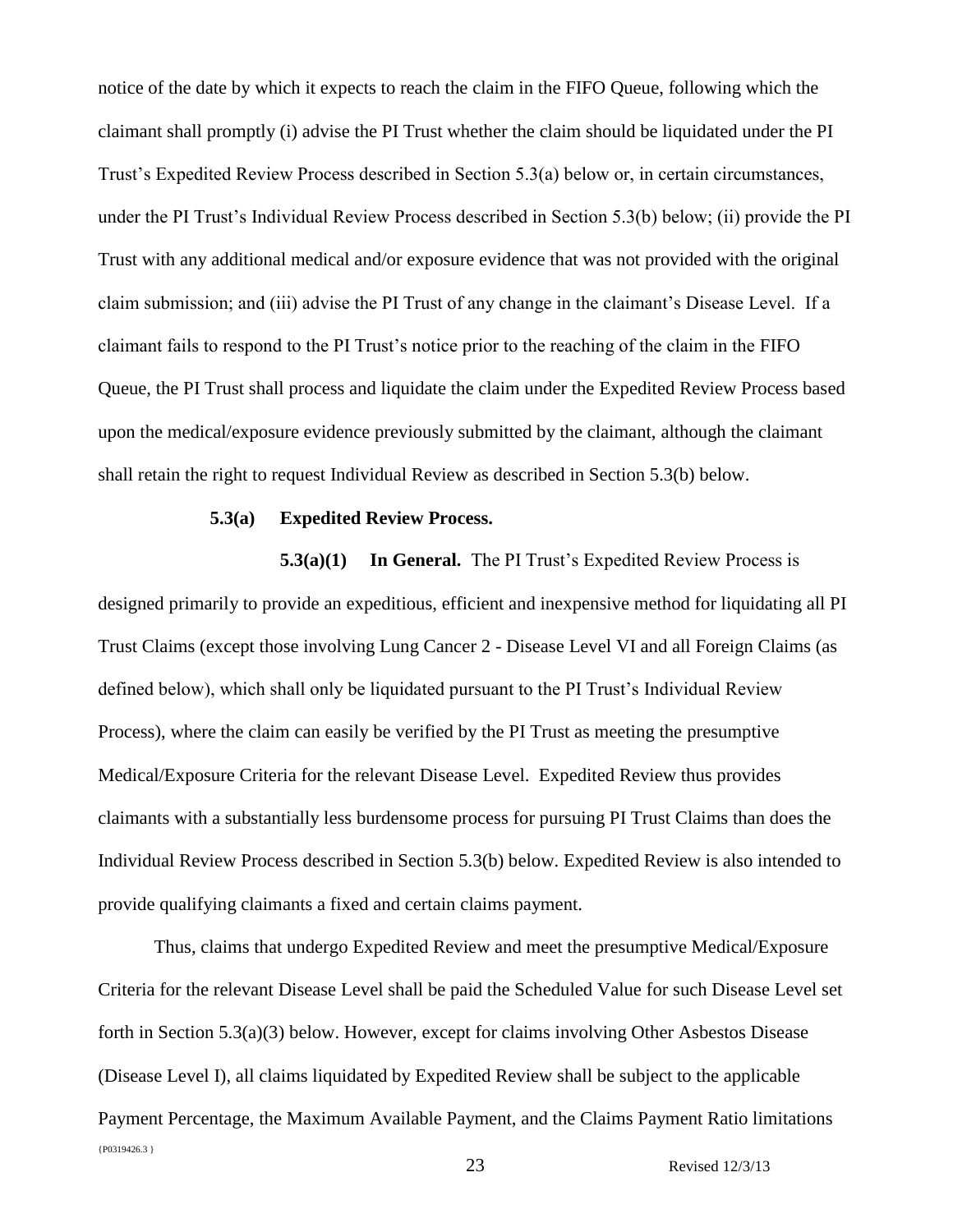set forth above. Claimants holding claims that (i) cannot be liquidated by Expedited Review because they do not meet the presumptive Medical/Exposure Criteria for the relevant Disease Level or (ii) have otherwise failed to qualify for payment through the Expedited Review Process may elect the PI Trust's Individual Review Process set forth in Section 5.3(b) below.

Further, the claimant's eligibility to receive the Scheduled Value for his or her PI Trust Claim pursuant to the Expedited Review Process shall be determined solely by reference to the Medical/Exposure Criteria set forth below for each of the Disease Levels eligible for Expedited Review.

**5.3(a)(2) Claims Processing Under Expedited Review.** All claimants seeking liquidation of their claims pursuant to Expedited Review shall file the PI Trust's proof of claim form. As a proof of claim form is reached in the FIFO Processing Queue, the PI Trust shall determine whether the claim described therein meets the Medical/Exposure Criteria for one of the seven (7) Disease Levels eligible for Expedited Review, and shall advise the claimant of its determination. If a Disease Level is determined, the PI Trust shall tender to the claimant an offer of payment of the Scheduled Value for the relevant Disease Level multiplied by the applicable Payment Percentage, together with a form of release approved by the PI Trust. If the claimant accepts the Scheduled Value and returns the release properly executed, the claim shall be placed in the FIFO Payment Queue, following which the PI Trust shall disburse payment subject to the limitations of the Maximum Available Payment and Claims Payment Ratio, if any.

# **5.3(a)(3) Disease Levels, Scheduled Values and Medical/Exposure**

{P0319426.3 } **Criteria.** The eight (8) Disease Levels covered by this TDP, together with the Medical/Exposure Criteria for each and the Scheduled Values for the seven (7) Disease Levels eligible for Expedited Review, are set forth below. These Disease Levels, Scheduled Values, and Medical/Exposure Criteria shall apply to all PI Trust Voting Claims filed with the PI Trust (except Pre-Petition Liquidated Claims) on or before the Initial Claims Filing Date provided in Section 5.1 above for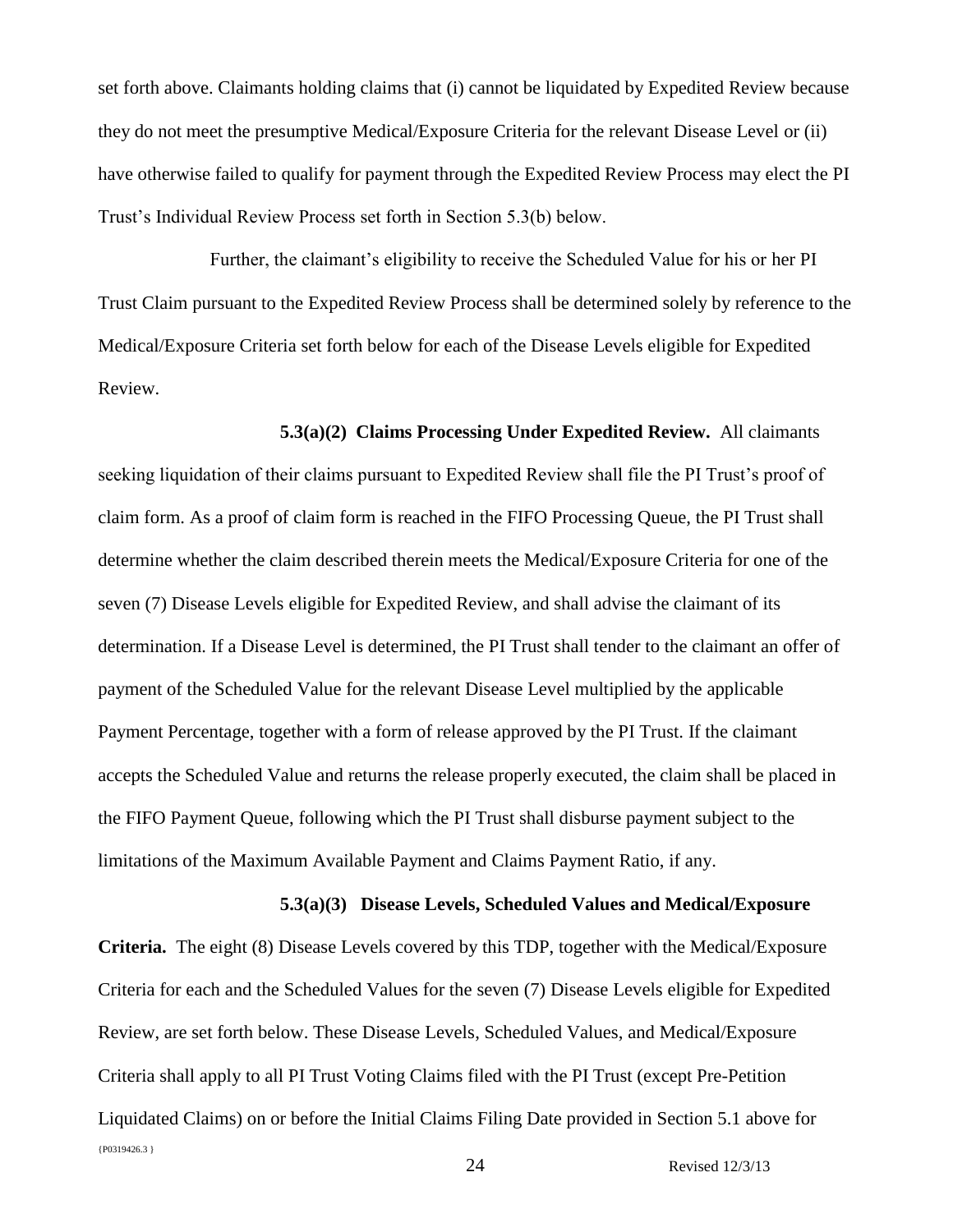which the claimant elects the Expedited Review Process. Thereafter, for purposes of administering the Expedited Review Process and with the consent of the TAC and the Future Claimants' Representative, the Trustees may add to, change, or eliminate Disease Levels, Scheduled Values, or Medical/Exposure Criteria; develop subcategories of Disease Levels, Scheduled Values or Medical/Exposure Criteria; or determine that a novel or exceptional asbestos personal injury claim is compensable even though it does not meet the Medical/Exposure Criteria for any of the then current Disease Levels.

| <b>Disease Level</b>      | <b>Scheduled Value</b> | <b>Medical/Exposure Criteria</b>                                                                                                                                          |
|---------------------------|------------------------|---------------------------------------------------------------------------------------------------------------------------------------------------------------------------|
| Mesothelioma (Level VIII) | \$90,000               | (1) Diagnosis <sup>6</sup> of mesothelioma; and<br>$(2)$ credible evidence of B&W Exposure<br>as defined in Section 5.7(b)(3).                                            |
| Lung Cancer 1 (Level VII) | \$35,000               | (1) Diagnosis of a primary lung cancer<br>plus evidence of an underlying Bilateral<br>Asbestos-Related Nonmalignant<br>Disease <sup>7</sup> , (2) six months B&W Exposure |

 $6$  The requirements for a diagnosis of an asbestos-related disease that may be compensated under the provisions of this TDP are set forth in Section 5.7 below.

{P0319426.3 } <sup>7</sup> Evidence of "Bilateral Asbestos-Related Nonmalignant Disease," for purposes of meeting the criteria for establishing Disease Levels I, II, III, V, and VII, means either (i) a chest X-ray read by a qualified B reader of  $1/0$  or higher on the ILO scale or, (ii)(x) a chest X-ray read by a qualified B reader or other Qualified Physician, (y) a CT scan read by a Qualified Physician, or (z) pathology, in each case either showing bilateral interstitial fibrosis, bilateral pleural plaques, bilateral pleural thickening, or bilateral pleural calcification. Evidence submitted to demonstrate (i) or (ii) above must be in the form of a written report stating the results (e.g., an ILO report, written radiology report or a pathology report). Solely for asbestos claims filed against B&W or another defendant in the tort system prior to the Petition Date, if an ILO reading is not available, either (i) a chest X-ray or a CT scan read by a Qualified Physician or (ii) pathology, in each case showing bilateral interstitial fibrosis, bilateral pleural plaques, bilateral pleural thickening, or bilateral pleural calcification consistent with, or compatible with, a diagnosis of asbestos-related disease shall be evidence of Bilateral Asbestos-Related Nonmalignant Disease for purposes of meeting the presumptive medical requirements of Disease Levels I, II, III, V and VII. Pathological proof of asbestosis may be based on the pathological grading system for asbestosis described in the Special Issue of the Archives of Pathology and Laboratory Medicine, "Asbestos-associated Diseases," Vol. 106, No. 11, App. 3 (October 8, 1982). For all purposes of this TDP, a "Qualified Physician" is a physician who is board-certified (or in the case of Canadian claims or Foreign Claims, a physician who is certified or qualified under comparable medical standards or criteria of the jurisdiction in question) in one or more relevant specialized fields of medicine such as pulmonology, radiology, internal medicine or occupational medicine; provided, however, subject to the provisions of Section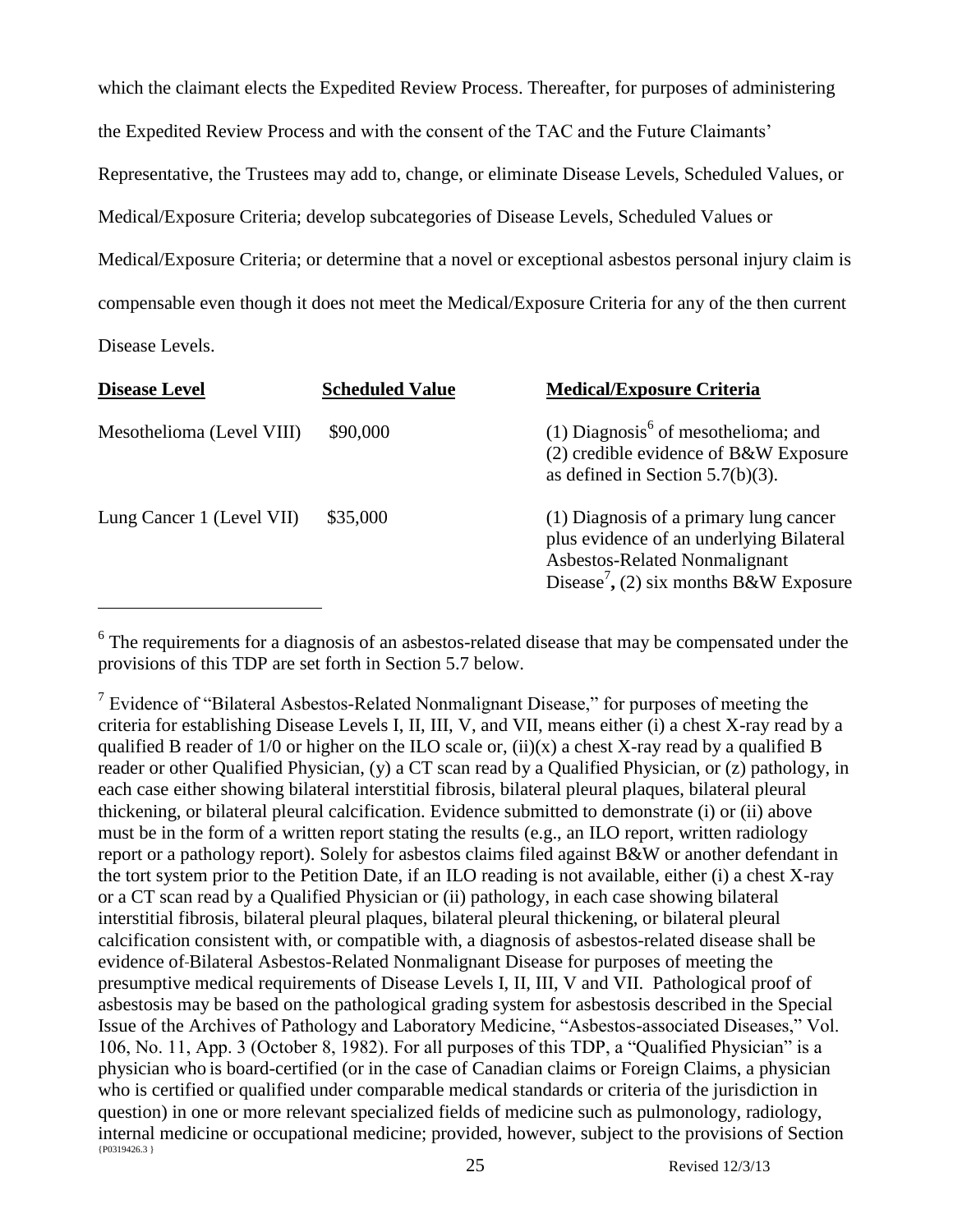prior to December 31, 1982, (3) Significant Occupational Exposure<sup>8</sup> to asbestos, and (4) supporting medical documentation establishing asbestos exposure as a contributing factor in causing the lung cancer in question. Lung Cancer 2 (Level VI) None (1) Diagnosis of a primary lung cancer; (2) B&W Exposure prior to December 31, 1982, and (3) supporting medical documentation establishing asbestos exposure as a contributing factor in causing the lung cancer in question. Lung Cancer 2 (Level VI) claims are claims that do not meet the more stringent medical and/or exposure requirements of Lung Cancer 1 (Level VII) claims. All claims in this Disease Level shall be individually evaluated. The estimated likely average of the individual evaluation awards for this category is \$15,000, with such awards capped at \$50,000 unless the claim qualifies for Extraordinary Claim treatment. Level VI claims that show no evidence of either an underlying Bilateral Asbestos-Related Nonmalignant Disease or Significant Occupational Exposure may be individually evaluated, although it is not expected that such claims shall be treated as having any significant value, especially if the claimant is also a Smoker.<sup>9</sup> In any event, no presumption of validity shall be

<sup>5.8,</sup> that the requirement for board certification in this provision shall not apply to otherwise qualified physicians whose X-ray and/or CT scan readings are submitted for deceased holders of PI Trust Claims.

 $8$  The term "Significant Occupational Exposure" is defined in Section 5.7(b)(2) below.

<sup>{</sup>P0319426.3 }  $9^9$  There is no distinction between Non-Smokers and Smokers for either Lung Cancer 1 (Level VII) or Lung Cancer 2 (Level VI), although a claimant who meets the more stringent requirements of Lung Cancer 1 (Level VII) (evidence of an underlying Bilateral Asbestos-Related Nonmalignant Disease plus Significant Occupational Exposure), and who is also a Non-Smoker, may wish to have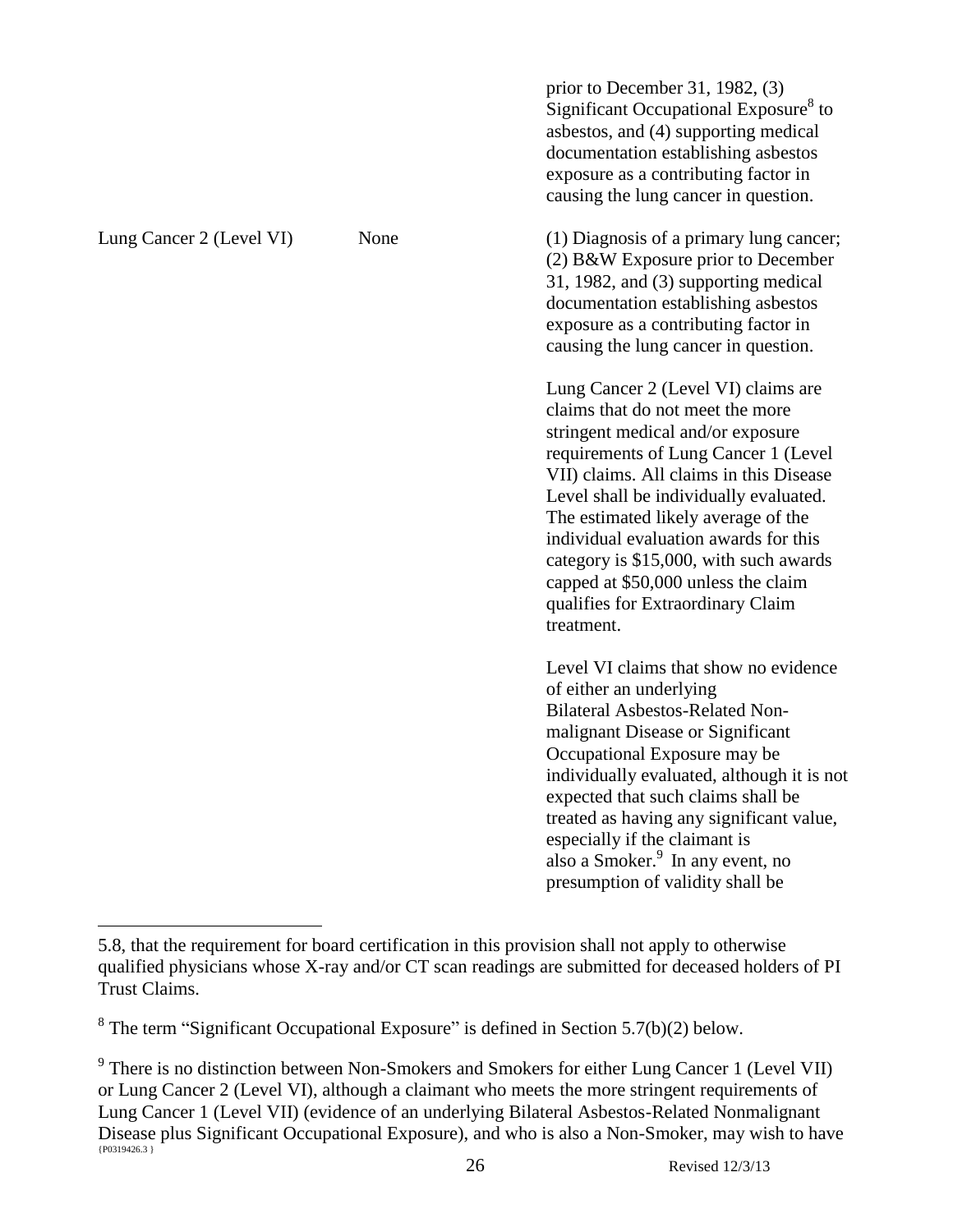|                                            |          | available for any claims in this category.                                                                                                                                                                                                                                                                                                                                                                                                                                                                                    |
|--------------------------------------------|----------|-------------------------------------------------------------------------------------------------------------------------------------------------------------------------------------------------------------------------------------------------------------------------------------------------------------------------------------------------------------------------------------------------------------------------------------------------------------------------------------------------------------------------------|
| Other Cancer (Level V)                     | \$18,500 | (1) Diagnosis of a primary colo-rectal,<br>laryngeal, esophageal, pharyngeal, or<br>stomach cancer, plus evidence of an<br>underlying Bilateral<br>Asbestos-Related Nonmalignant<br>Disease, (2) six months B&W Exposure<br>prior to December 31, 1982, $(3)$<br>Significant Occupational Exposure to<br>asbestos, and (4) supporting medical<br>documentation establishing asbestos<br>exposure as a contributing factor in<br>causing the other cancer in question.                                                         |
| Severe Asbestosis (Level IV)               | \$35,000 | $(1)$ Diagnosis of asbestosis with ILO of<br>$2/1$ or greater, or asbestosis determined<br>by pathological evidence of asbestos,<br>plus (a) TLC less than 65%, or (b) FVC<br>less than 65% and FEV1/FVC ratio<br>greater than<br>$65\%$ , $(2)$ six months B&W Exposure<br>prior to December 31, 1982, $(3)$<br>Significant Occupational Exposure to<br>asbestos, and (4) supporting medical<br>documentation establishing asbestos<br>exposure as a contributing factor in<br>causing the pulmonary disease in<br>question. |
| Asbestosis/<br>Pleural Disease (Level III) | \$10,000 | (1) Diagnosis of Bilateral Asbestos-<br>Related Nonmalignant Disease, plus (a)<br>TLC less than 80%, or (b) FVC less than<br>80% and FEV1/FVC ratio greater than<br>or equal to 65%, and<br>$(2)$ six months B&W Exposure prior to<br>December 31, 1982,<br>(3) Significant Occupational Exposure<br>to asbestos, and (4) supporting medical<br>documentation establishing asbestos<br>exposure as a contributing factor in                                                                                                   |

 ${P0319426.3}$ his or her claim individually evaluated by the PI Trust. In such a case, absent circumstances that would otherwise reduce the value of the claim, it is anticipated that the liquidated value of the claim might well exceed the \$35,000 Scheduled Value for Lung Cancer 1 (Level VII) shown above. "Non-Smoker" means a claimant who either (a) never smoked or (b) has not smoked during any portion of the twelve (12) years immediately prior to the diagnosis of the lung cancer.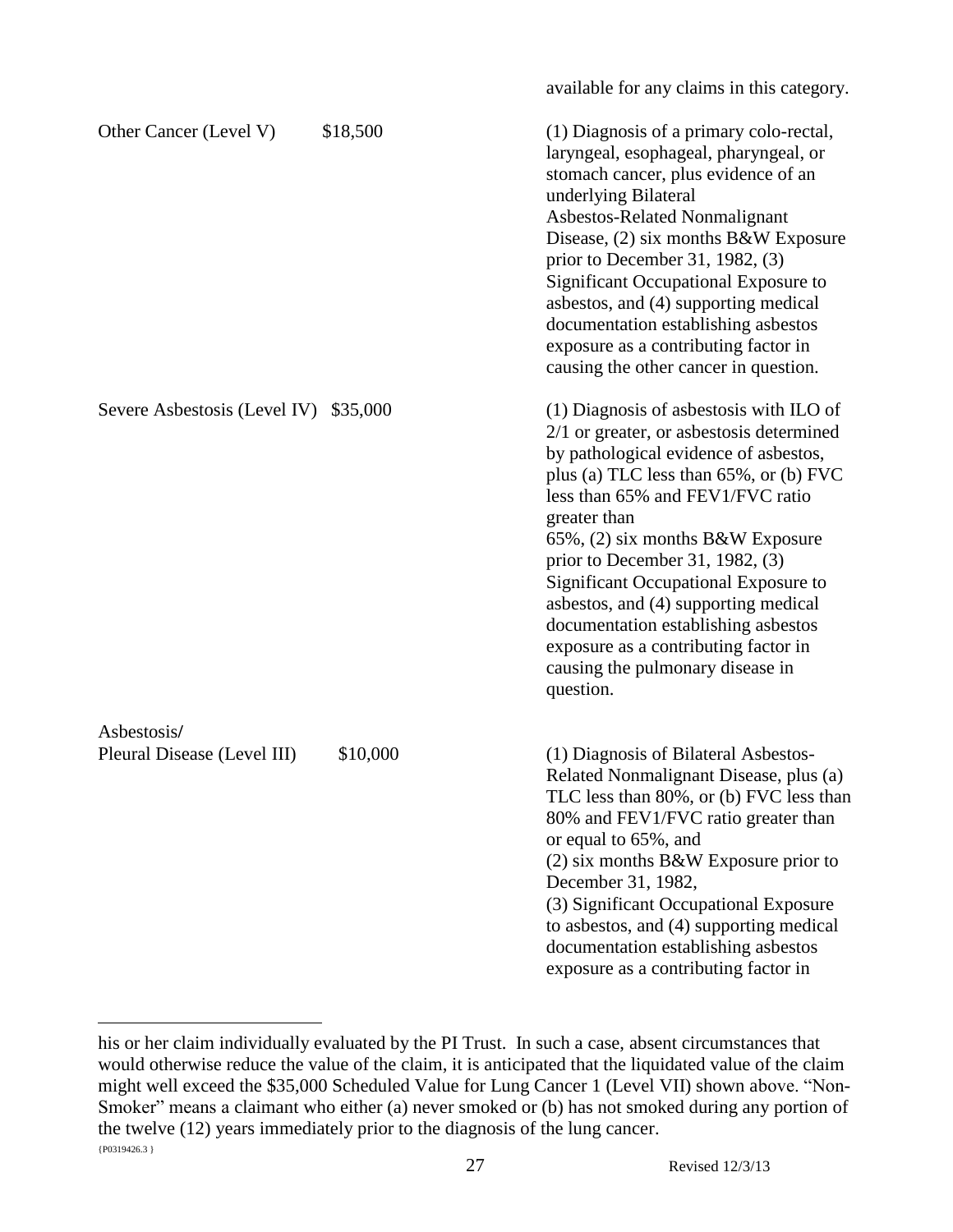|                                   |         | causing the pulmonary disease in<br>question.                                                                                                                                                                    |
|-----------------------------------|---------|------------------------------------------------------------------------------------------------------------------------------------------------------------------------------------------------------------------|
| Asbestosis/                       |         |                                                                                                                                                                                                                  |
| Pleural Disease (Level II)        | \$5,000 | (1) Diagnosis of a Bilateral Asbestos-<br>Related Nonmalignant Disease, and (2)<br>six months B&W Exposure prior to<br>December 31, 1982, and (3) five years<br>cumulative occupational exposure to<br>asbestos. |
| Other Asbestos Disease (Level I - |         |                                                                                                                                                                                                                  |
| <b>Cash Discount Payment</b> )    | \$250   | (1) Diagnosis of a Bilateral Asbestos-<br><b>Related Nonmalignant</b><br>Disease or an asbestos-related<br>malignancy other than mesothelioma,<br>and (2) $B\&W$ Exposure prior to<br>December 31, 1982.         |

# **5.3(b) Individual Review Process.**

**5.3(b)(1) In General.** Subject to the provisions set forth below, a B&W claimant may elect to have his or her PI Trust Claim reviewed for purposes of determining whether the claim would be cognizable and valid in the applicable tort system, even though it does not meet the presumptive Medical/Exposure Criteria for any of the Disease Levels set forth in Section 5.3(a)(3) above. In addition or alternatively, a B&W claimant may elect to have a claim undergo the Individual Review Process for purposes of determining whether the liquidated value of a claim involving Disease Levels IV, V, VII or VIII exceeds the Scheduled Value for the relevant Disease Level also set forth in said provision. However, except for claimants who allege Lung Cancer 2 – Disease Level VI and all claimants with Foreign Claims (as defined below), until such time as the PI Trust has made an offer on a claim pursuant to Individual Review, the claimant may change his or her Individual Review election and have the claim liquidated pursuant to the PI Trust's Expedited Review Process. In the event of such a change in the processing election, the claimant shall nevertheless retain his or her place in the FIFO Processing Queue.

{P0319426.3 } The liquidated value of all Foreign Claims payable under this TDP shall be established only under the PI Trust's Individual Review Process. PI Trust Claims of individuals exposed in Canada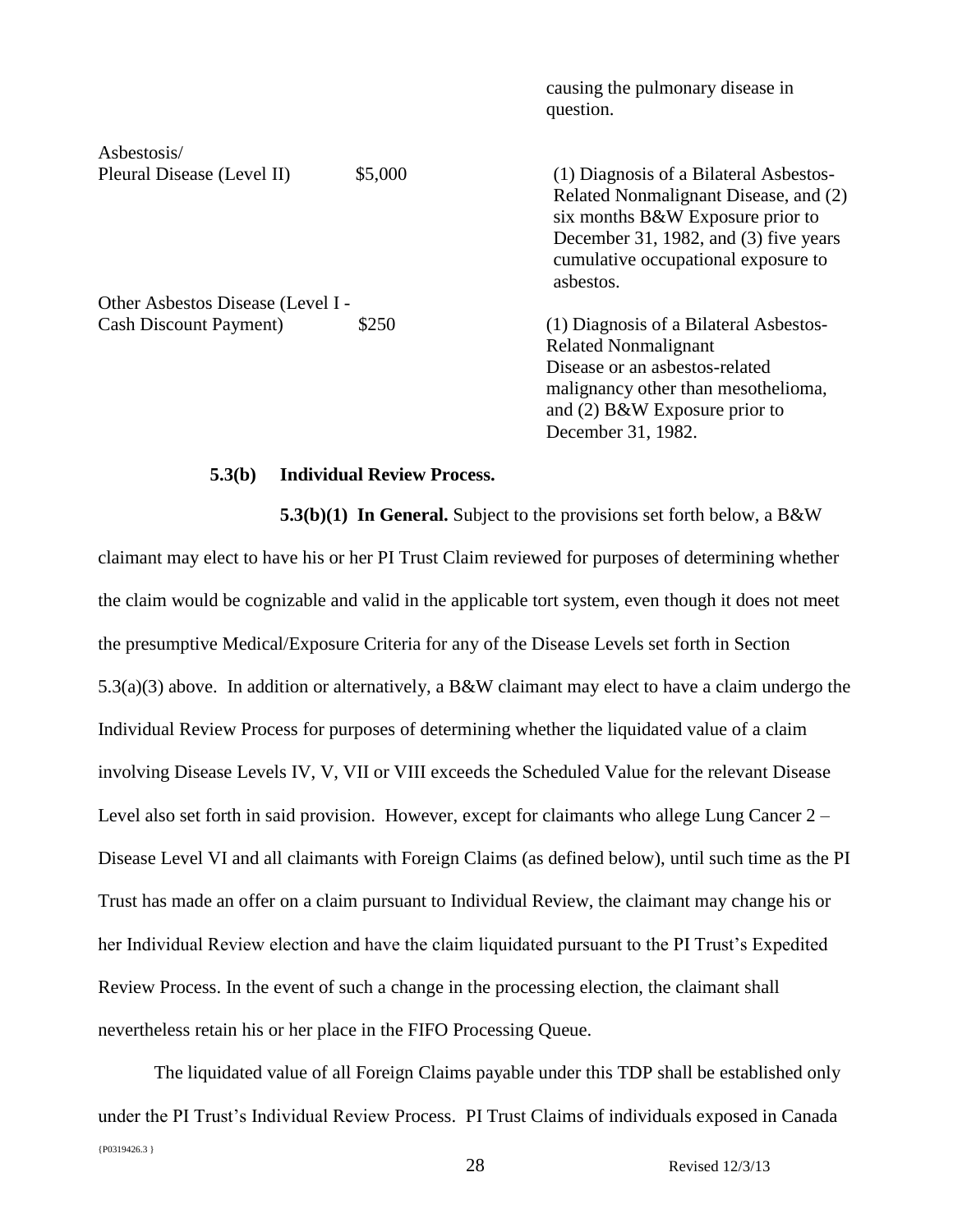who were residents in Canada when such claims were filed shall not be considered Foreign Claims hereunder and shall be eligible for liquidation under the Expedited Review Process. Accordingly, a "Foreign Claim" is a PI Trust Claim with respect to which the claimant's exposure to an asbestoscontaining product for which B&W has legal responsibility occurred outside of the United States and its Territories and Possessions, and outside of the Provinces and Territories of Canada.

In reviewing such Foreign Claims, the PI Trust shall take into account all relevant procedural and substantive legal rules to which the claims would be subject in the Claimant's Jurisdiction as defined in Section 5.3(b)(2)(B) below (including by reference to appropriate written expert or other evidence from the Claimant's Jurisdiction). The PI Trust shall determine the validity and/or value of a Foreign Claim, including whether the claim has been paid, satisfied, settled, released, waived or otherwise discharged. The PI Trust shall determine the liquidated value of valid Foreign Claims based on historical settlements and verdicts in the Claimant's Jurisdiction, the other valuation factors set forth in Section 5.3(b)(2)(B) below and any matrices and methodologies developed pursuant to the provisions of this Section  $5.3(b)(1)$ .

For purposes of the Individual Review process for Foreign Claims, the Trustees, with the consent of the TAC and the Future Claimants' Representative, may develop separate Medical/Exposure Criteria and standards, as well as separate requirements for physician and other professional qualifications, which shall be applicable to all Foreign Claims channeled to the PI Trust; provided however, that such criteria, standards or requirements shall not effectuate substantive changes to the claims eligibility requirements under this TDP, but rather shall be made only for the purpose of adapting those requirements to the particular licensing provisions and/or medical customs or practices of the foreign country in question.

{P0319426.3 } In taking into account the relevant procedural and substantive legal rules of a foreign jurisdiction, the PI Trust may use reliable sources and data to develop methodologies for the PI Trust's use in evaluating the validity of and valuing the Foreign Claims with respect to such foreign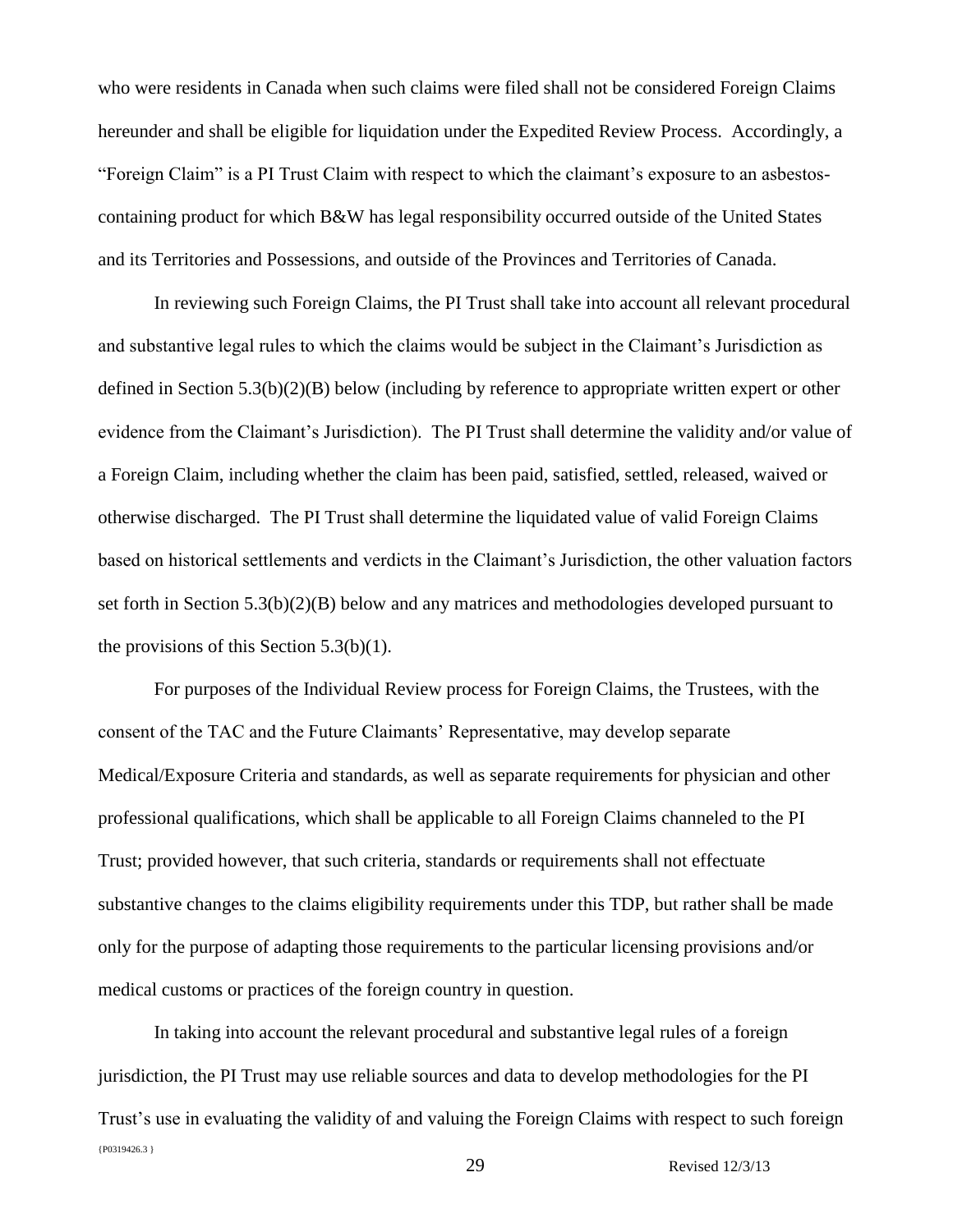jurisdiction. The Trustees, with the consent of the TAC and the Future Claimants' Representative, may also establish a separate valuation matrix for any such Foreign Claims based on such sources and data. Any such Foreign Claims valuation matrix shall contain the "Scheduled Value," "Average Value" and "Maximum Value" amounts for the subject foreign country, and those amounts shall be the relevant amounts for any application of provisions in this TDP relating to caps or sequencing adjustment calculations for claims with respect to such country (e.g., Sections  $5.4(a)$ ,  $5.10(a)$ ,  $7.5(b)$ ) and 7.7).

### **5.3(b)(1)(A) Review of Medical/Exposure Criteria.** The PI Trust's

Individual Review Process provides a claimant with an opportunity for individual consideration and evaluation of a PI Trust Claim that fails to meet the presumptive Medical/Exposure Criteria for Disease Levels  $I - V$ , VII or VIII. In such a case, the PI Trust shall either deny the claim or, if the PI Trust is satisfied that the claimant has presented a claim that would be cognizable and valid in the applicable tort system, the PI Trust can offer the claimant a liquidated value amount up to the Scheduled Value for that Disease Level.

{P0319426.3 } 30 Revised 12/3/13 **5.3(b)(1)(B) Review of Liquidated Value.** Claimants holding claims in the five more serious Disease Levels IV – VIII shall also be eligible to seek Individual Review of the liquidated value of their claims, as well as of their medical/exposure evidence. The Individual Review Process is intended to result in payments equal to the full liquidated value for each claim multiplied by the applicable Payment Percentage; however, the liquidated value of any PI Trust Claim that undergoes Individual Review may be determined to be less than the Scheduled Value the claimant would have received under Expedited Review. Moreover, the liquidated value for a claim involving Disease Levels IV – VIII shall not exceed the Maximum Value for the relevant Disease Level set forth in Section 5.3(b)(3) below, unless the claim meets the requirements of an Extraordinary Claim described in Section 5.4(a) below, in which case its liquidated value cannot exceed the Maximum Value set forth in that provision for such claims. Because the detailed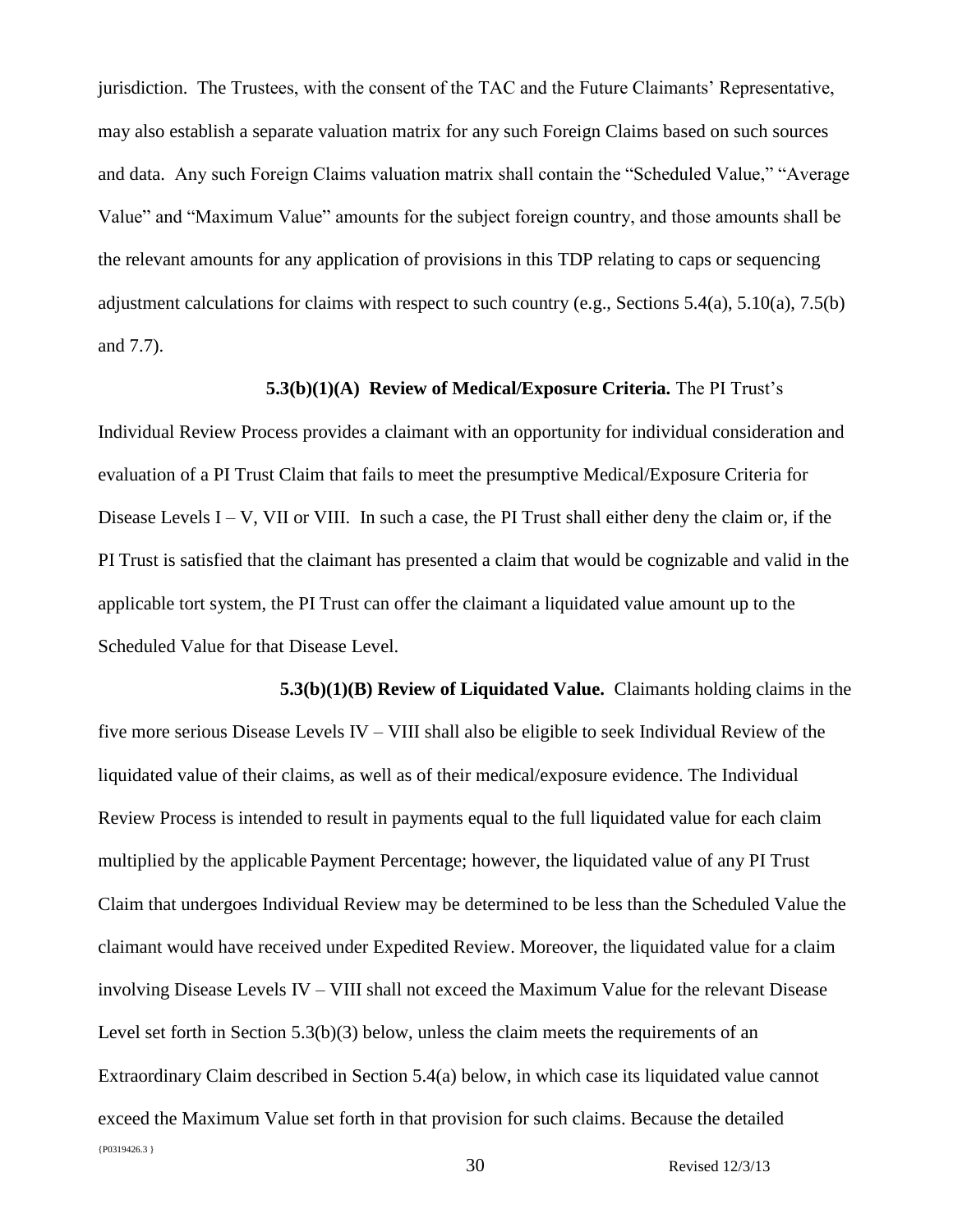examination and valuation process pursuant to Individual Review requires substantial time and effort, claimants electing to undergo the Individual Review Process may be paid the liquidated value of their PI Trust Claims later than would have been the case had the claimant elected the Expedited Review Process. Subject to the provisions of Section 5.8, the PI Trust shall devote reasonable resources to the review of all claims to ensure that there is a reasonable balance maintained in reviewing all classes of claims.

# **5.3(b)(2) Valuation Factors to Be Considered in Individual Review.** The

PI Trust shall liquidate the value of each PI Trust Claim that undergoes Individual Review based on the historic liquidated values of other similarly situated claims in the applicable tort system for the same Disease Level. The PI Trust shall thus take into consideration all of the factors that affect the severity of damages and values within the applicable tort system, including, but not limited to, (i) the degree to which the characteristics of a claim differ from the presumptive Medical/Exposure Criteria for the Disease Level in question; (ii) factors such as the claimant's age, disability, employment status, disruption of household, family or recreational activities, dependencies, special damages, and pain and suffering; (iii) evidence that the claimant's damages were (or were not) caused by asbestos exposure, including exposure to an asbestos-containing product or to conduct for which B&W has legal responsibility prior to December 31, 1982 (for example, alternative causes, and the strength of documentation of injuries); (iv) the industry of exposure; and (v) settlements, verdicts and the claimant's and other law firms' experience in the Claimant's Jurisdiction for similarly situated claims.

For these purposes, the "Claimant's Jurisdiction" is the jurisdiction in which the claim was filed (if at all) against B&W in the tort system prior to the Petition Date**.** If the claim was not filed against B&W in the tort system prior to the Petition Date, the claimant may elect as the Claimant's Jurisdiction either (i) the jurisdiction in which the claimant resides at the time of diagnosis or when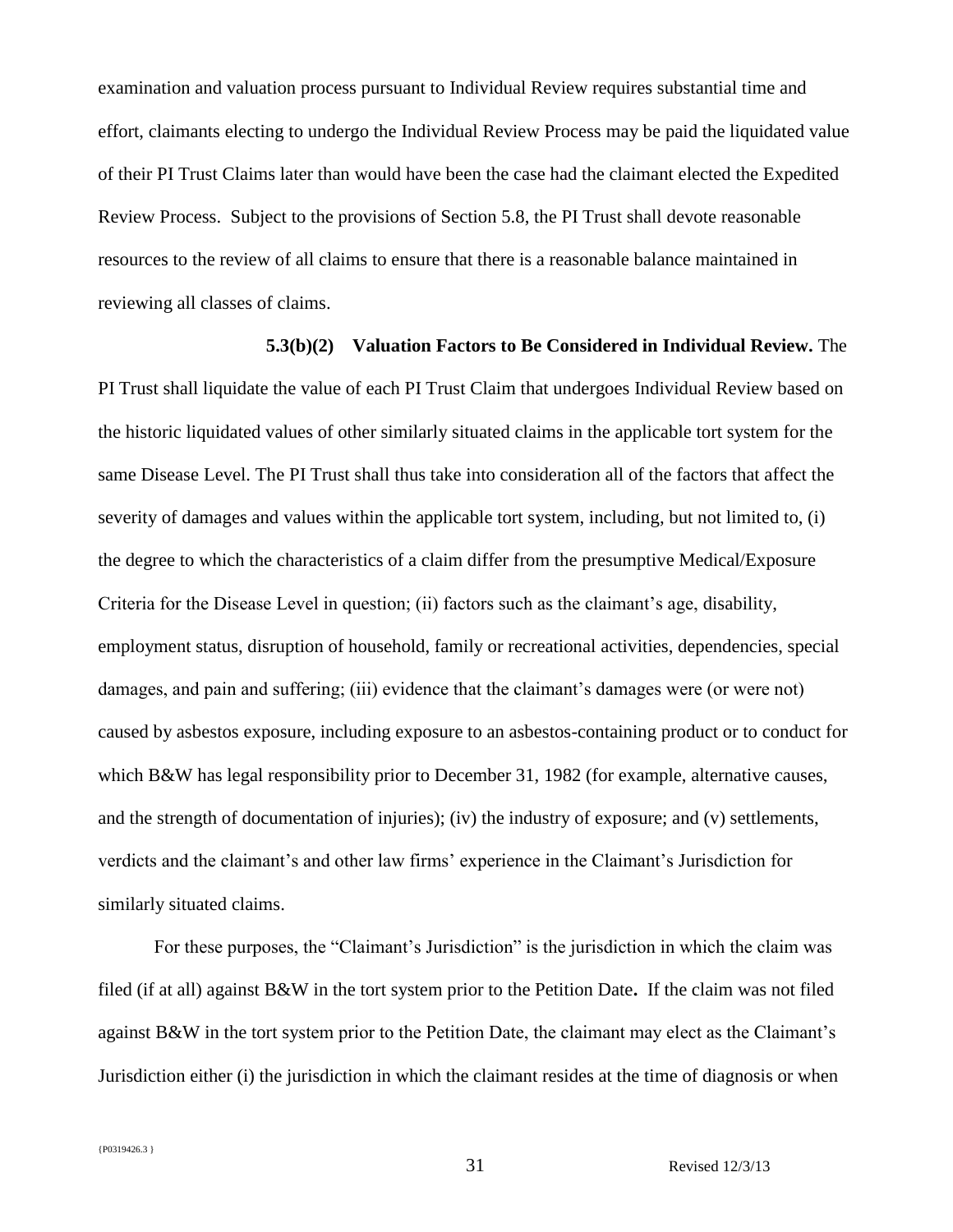the claim is filed with the PI Trust or (ii) a jurisdiction in which the claimant experienced exposure to an asbestos-containing product or to conduct for which B&W has legal responsibility.

With respect to the "Claimant's Jurisdiction" in the event a personal representative or authorized agent makes a claim under this TDP for wrongful death with respect to which the governing law of the Claimant's Jurisdiction could only be the Alabama Wrongful Death Statute, the Claimant's Jurisdiction for such claim shall be the Commonwealth of Pennsylvania, and such claimant's damages shall be determined pursuant to the statutory and common laws of the Commonwealth of Pennsylvania without regard to its choice of law principles. The choice of law provision in Section 7.4 below applicable to any claim with respect to which, but for this choice of law provision, the applicable law of the Claimant's Jurisdiction pursuant to Section 5.3(b)(2) is determined to be the Alabama Wrongful Death Statute, shall only govern the rights between the PI Trust and the claimant, and, to the extent the PI Trust seeks recovery from any entity that provided insurance coverage to B&W, the Alabama Wrongful Death Statute shall govern.

**5.3(b)(3) Scheduled, Average and Maximum Values.** The Scheduled, Average and Maximum Values for domestic claims involving Disease Levels I – VIII are the following:

| <b>Scheduled Disease</b>                  | <b>Scheduled Value</b> | <b>Average Value</b> | <b>Maximum Value</b> |
|-------------------------------------------|------------------------|----------------------|----------------------|
| Mesothelioma (Level VIII)                 | \$90,000               | \$120,000            | \$400,000            |
| Lung Cancer 1 (Level VII)                 | \$35,000               | \$45,000             | \$150,000            |
| Lung Cancer 2 (Level VI)                  | None                   | \$15,000             | \$50,000             |
| Other Cancer (Level V)                    | \$18,500               | \$22,500             | \$75,000             |
| Severe Asbestosis (Level IV)              | \$35,000               | \$37,000             | \$150,000            |
| Asbestosis/Pleural Disease<br>(Level III) | \$10,000               | None                 | None                 |
| Asbestosis/Pleural Disease                |                        |                      |                      |
| {P0319426.3}                              |                        |                      |                      |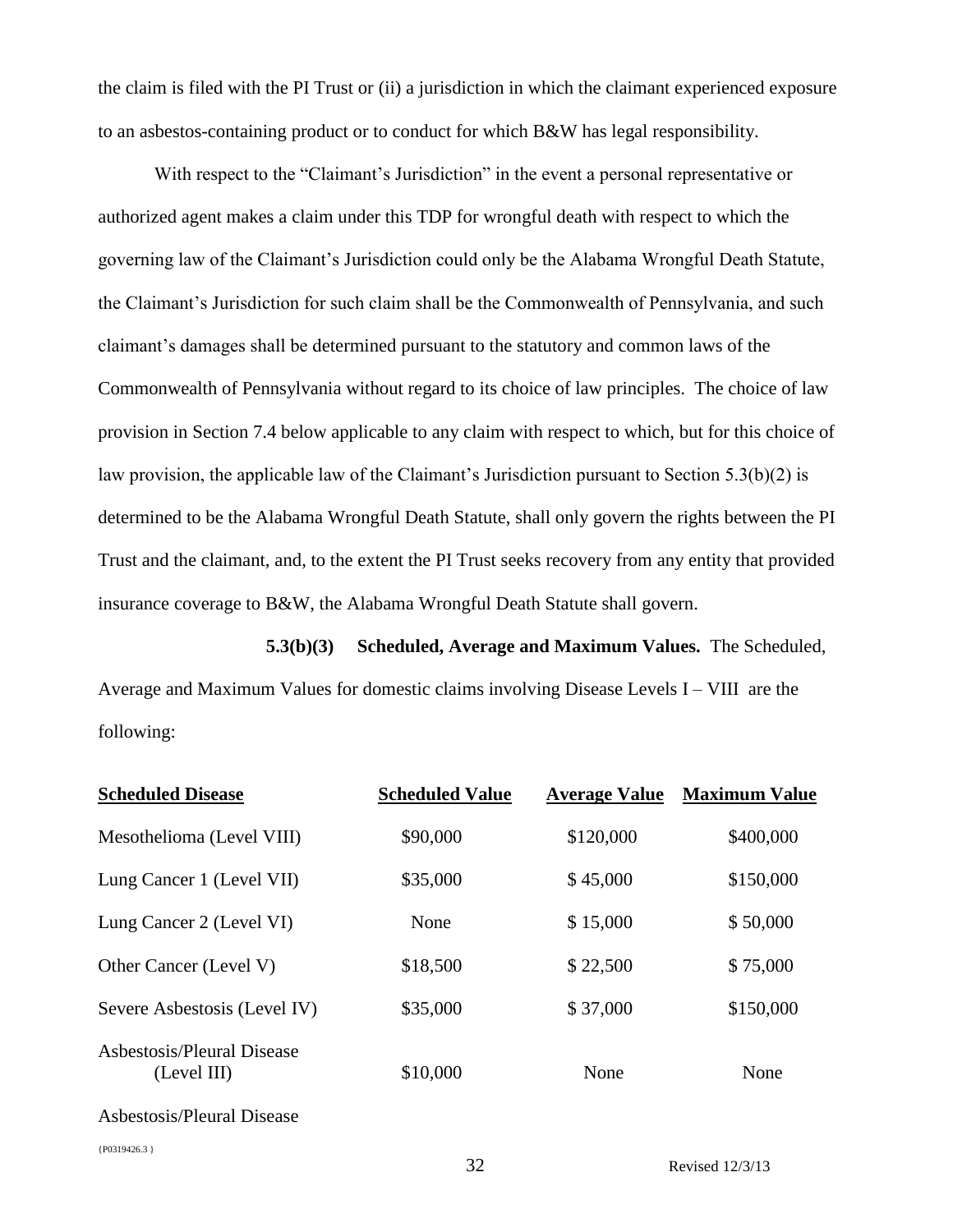| (Level II)                    | \$5,000 |     | None | None |
|-------------------------------|---------|-----|------|------|
| Other Asbestos Disease – Cash |         |     |      |      |
| Discount Payment (Level I)    |         | 250 | None | None |

These Scheduled Values, Average Values and Maximum Values shall apply to all domestic PI Trust Voting Claims other than Pre-Petition Liquidated Claims filed with the PI Trust on or before the Initial Claims Filing Date as provided in Section 5.1 above. Thereafter, the PI Trust, with the consent of the TAC and the Future Claimants' Representative pursuant to Sections 5.7(b) and 6.6(b) of the PI Trust Agreement, may change these valuation amounts for good cause and consistent with other restrictions on the amendment power.

# **5.4 Categorizing Claims as Extraordinary and/or Exigent Hardship**

**5.4(a) Extraordinary Claims**. "Extraordinary Claim" means a PI Trust Claim that otherwise satisfies the Medical Criteria for Disease Levels IV - VIII, and that is held by a claimant whose exposure to asbestos was at least 75% the result of exposure to an asbestos-containing product or to conduct for which B&W has legal responsibility, and in either case there is little likelihood of a substantial recovery elsewhere. All such Extraordinary Claims shall be presented for Individual Review and, if valid, shall be entitled to an award of up to a maximum value of five (5) times the Scheduled Value set forth in Section 5.3(b)(3) for claims qualifying for Disease Levels IV -V, VII and VIII, and five (5) times the Average Value for claims in Disease Level VI, multiplied by the applicable Payment Percentage.

Any dispute as to Extraordinary Claim status shall be submitted to a special Extraordinary Claims Panel established by the PI Trust with the consent of the TAC and the Future Claimants' Representative. All decisions of the Extraordinary Claims Panel shall be final and not subject to any further administrative or judicial review. An Extraordinary Claim, following its liquidation, shall be placed in the FIFO Queue ahead of all other PI Trust Claims except Pre-Petition Liquidated Claims, Disease Level I Claims and Exigent Hardship Claims, which shall be paid first in that order in said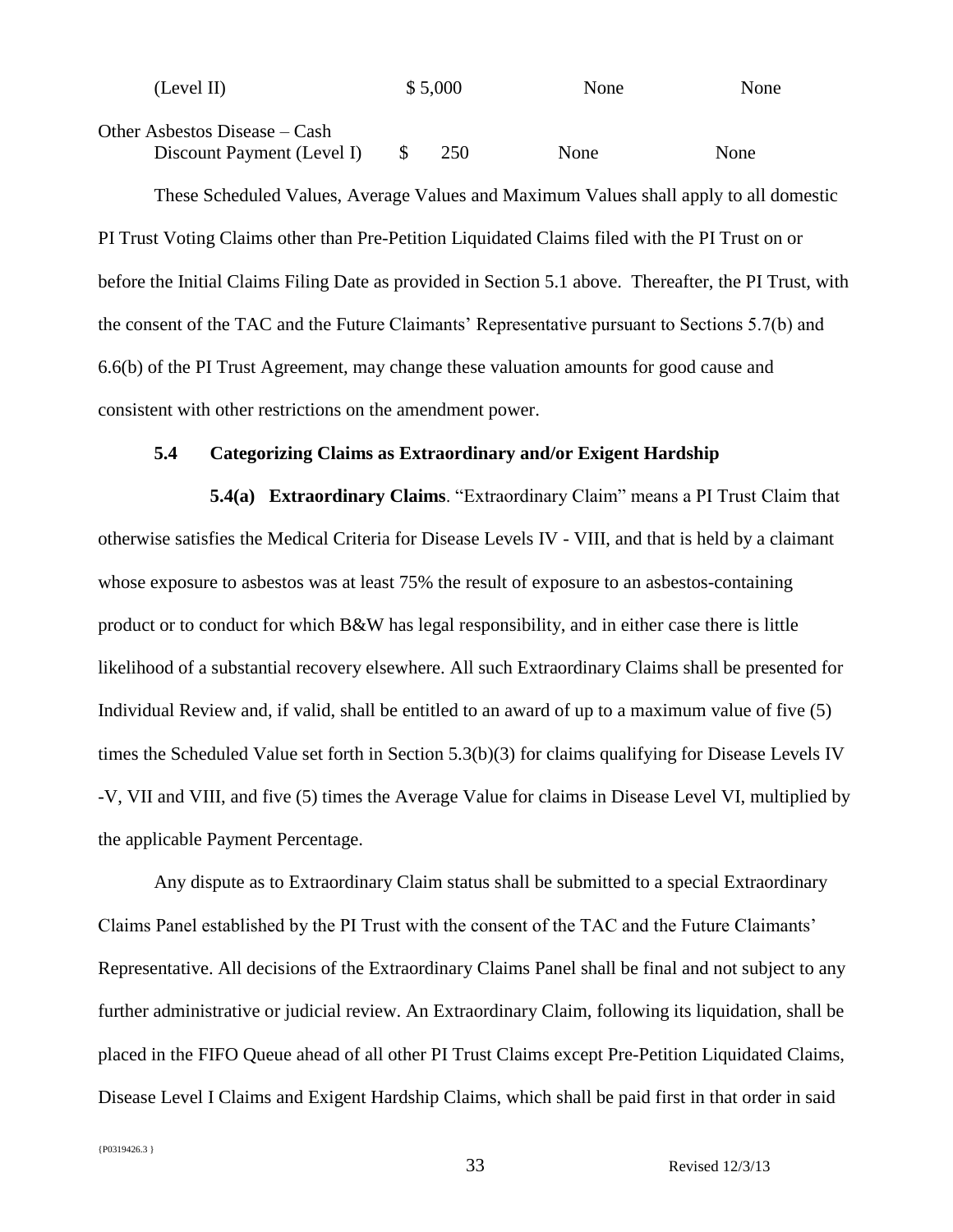Queue, based on its date of liquidation, subject to the Maximum Available Payment and Claims Payment Ratio described above.

**5.4(b) Exigent Hardship Claims.** At any time the PI Trust may liquidate and pay PI Trust Claims that qualify as Exigent Hardship Claims as defined below. Such claims may be considered separately no matter what the order of processing otherwise would have been under this TDP. An Exigent Hardship Claim, following its liquidation, shall be placed first in the FIFO Payment Queue ahead of all other liquidated PI Trust Claims except Pre-Petition Liquidated Claims, and Disease Level I Claims**,** subject to the Maximum Available Payment and Claims Payment Ratio described above. A PI Trust Claim qualifies for payment as an Exigent Hardship Claim if the claim meets the Medical/Exposure Criteria for Severe Asbestosis (Disease Level IV) or an asbestos-related malignancy (Disease Levels V-VIII), and the PI Trust, in its sole discretion, determines (i) that the claimant needs financial assistance on an immediate basis based on the claimant's expenses and all sources of available income, and (ii) that there is a causal connection between the claimant's dire financial condition and the claimant's asbestos-related disease.

**5.5 Secondary Exposure Claims.** If a claimant alleges an asbestos-related disease resulting solely from exposure to an occupationally exposed person, such as a family member, the claimant must seek Individual Review of his or her claim pursuant to Section 5.3(b) above. In such a case, the claimant must establish that the occupationally exposed person would have met the exposure requirements under this TDP that would have been applicable had that person filed a direct claim against the PI Trust. In addition, the claimant with secondary exposure must establish that he or she is suffering from one of the eight Disease Levels described in Section 5.3(a)(3) above or an asbestos-related disease otherwise compensable under this TDP, that his or her own exposure to the occupationally exposed person occurred within the same time frame as the occupationally exposed person was exposed to an asbestos-containing product or to conduct for which B&W has legal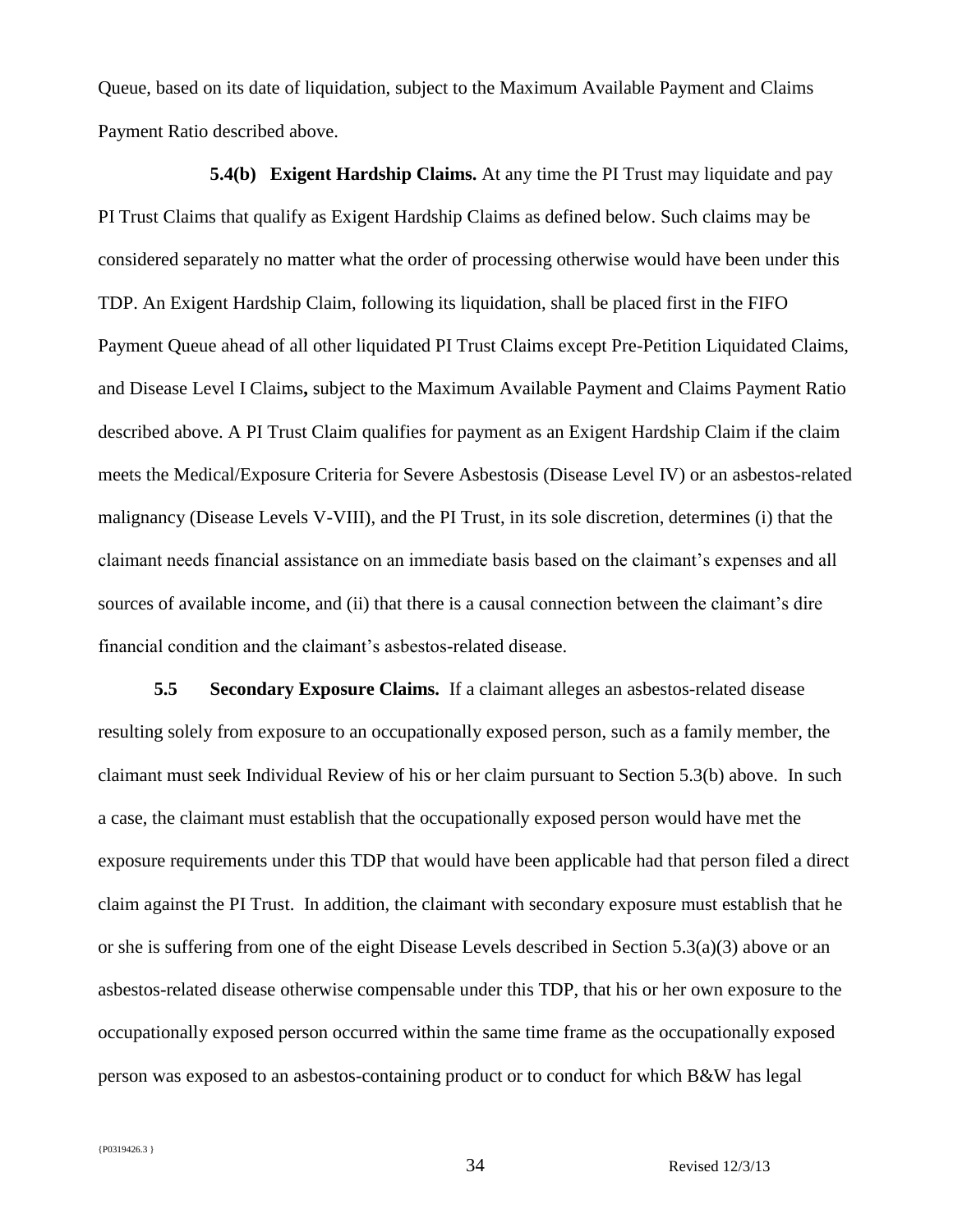responsibility, and that such secondary exposure was a cause of the claimed disease. All other liquidation and payment rights and limitations under this TDP shall be applicable to such claims.

**5.6 Indirect PI Trust Claims.** Indirect PI Trust Claims asserted against the PI Trust shall be treated as presumptively valid and paid by the PI Trust subject to the applicable Payment Percentage if (a) such claim satisfied the requirements of the Bar Date for such claims established by the Bankruptcy Court, if applicable, and is not otherwise disallowed by Section 502(e) of the Code or subordinated under Section 509(c) of the Code, and (b) the holder of such claim (the "Indirect Claimant") establishes to the satisfaction of the Trustees that (i) the Indirect Claimant has paid in full the liability and obligation of the PI Trust to the individual claimant to whom the PI Trust would otherwise have had a liability or obligation under these Procedures (the "Direct Claimant"), (ii) the Direct Claimant and the Indirect Claimant have forever and fully released the PI Trust from all liability to the Direct Claimant, and (iii) the claim is not otherwise barred by a statute of limitations or repose or by other applicable law. In no event shall any Indirect Claimant have any rights against the PI Trust superior to the rights of the related Direct Claimant against the PI Trust, including any rights with respect to the timing, amount or manner of payment. In addition, no Indirect Claim may be liquidated and paid in an amount that exceeds what the Indirect Claimant has actually paid the related Direct Claimant.

To establish a presumptively valid Indirect PI Trust Claim, the Indirect Claimant's aggregate liability for the Direct Claimant's claim must also have been fixed, liquidated and paid fully by the Indirect Claimant by settlement (with an appropriate full release in favor of the PI Trust) or a Final Order (as defined in the Plan) provided that such claim is valid under the applicable state, federal or foreign law. In any case where the Indirect Claimant has satisfied the claim of a Direct Claimant against the PI Trust under applicable law by way of a settlement, the Indirect Claimant shall obtain for the benefit of the PI Trust a release in form and substance satisfactory to the Trustees.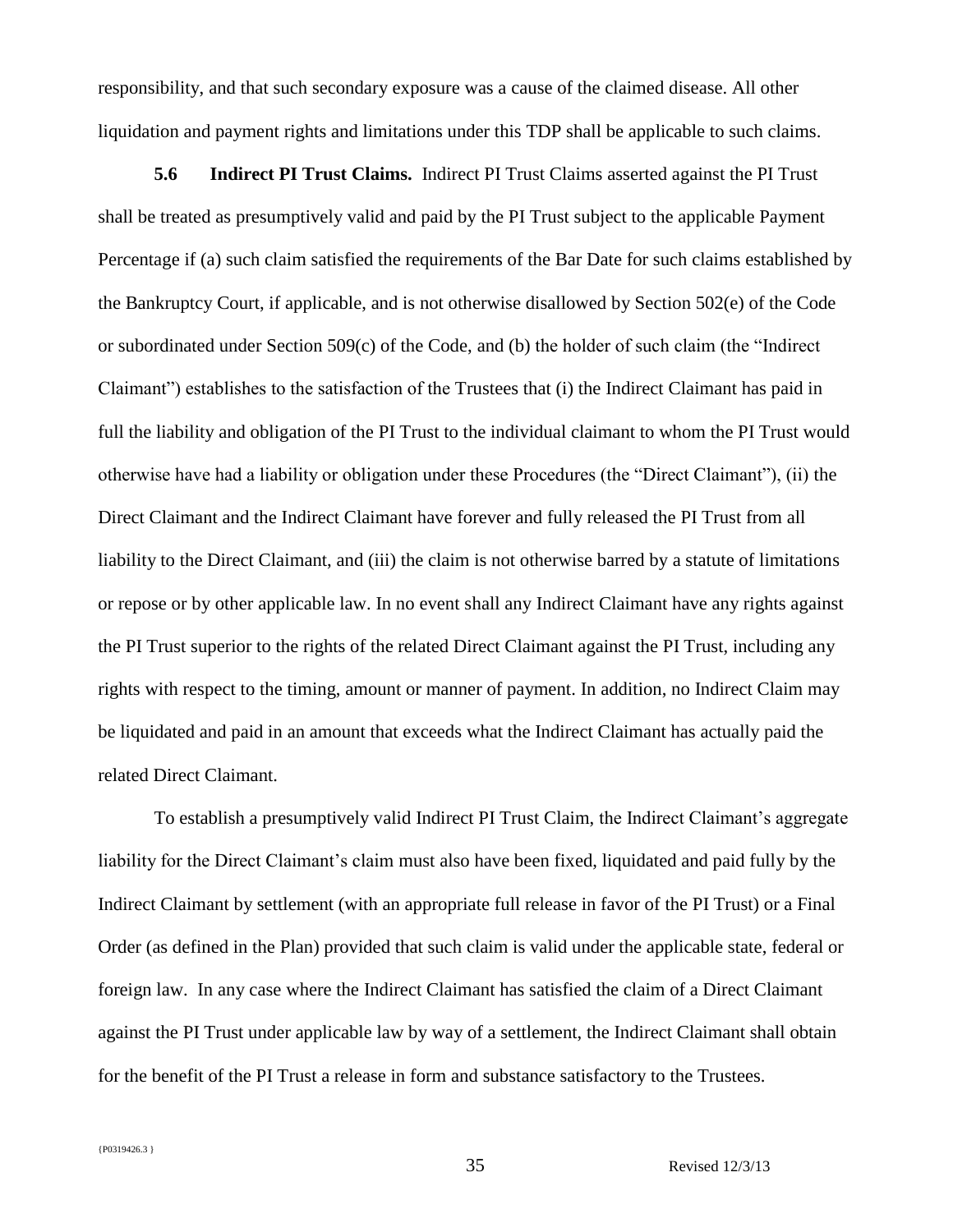If an Indirect Claimant cannot meet the presumptive requirements set forth above, including the requirement that the Indirect Claimant provide the PI Trust with a full release of the Direct Claimant's claim, the Indirect Claimant may request that the PI Trust review the Indirect PI Trust Claim individually to determine whether the Indirect Claimant can establish under applicable state, federal or foreign law that the Indirect Claimant has paid all or a portion of a liability or obligation that the PI Trust had to the Direct Claimant as of the Effective Date of this TDP. If the Indirect Claimant can show that it has paid all or a portion of such a liability or obligation, the PI Trust shall reimburse the Indirect Claimant the amount of the liability or obligation so paid, times the then applicable Payment Percentage. However, in no event shall such reimbursement to the Indirect Claimant be greater than the amount to which the Direct Claimant would have otherwise been entitled. Further, the liquidated value of any Indirect PI Trust Claim paid by the PI Trust to an Indirect Claimant shall be treated as an offset to or reduction of the full liquidated value of any PI Trust Claim that might be subsequently asserted by the Direct Claimant against the PI Trust.

Any dispute between the PI Trust and an Indirect Claimant over whether the Indirect Claimant has a right to reimbursement for any amount paid to a Direct Claimant shall be subject to the ADR procedures provided in Section 5.10 below and set forth in Attachment A hereto. If such dispute is not resolved by said ADR procedures, the Indirect Claimant may litigate the dispute in the tort system pursuant to Sections 5.11 and 7.6 below.

{P0319426.3 } The Trustees may develop and approve a separate proof of claim form for Indirect PI Trust Claims. Indirect PI Trust Claims that have not been disallowed, discharged, or otherwise resolved by prior order of the Bankruptcy Court shall be processed in accordance with procedures to be developed and implemented by the Trustees consistent with the provisions of this Section 5.6, which procedures (a) shall determine the validity, allowability and enforceability of such claims; and (b) shall otherwise provide the same liquidation and payment procedures and rights to the holders of such claims as the PI Trust would have afforded the holders of the underlying valid PI Trust Claims.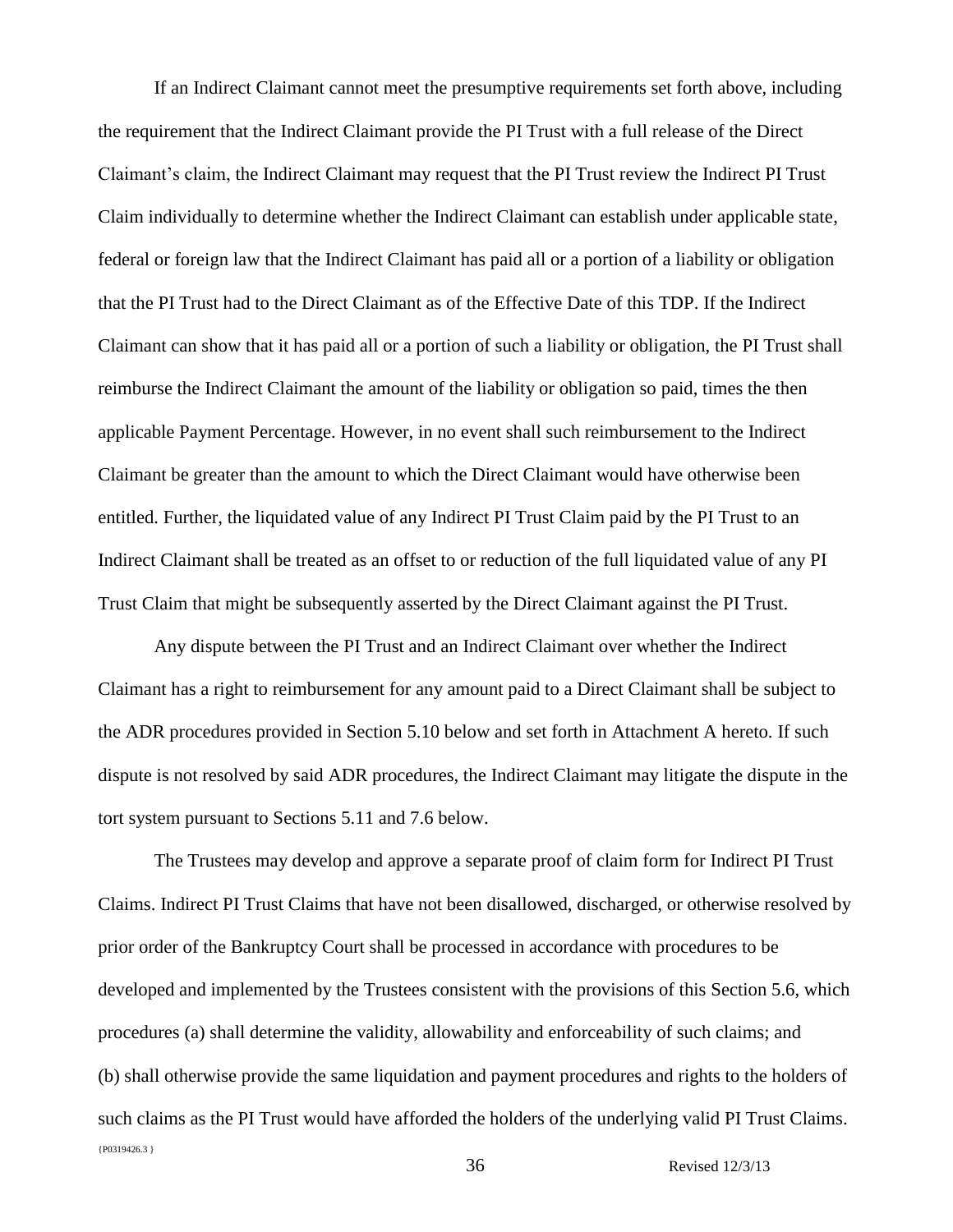Nothing in this TDP is intended to preclude a trust to which asbestos-related liabilities are channeled from asserting an Indirect Asbestos Trust Claim against the PI Trust subject to the requirements set forth herein.

### **5.7 Evidentiary Requirements**

 $\overline{a}$ 

### **5.7(a) Medical Evidence.**

**5.7(a)(1) In General.** All diagnoses of a Disease Level shall be accompanied by either (i) a statement by the physician providing the diagnosis that at least ten (10) years have elapsed between the date of first exposure to asbestos or asbestos-containing products and the diagnosis**,** or (ii) a history of the claimant's exposure sufficient to establish a 10-year latency period. A finding by a physician after the Effective Date that a claimant's disease is "consistent with" or "compatible with" asbestosis shall not alone be treated by the PI Trust as a diagnosis. For all PI Trust Claims, including Foreign Claims, all evidence submitted to the PI Trust must be in English.

**5.7(a)(1)(A) Disease Levels I-IV.** Except for asbestos claims

filed against B&W or any other defendant in the tort system prior to the Petition Date, all diagnoses of a non-malignant asbestos-related disease (Disease Levels I-IV) shall be based in the case of a claimant who was living at the time the claim was filed, upon a physical examination of the claimant by the physician providing the diagnosis of the asbestos-related disease.All living claimants must also provide (i) for Disease Levels I-III, evidence of Bilateral Asbestos-Related Nonmalignant Disease (as defined in Footnote 3 above); (ii) for Disease Level IV,<sup>10</sup> an ILO reading of 2/1 or

<sup>{</sup>P0319426.3 } <sup>10</sup> All diagnoses of Asbestos/Pleural Disease (Disease Levels II and III) not based on pathology shall be presumed to be based on findings of bilateral asbestosis or pleural disease, and all diagnoses of Mesothelioma (Disease Level VIII) shall be presumed to be based on findings that the disease involves a malignancy. However, the PI Trust may rebut such presumptions.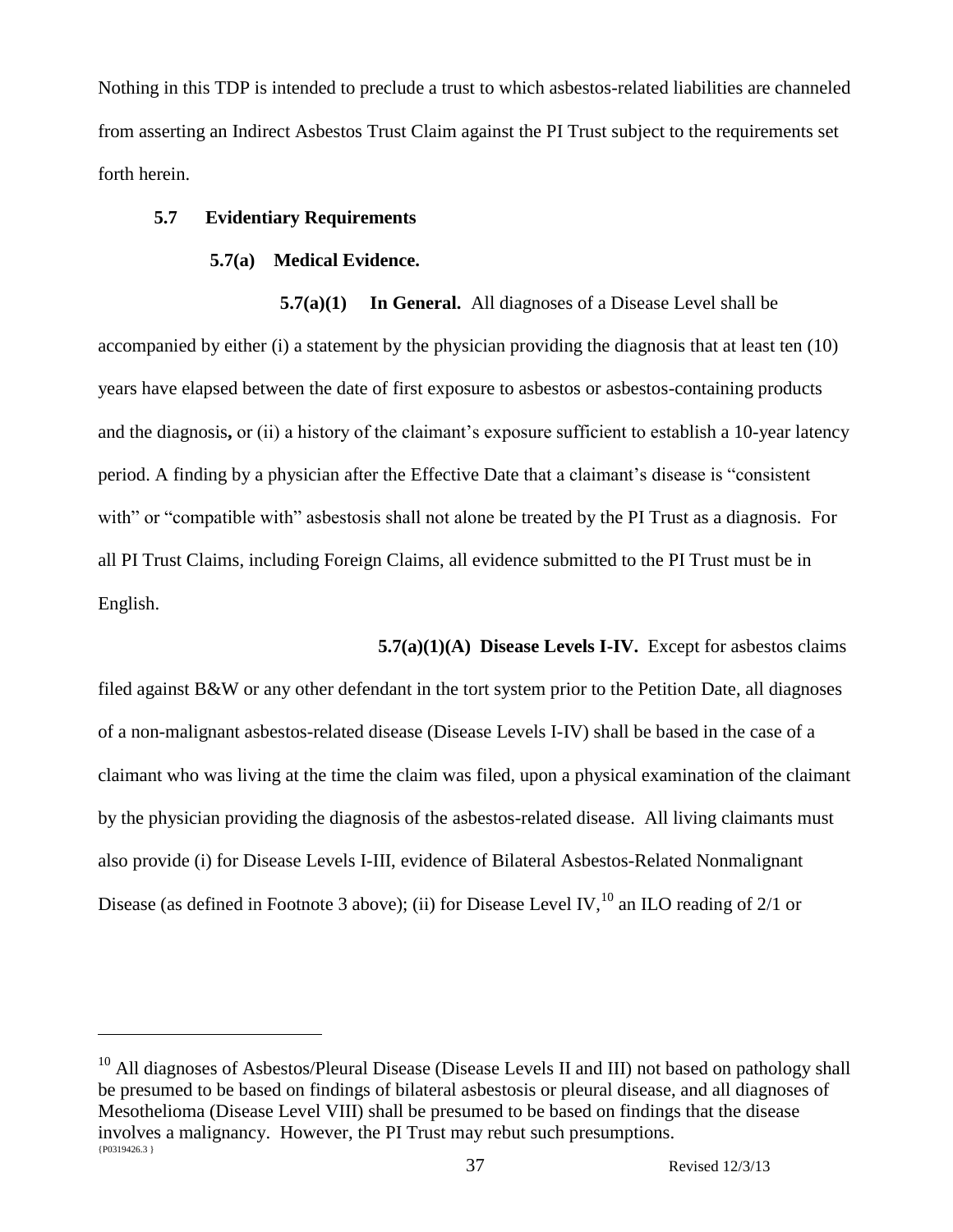greater or pathological evidence of asbestosis**,** and (iii) for Disease Levels III and IV, pulmonary function testing. $^{11}$ 

In the case of a claimant who was deceased at the time the claim was filed, all diagnoses of a non-malignant asbestos-related disease (Disease Levels I-IV) shall be based upon either (i) a physical examination of the claimant by the physician providing the diagnosis of the asbestos-related disease; or (ii) pathological evidence of the non-malignant asbestos-related disease; or (iii) in the case of Disease Levels I-III, evidence of Bilateral Asbestos-Related Nonmalignant Disease (as defined in Footnote 3 above), and for Disease Level IV, either an ILO reading of 2/1 or greater or pathological evidence of asbestosis; and (iv) for either Disease Level III or IV, pulmonary function testing.

### **5.7(a)(1)(B). Disease Levels V – VIII.** All diagnoses of an

asbestos-related malignancy (Disease Levels  $V - VIII$ ) shall be based upon either (i) a physical examination of the claimant by the physician providing the diagnosis of the asbestos-related disease, or (ii) a diagnosis of such a malignant Disease Level by a board-certified pathologist or by a pathology report prepared at or on behalf of a hospital accredited by the Joint Commission on Accreditation of Healthcare Organizations ("JCAHO").

 ${P0319426.3}$ <sup>11</sup> "Pulmonary Function Testing" or "PFT" shall mean testing that is in material compliance with the quality criteria established by the American Thoracic Society ("ATS") and is performed on equipment which is in material compliance with ATS standards for technical quality and calibration. PFT performed in a hospital accredited by the JCAHO, or performed, reviewed or supervised by a board certified pulmonologist or other Qualified Physician shall be presumed to comply with ATS standards, and the claimant may submit a summary report of the testing. If the PFT was not performed in an JCAHO-accredited hospital, or performed, reviewed or supervised by a board certified pulmonologist or other Qualified Physician, the claimant must submit the full report of the testing (as opposed to a summary report); provided however that if the PFT was conducted prior to the Effective Date of the Plan, and the full PFT report is not available, the claimant must submit a declaration signed by a Qualified Physician or other party who is qualified to make a certification regarding the PFT in the form provided by the PI Trust certifying that the PFT was conducted in material compliance with ATS standards.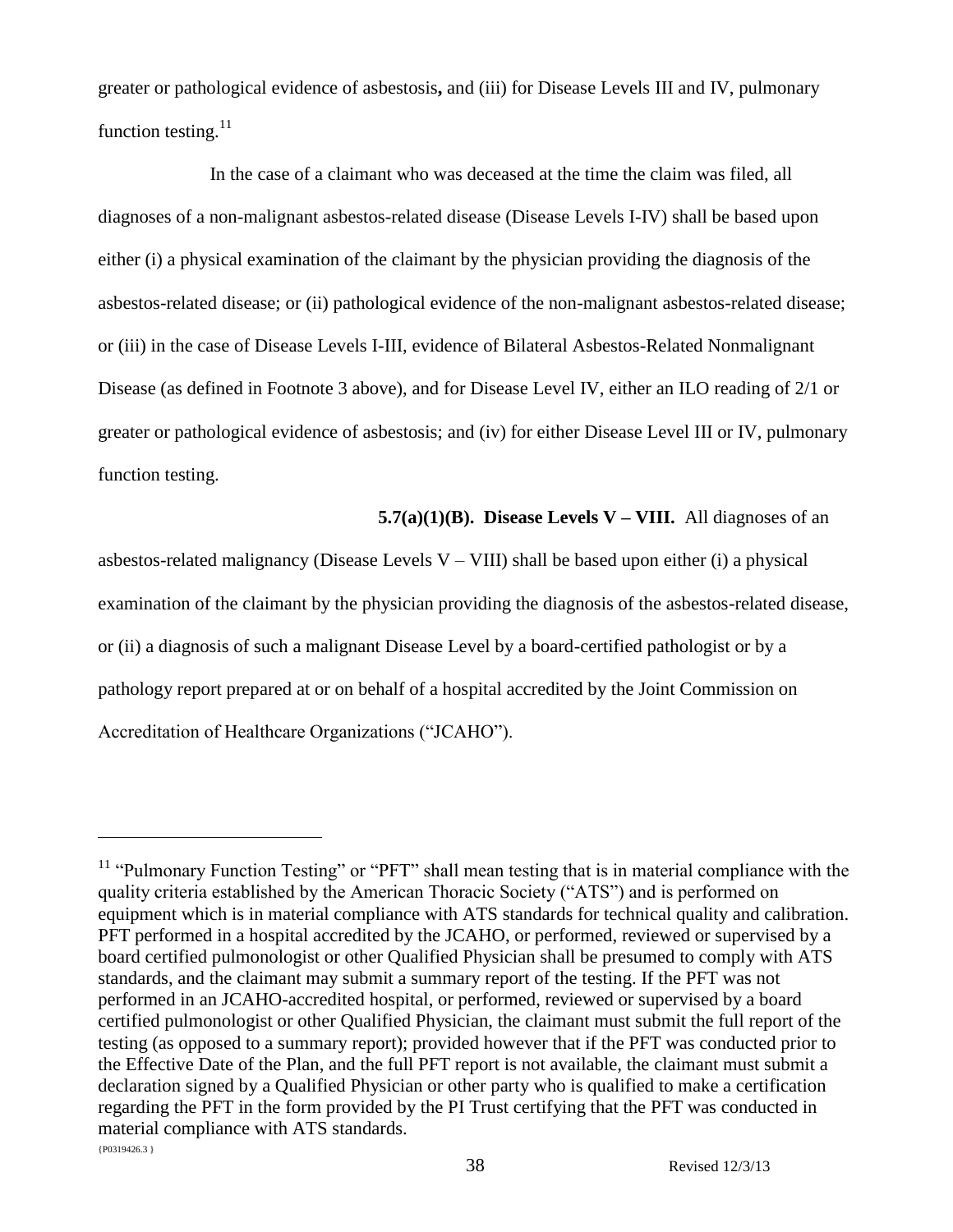### **5.7(a)(1)(C). Exception to the Exception for Certain Pre-**

**Petition Claims.** If the holder of a PI Trust Claim that was filed against B&W or any other defendant in the tort system prior to the Petition Date has available a report of a diagnosing physician engaged by the holder or his or her law firm who conducted a physical examination of the holder as described in Sections 5.7(a)(1)(A), or if the holder has filed such medical evidence and/or a diagnosis of the asbestos-related disease by a physician not engaged by the holder or his or her law firm who conducted a physical examination of the holder with another asbestos-related personal injury settlement trust that requires such evidence without regard to whether the claimant or the law firm engaged the diagnosing physician, the holder shall provide such medical evidence to the PI Trust notwithstanding the exception in Section  $5.7(a)(1)(A)$ .

### **5.7(a)(2) Credibility of Medical Evidence.** Before making any

{P0319426.3 } payment to a claimant, the PI Trust must have reasonable confidence that the medical evidence provided in support of the claim is credible and consistent with recognized medical standards. The PI Trust may require the submission of X-rays, CT scans, detailed results of pulmonary function tests, laboratory tests, tissue samples, results of medical examination or reviews of other medical evidence, and may require that medical evidence submitted comply with recognized medical standards regarding equipment, testing methods and procedures to assure that such evidence is reliable. Medical evidence (i) that is of a kind shown to have been received in evidence by a state or federal judge at trial, (ii) that is consistent with evidence submitted to B&W to settle for payment similar disease cases prior to B&W's bankruptcy, or (iii) that is a diagnosis by a physician shown to have previously qualified as a medical expert with respect to the asbestos-related disease in question before a state or federal judge, is presumptively reliable, although the PI Trust may seek to rebut the presumption. In addition, except for Foreign Claims, claimants who otherwise meet the requirements of this TDP for payment of a PI Trust Claim shall be paid irrespective of the results in any litigation at anytime between the claimant and any other defendant in the applicable tort system.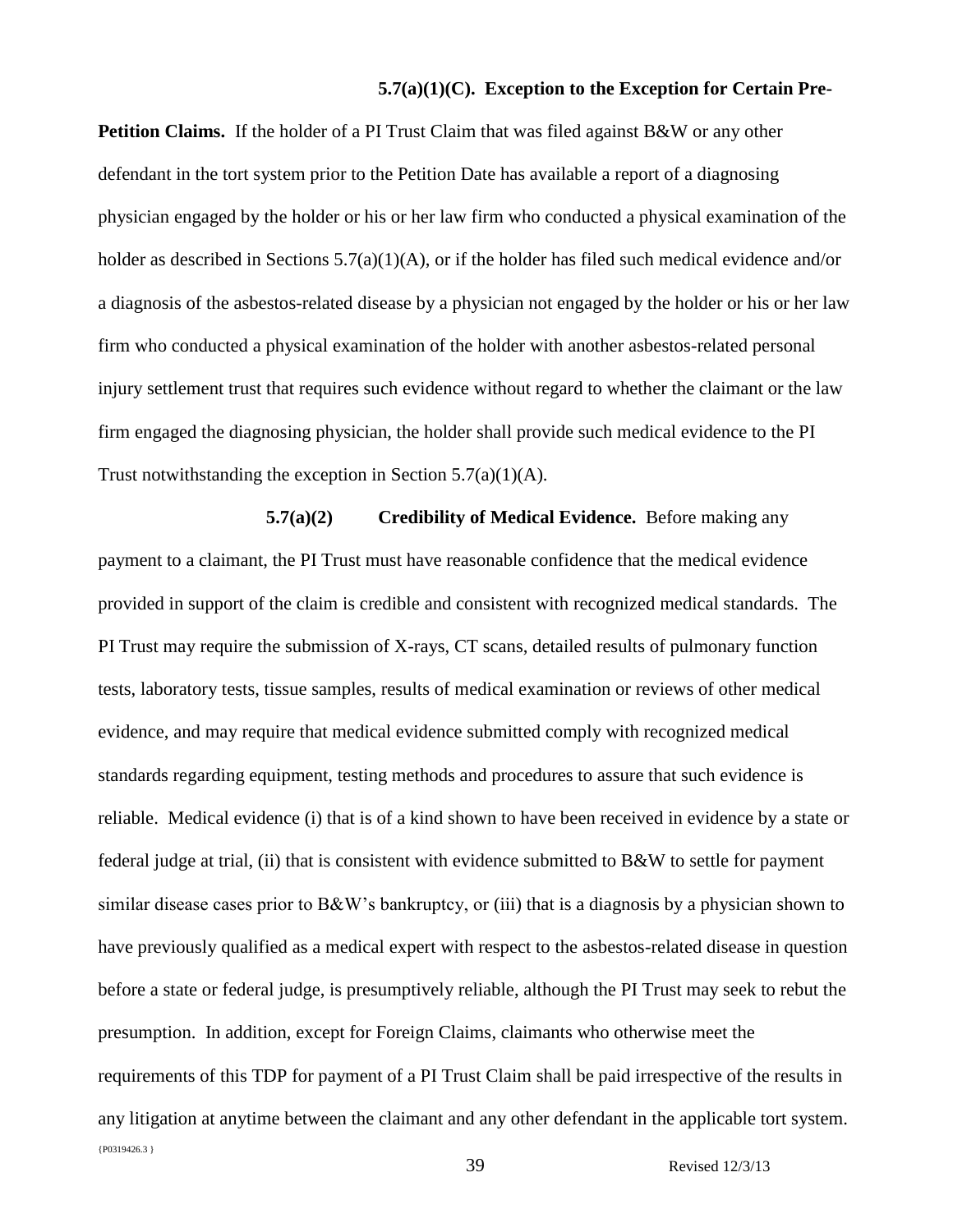However, any relevant evidence submitted in a proceeding in the tort system, other than any findings of fact, a verdict, or a judgment, involving another defendant may be introduced by either the claimant or the PI Trust in any Individual Review proceeding conducted pursuant to 5.3(b) or any Extraordinary Claim proceeding conducted pursuant to 5.4(a).

### **5.7(b) Exposure Evidence.**

 **5.7(b)(1) In General.** As set forth above in Section 5.3(a)(3), to qualify for any Disease Level, the claimant must demonstrate a minimum exposure to an asbestoscontaining product or to conduct for which B&W has legal responsibility. Claims based on conspiracy theories that involve no such  $B\&W$  exposure or conduct are not compensable under this TDP. To meet the presumptive exposure requirements of Expedited Review set forth in Section 5.3(a)(3) above, the claimant must show (i) for all Disease Levels, B&W Exposure as defined in Section 5.7(b)(3) below prior to December 31, 1982; (ii) for Asbestos/Pleural Disease Level II, six (6) months B&W Exposure prior to December 31, 1982, plus five (5) years cumulative occupational asbestos exposure; and (iii) for Asbestosis/Pleural Disease (Disease Level III), Severe Asbestosis (Disease Level IV), Other Cancer (Disease Level V) or Lung Cancer 1 (Disease Level VII), the claimant must show six (6) months B&W Exposure prior to December 31, 1982, plus Significant Occupational Exposure to asbestos. If the claimant cannot meet the relevant presumptive exposure requirements for a Disease Level eligible for Expedited Review, the claimant may seek Individual Review pursuant to Section 5.3(b) of his or her claim based on exposure to an asbestos-containing product or to conduct for which B&W has legal responsibility.

{P0319426.3 } **5.7(b)(2) Significant Occupational Exposure.** "Significant Occupational Exposure" means employment for a cumulative period of at least five (5) years with a minimum of two (2) years prior to December 31, 1982, in an industry and an occupation in which the claimant (a) handled raw asbestos fibers on a regular basis; (b) fabricated asbestos-containing products so that the claimant in the fabrication process was exposed on a regular basis to raw asbestos fibers; (c)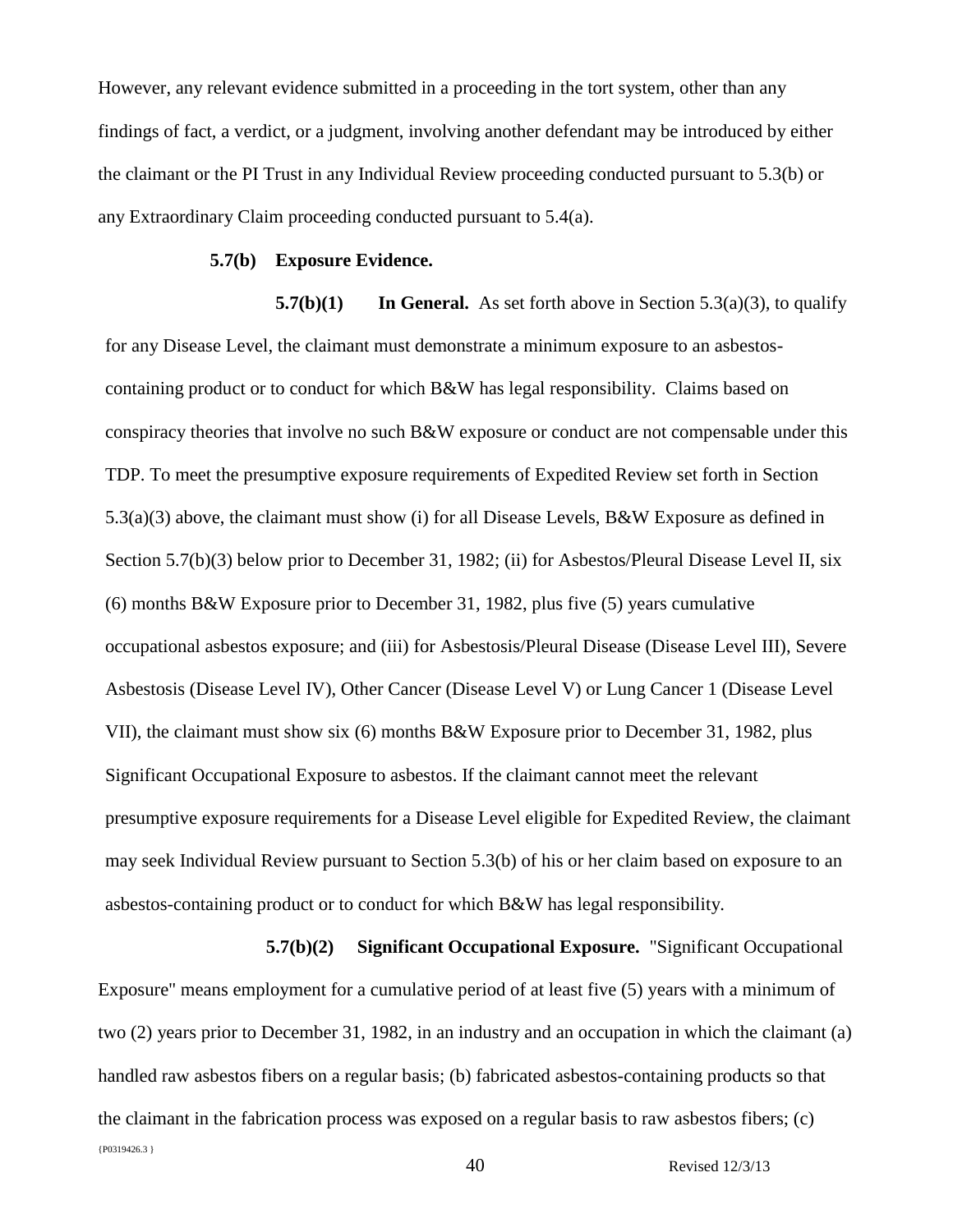altered, repaired or otherwise worked with an asbestos-containing product such that the claimant was exposed on a regular basis to asbestos fibers; or (d) was employed in an industry and occupation such that the claimant worked on a regular basis in close proximity to workers engaged in the activities described in (a), (b) and/or (c).

**5.7(b)(3) B&W Exposure.** The claimant must demonstrate meaningful and credible exposure, which occurred prior to December 31, 1982, to asbestos or asbestoscontaining products (including boilers) supplied, specified, manufactured, installed, maintained, or repaired by B&W and/or any entity, including a B&W contracting unit, for which B&W has legal responsibility. Working at a site prior to December 31, 1982, in the proximity of a B&W boiler during a time period in which the PI Trust has established the presence of a B&W boiler, or in the proximity of the performance of services by a B&W entity, including a B&W contracting unit, shall constitute presumptive evidence of exposure. For other sites, the PI Trust shall consider meaningful and credible evidence, including an affidavit or sworn statement of the claimant, an affidavit or sworn statement of a co-worker or the affidavit or sworn statement of a family member in the case of a deceased claimant (providing the PI Trust finds such evidence reasonably reliable), invoices, employment, construction or similar records, interrogatory answers, sworn work histories, and depositions, or other credible evidence. The PI Trust can also require submission of other or additional evidence of exposure when it deems such to be necessary. The specific exposure information required by the PI Trust to process a claim under either Expedited or Individual Review shall be set forth on the proof of claim form to be used by the PI Trust. The PI Trust can also require submission of other or additional evidence of exposure when it deems such to be necessary.

{P0319426.3 } 41 Revised 12/3/13 Evidence submitted to establish proof of exposure to B&W products is for the sole benefit of the PI Trust, not third parties or defendants in the tort system. The PI Trust has no need for, and therefore claimants are not required to furnish the PI Trust with evidence of, exposure to specific asbestos products other than those for which B&W has legal responsibility, except to the extent such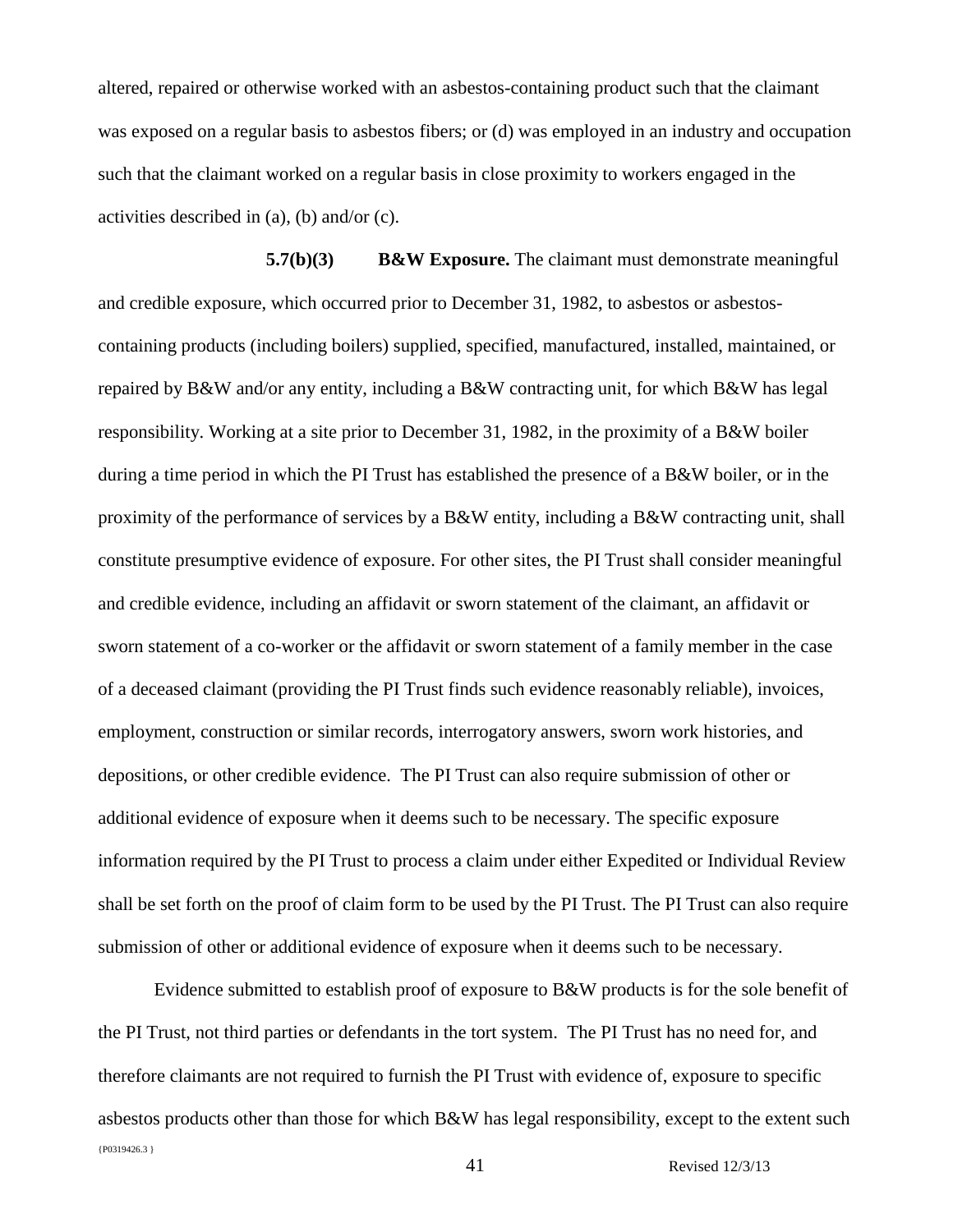evidence is required elsewhere in this TDP. Similarly, failure to identify B&W products in the claimant's underlying tort action, or to other bankruptcy trusts, does not preclude the claimant from recovering from the PI Trust, provided the claimant otherwise satisfies the medical and exposure requirements of this TDP.

**5.8 Claims Audit Program.** The PI Trust, with the consent of the TAC and the Futures Claimants Representative, may develop methods for auditing the reliability of medical evidence, including additional reading of X-rays, CT scans and verification of pulmonary function tests, as well as the reliability of evidence of exposure to asbestos, including exposure to asbestos-containing products manufactured or distributed by B&W prior to December 31, 1982. In the event that the PI Trust reasonably determines that any individual or entity has engaged in a pattern or practice of providing unreliable medical evidence to the PI Trust, it may decline to accept additional evidence from such provider in the future.

Further, in the event that an audit reveals that fraudulent information has been provided to the PI Trust, the PI Trust may penalize any claimant or claimant's attorney by disallowing the PI Trust Claim or by other means including, but not limited to, requiring the source of the fraudulent information to pay the costs associated with the audit and any future audit or audits, reordering the priority of payment of all affected claimants' PI Trust Claims, raising the level of scrutiny of additional information submitted from the same source or sources, refusing to accept additional evidence from the same source or sources, seeking the prosecution of the claimant or claimant's attorney for presenting a fraudulent claim in violation of 18 U.S.C. §152, and seeking sanctions from the Bankruptcy Court.

{P0319426.3 } **5.9 Second Disease (Malignancy) Claims**. The holder of a PI Trust Claim involving a non-malignant asbestos-related disease (Disease Levels I through IV) may assert a new PI Trust Claim against the PI Trust for a malignant disease (Disease Levels  $V - VIII$ ) that is subsequently diagnosed. Any additional payments to which such claimant may be entitled with respect to such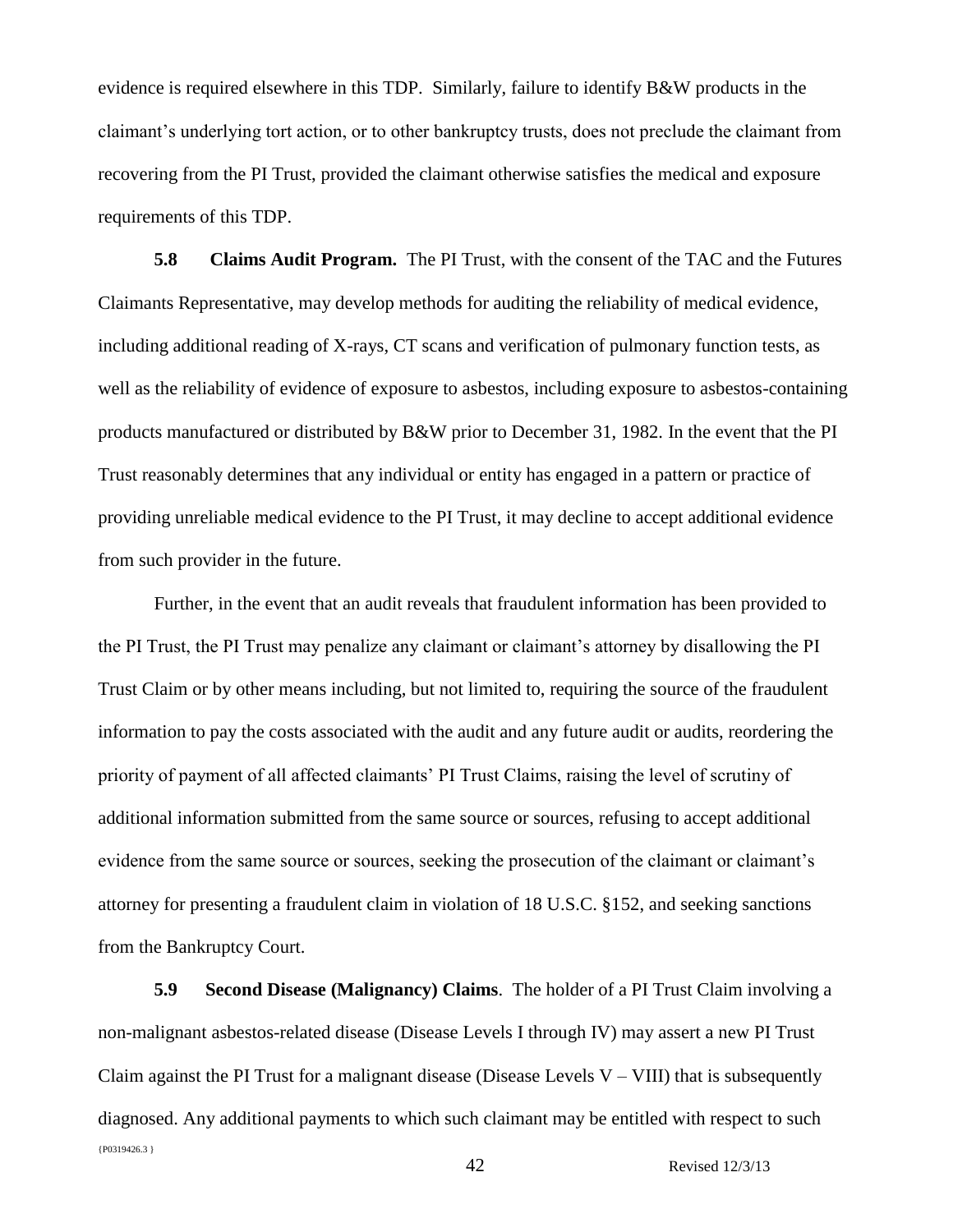malignant asbestos-related disease shall not be reduced by the amount paid for the non-malignant asbestos-related disease, provided that the malignant disease had not been diagnosed by the time the claimant was paid with respect to the original claim involving the non-malignant disease.

### **5.10 Arbitration**.

 $\overline{a}$ 

**5.10(a) Establishment of ADR Procedures.** The PI Trust, with the consent of the TAC and the Future Claimants' Representative, shall institute binding and non-binding arbitration procedures in accordance with the Alternative Dispute Resolution ("ADR") Procedures included in Attachment A hereto<sup>12</sup> for resolving disputes concerning whether a Pre-Petition settlement agreement with B&W is binding and judicially enforceable in the absence of a Final Order of the Bankruptcy Court determining the issue, whether the PI Trust's outright rejection or denial of a claim was proper, or whether the claimant's medical condition or exposure history meets the requirements of this TDP for purposes of categorizing a claim involving Disease Levels I – VIII. Binding and non-binding arbitration shall also be available for resolving disputes over the liquidated value of a claim involving Disease Levels IV – VIII, as well as disputes over B&W's share of the unpaid portion of a Pre-Petition Liquidated PI Trust Claim described in Section 5.2 above and disputes over the validity of an Indirect PI Trust Claim.

In all arbitrations, the arbitrator shall consider the same medical and exposure evidentiary requirements that are set forth in Section 5.7 above. In the case of an arbitration involving the liquidated value of a claim involving Disease Levels IV – VIII, the arbitrator shall consider the same valuation factors that are set forth in Section 5.3(b)(2) above. In order to facilitate the Individual Review Process with respect to such claims, the PI Trust may from time to time develop valuation methodologies and/or matrices taking account of the valuation factors that are set forth in Section 5.3(b)(2) above that enable the PI Trust to efficiently make initial liquidated value offers on these

<sup>{</sup>P0319426.3 }  $12$  To the extent there is any ambiguity or conflict between any provision of this TDP and the ADR Procedures, the provisions of this TDP shall control.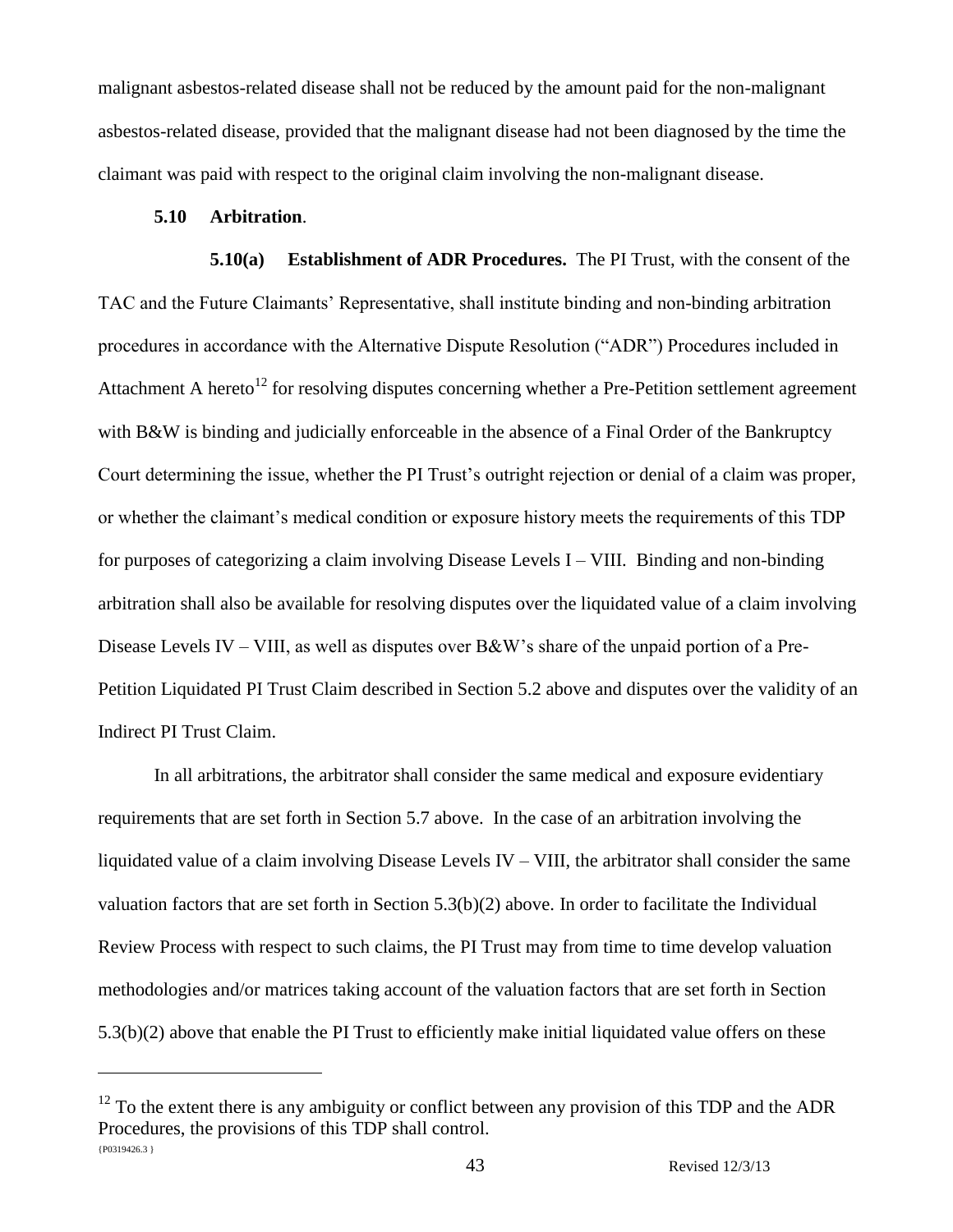claims in the Individual Review setting. With respect to all claims, except Foreign Claims, these valuation methodologies and/or matrices are often referred to as the Individual Review model. Except as provided below for arbitrations involving Foreign Claims, the PI Trust shall neither offer into evidence or describe any such methodologies and/or matrices nor assert that any information generated by the methodologies and/or matrices has any evidentiary relevance or should be used by the arbitrator in determining the presumed correct liquidated value in the arbitration. The underlying data that was used to create the methodologies and/or matrices may be relevant and may be made available to the arbitrator but only if provided to the claimant or his/her counsel at least ten (10) days prior to the arbitration proceeding.

In arbitrations involving Foreign Claims, the PI Trust may introduce into evidence its matrices and/or methodologies developed pursuant to Section 5.3(b)(1) above for evaluating and valuing such Foreign Claims. The arbitrator is to assign a value to a valid Foreign Claim that is consistent with the value such claim would receive in the tort system in the Claimant's Jurisdiction.

In all arbitrations, the arbitrator shall consider evidence presented by the PI Trust, including written expert or other evidence regarding the validity of a Foreign Claim, including evidence regarding whether the claim has been paid, satisfied, settled, released, waived, or otherwise discharged under the law and procedure of the Claimant's Jurisdiction, but only if provided to the claimant or his or her counsel at least ten (10) days prior to the arbitration hearing.

With respect to all claims eligible for arbitration, the claimant, but not the PI Trust, may elect either non-binding or binding arbitration. The ADR Procedures set forth in Attachment A hereto may be modified by the PI Trust with the consent of the TAC and the Future Claimants' Representative.

{P0319426.3 } **5.10(b) Claims Eligible for Arbitration.** In order to be eligible for arbitration, the claimant must first complete the Individual Review Process with respect to the disputed issue as well as either the *Pro Bono* Evaluation or the Mediation processes set forth in to the ADR Procedures. Individual Review shall be treated as completed for these purposes when the claim has been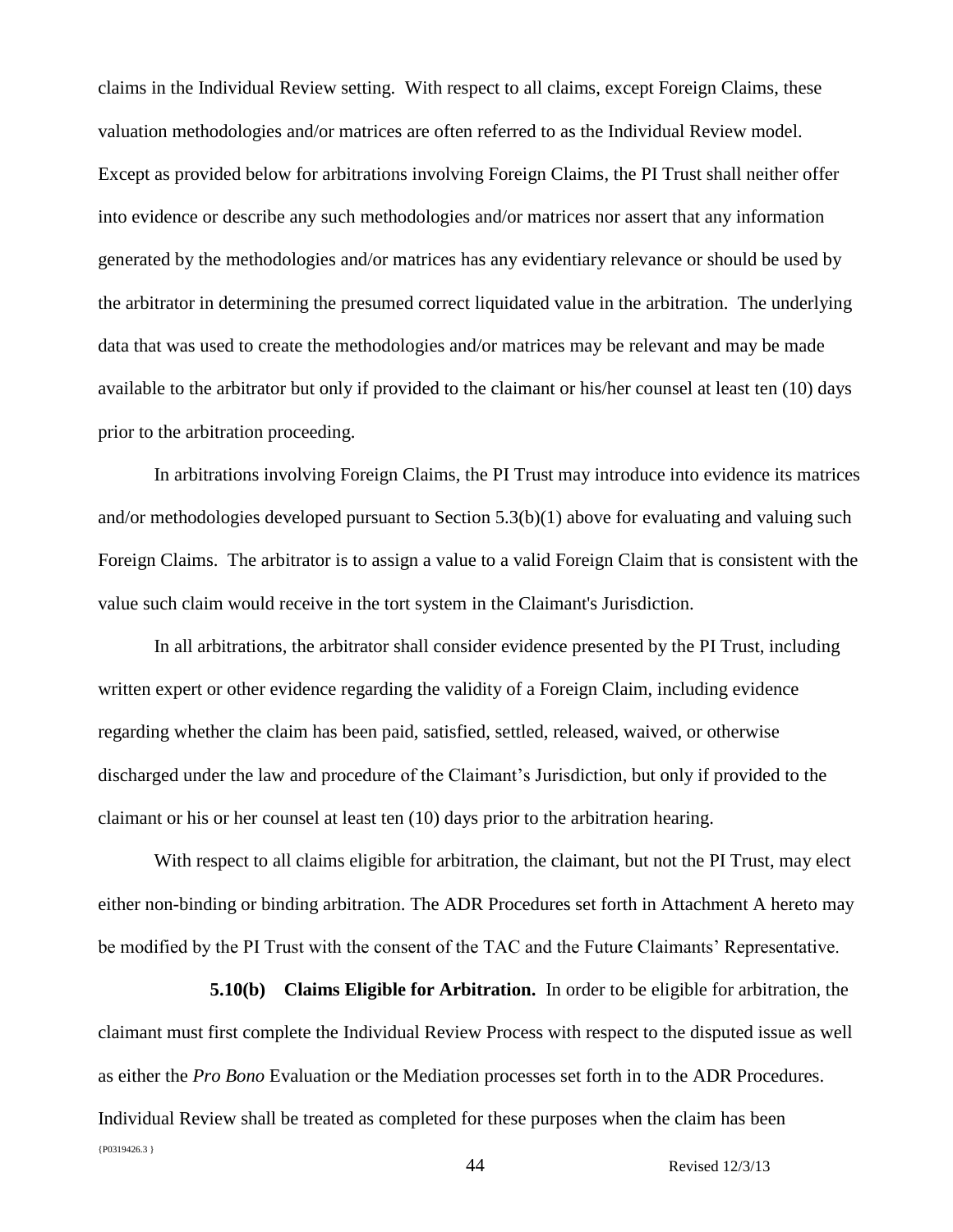individually reviewed by the PI Trust, the PI Trust has made an offer on the claim, the claimant has rejected the liquidated value resulting from the Individual Review, and the claimant has notified the PI Trust of the rejection in writing. Individual Review shall also be treated as completed if the PI Trust has rejected the claim.

**5.10(c) Limitations on and Payment of Arbitration Awards.** In the case of a non-Extraordinary claim involving Disease Levels I - III, the arbitrator shall not return an award in excess of the Scheduled Value for such claim. In the case of a non-Extraordinary Claim involving Disease Levels IV – VIII, the arbitrator shall not return an award in excess of the Maximum Value for the appropriate Disease Level as set forth in Section 5.3(a)(3) above, and for an Extraordinary Claim involving one of those Disease Levels, the arbitrator shall not return an award greater than the maximum value for such a claim as set forth in Section 5.4(a) above. A claimant who submits to arbitration and who accepts the arbitral award shall receive payments in the same manner as one who accepts the PI Trust's original valuation of the claim.

**5.11 Litigation**. Claimants who elect non-binding arbitration and then reject their arbitral awards retain the right to institute a lawsuit in the tort system against the PI Trust pursuant to Section 7.6 below. However, a claimant shall be eligible for payment of a judgment for monetary damages obtained in the tort system from the PI Trust's available cash only as provided in Section 7.7 below.

### **SECTION VI**

#### **Claims Materials**

{P0319426.3 } 45 Revised 12/3/13 **6.1 Claims Materials.** The PI Trust shall prepare suitable and efficient claims materials ("Claims Materials") for all PI Trust Claims, and shall provide such Claims Materials upon a written request for such materials to the PI Trust. The proof of claim form to be submitted to the PI Trust shall require the claimant to assert the highest Disease Level for which the claim qualifies at the time of filing. The proof of claim form shall also include a certification by the claimant or his or her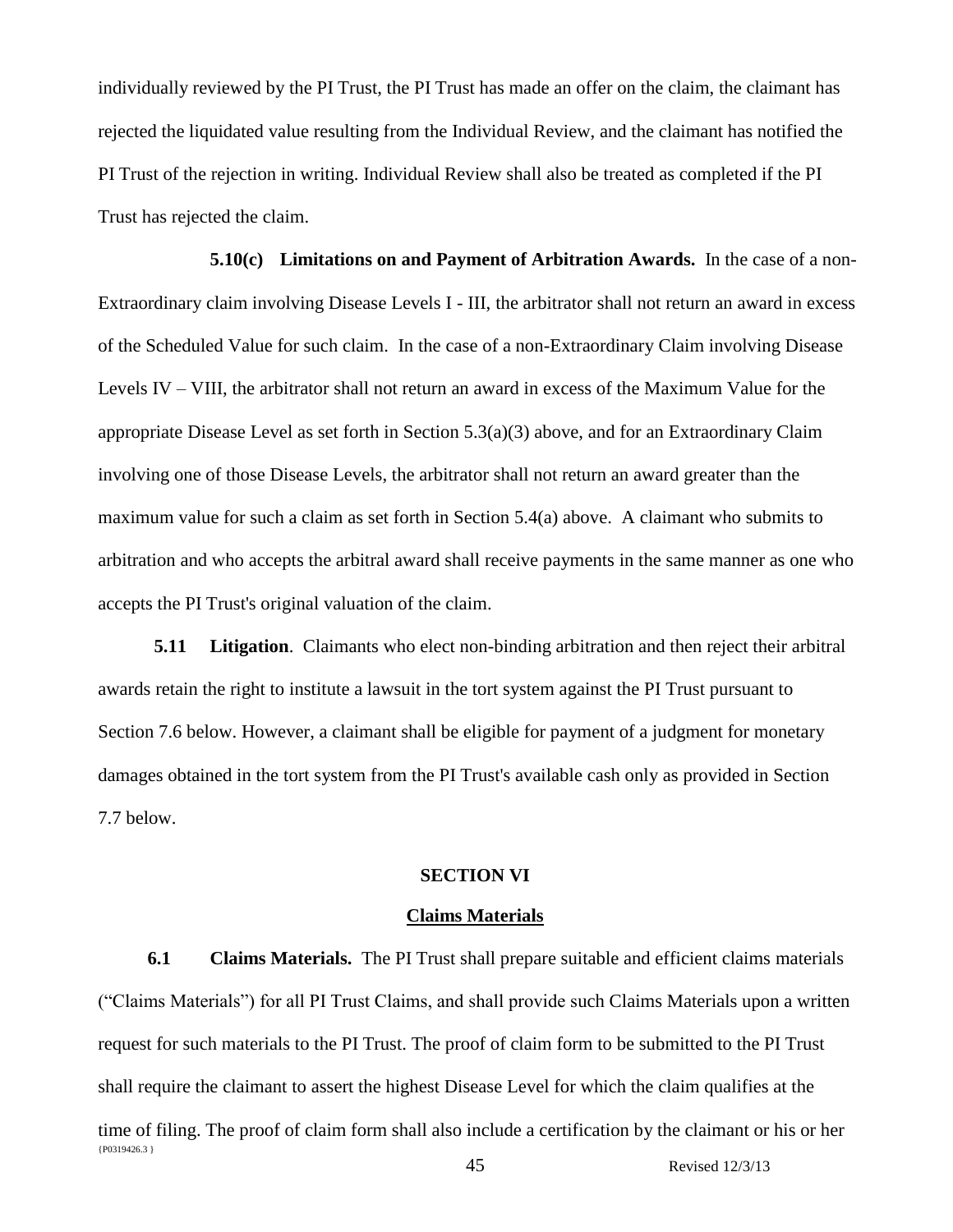attorney sufficient to meet the requirements of Rule 11(b) of the Federal Rules of Civil Procedure. In developing its claim filing procedures, the PI Trust shall make every effort to provide claimants with the opportunity to utilize currently available technology at their discretion, including filing claims and supporting documentation over the Internet and electronically by disk or CD-rom. The proof of claim form may be changed by the PI Trust with the consent of the TAC and the Future Claimants' Representative.

**6.2 Content of Claims Materials.** The Claims Materials shall include a copy of this TDP, such instructions as the Trustees shall approve, and a detailed proof of claim form. If feasible, the forms used by the PI Trust to obtain claims information shall be the same or substantially similar to those used by other asbestos claims resolution organizations. If requested by the claimant, the PI Trust shall accept information provided electronically. The claimant may, but shall not be required to, provide the PI Trust with evidence of recovery from other defendants and claims resolution organizations, except that the PI Trust may require a claimant holding a Foreign Claim to provide it with such evidence of recovery or other information that such claimant would be required to provide pursuant to the substantive law, rules of procedure or practices in the tort system in the Claimant's Jurisdiction, including pre- and post-verdict rules, so as to enable the PI Trust to (1) determine whether the claim would be valid and cognizable in the tort system in the Claimant's Jurisdiction, (2) comply with the provisions of Section 5.3(b)(1) hereof, and (3) determine B&W's several share of liability for the claimant's unpaid damages.

{P0319426.3 } 46 Revised 12/3/13 **6.3 Withdrawal or Deferral of Claims**. A claimant can withdraw a PI Trust Claim at any time upon written notice to the PI Trust and file another claim subsequently without affecting the status of the claim for statute of limitations purposes, but any such claim filed after withdrawal shall be given a place in the FIFO Processing Queue based on the date of such subsequent filing. A claimant can also request that the processing of his or her PI Trust Claim by the PI Trust be deferred for a period not to exceed three (3) years without affecting the status of the claim for statute of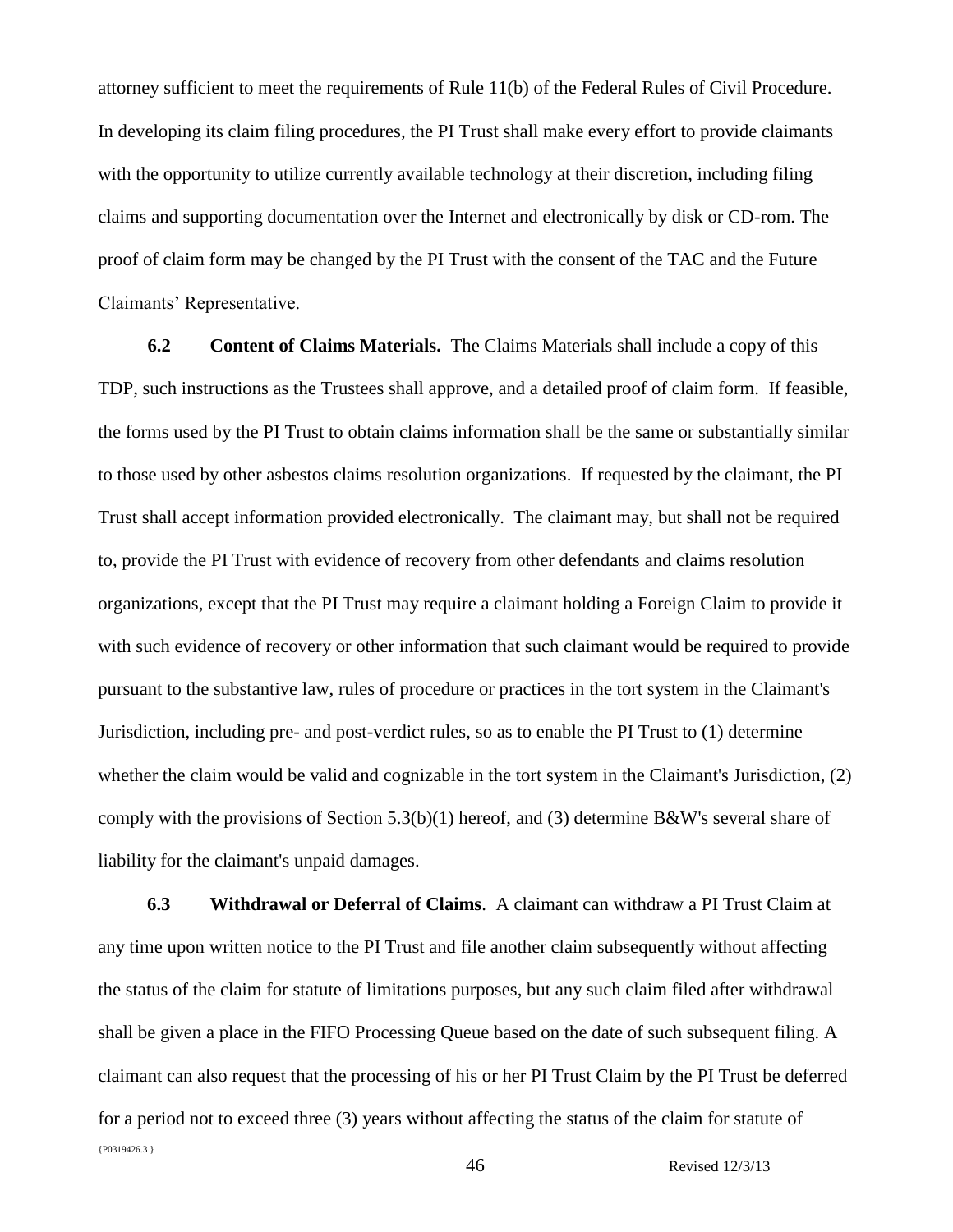limitations purposes, in which case the claimant shall also retain his or her original place in the FIFO Processing Queue. During the period of such deferral, a sequencing adjustment on such claimant's PI Trust Claim as provided in Section 7.5 hereunder shall not accrue and payment thereof shall be deemed waived by the claimant. Except for PI Trust Claims held by representatives of deceased or incompetent claimants for which court or probate approval of the PI Trust's offer is required, or a PI Trust Claim for which deferral status has been granted, a claim shall be deemed to have been withdrawn if the claimant neither accepts, rejects, nor initiates arbitration within six (6) months of the PI Trust's written offer of payment or rejection of the claim. Upon written request and good cause, the PI Trust may extend the withdrawal or deferral period for an additional six (6) months.

**6.4 Filing Requirements and Fees**. The Trustees shall have the discretion to determine, with the consent of the TAC and the Futures Representative, (a) whether a claimant must have previously filed an asbestos-related personal injury claim in the tort system to be eligible to file the claim with the PI Trust and (b) whether a filing fee should be required for any PI Trust claims.

{P0319426.3 } **6.5 Confidentiality of Claimants' Submissions**. All submissions to the PI Trust by a holder of a PI Trust Claim of a proof of claim form and materials related thereto shall be treated as made in the course of settlement discussions between the holder and the PI Trust, and intended by the parties to be confidential and to be protected by all applicable state and federal privileges, including but not limited to those directly applicable to settlement discussions. The PI Trust will preserve the confidentiality of such claimant submissions, and shall disclose the contents thereof only with the permission of the holder, to another trust established for the benefit of asbestos personal injury claimants pursuant to section 524(g) and/or section 105 of the Bankruptcy Code or other applicable law, to such other persons as authorized by the holder, or in response to a valid subpoena of such materials issued by the Bankruptcy Court. Furthermore, the PI Trust shall provide counsel for the holder a copy of any such subpoena immediately upon being served. The PI Trust shall on its own initiative or upon request of the claimant in question take all necessary and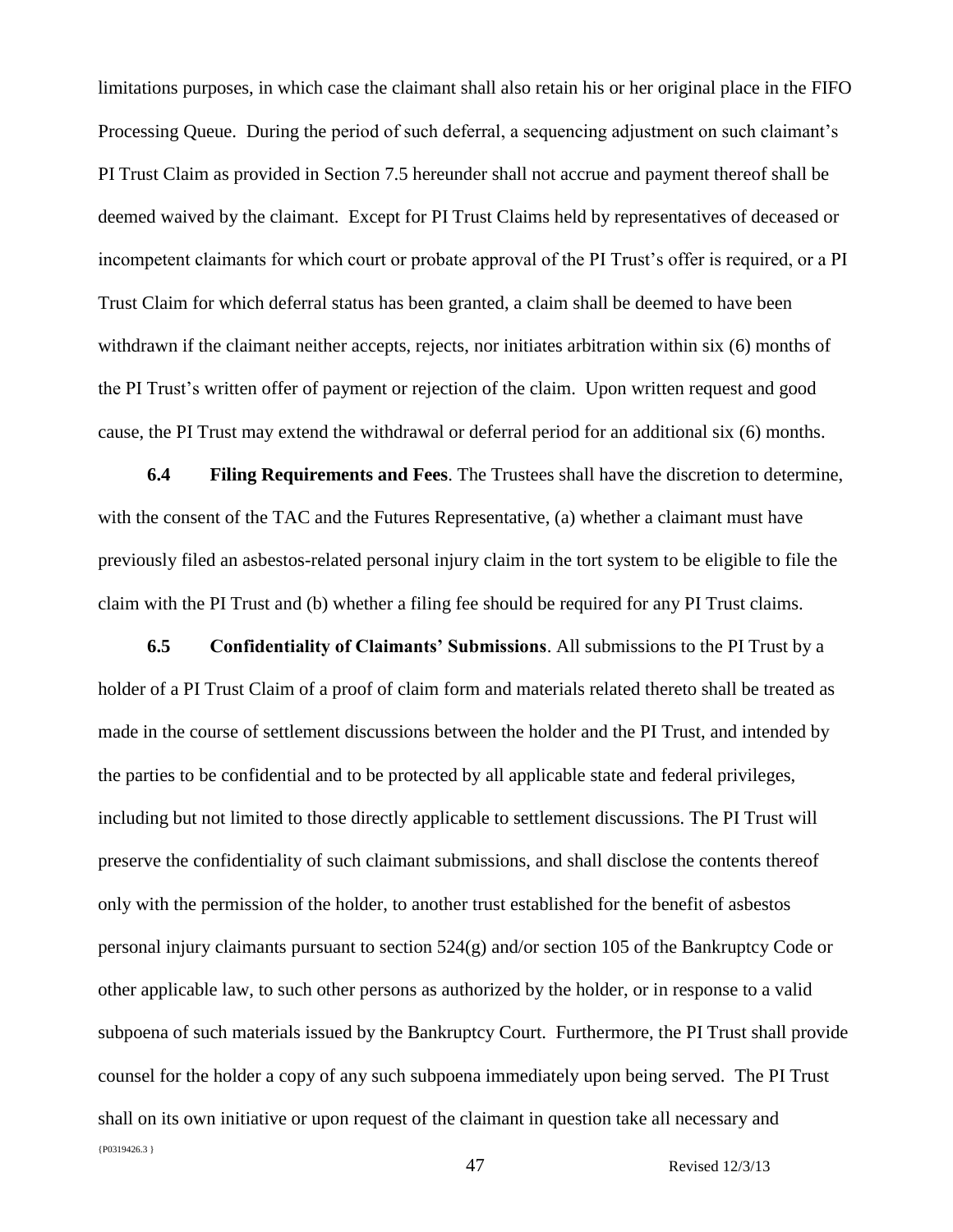appropriate steps to preserve said privileges before the Bankruptcy Court and before those courts having appellate jurisdiction related thereto. Notwithstanding anything in the foregoing to the contrary, with the consent of the TAC and the Future Claimants' Representative, the PI Trust may, in specific limited instances, disclose information, documents, or other materials reasonably necessary in the PI Trust's judgment to preserve, litigate, resolve, or settle coverage, or to comply with an applicable obligation under an insurance policy or settlement agreement within the Asbestos PI Liability Insurance Rights; provided, however, that the PI Trust shall take any and all steps reasonably feasible in its judgment to preserve the further confidentiality of such information, documents and materials, and prior to the disclosure of such information, documents or materials to a third party, the PI Trust shall receive from such third party a written agreement of confidentiality that (a) ensures that the information, documents and materials provided by the PI Trust shall be used solely by the receiving party for the purpose stated in the agreement and (b) prohibits any other use or further dissemination of the information, documents and materials by the third party.

#### **SECTION VII**

#### **General Guidelines for Liquidating and Paying Claims**

**7.1 Showing Required.** To establish a valid PI Trust Claim, a claimant must meet the requirements set forth in this TDP. The PI Trust may require the submission of X-rays, CT scans, laboratory tests, medical examinations or reviews, other medical evidence, or any other evidence to support or verify the claim, and may further require that medical evidence submitted comply with recognized medical standards regarding equipment, testing methods, and procedures to assure that such evidence is reliable.

Nothing in this TDP shall prohibit the PI Trust at any time from challenging the validity of a claim under the provisions of this TDP and/or whether a claim has been paid, satisfied, settled, released, waived, or otherwise discharged.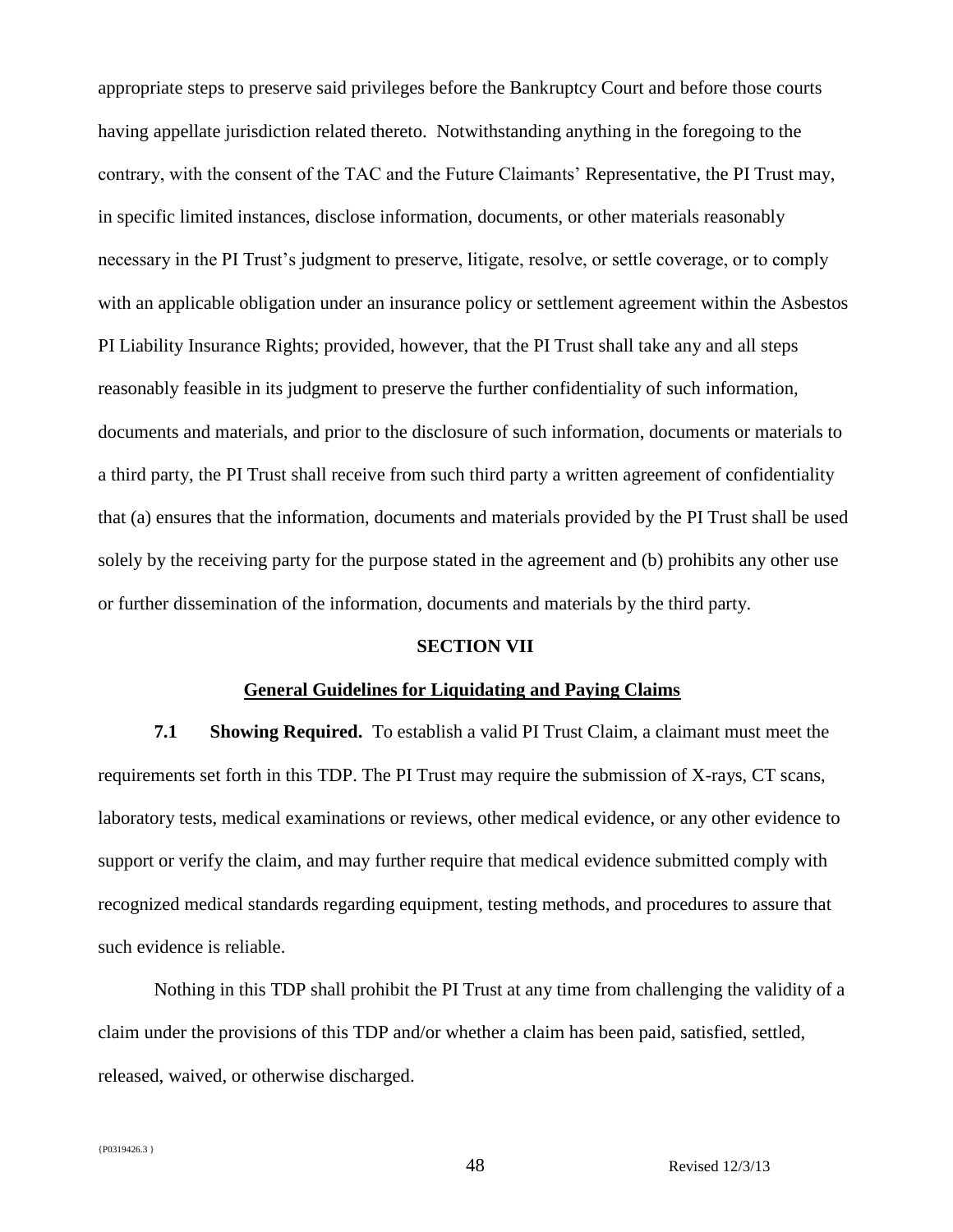**7.2 Costs Considered.** Notwithstanding any provisions of this TDP to the contrary, the Trustees shall always give appropriate consideration to the cost of investigating and uncovering invalid PI Trust Claims so that the payment of valid PI Trust Claims is not further impaired by such processes with respect to issues related to the validity of the medical evidence supporting a PI Trust Claim. The Trustees shall also have the latitude to make judgments regarding the amount of transaction costs to be expended by the PI Trust so that valid PI Trust Claims are not unduly further impaired by the costs of additional investigation. Nothing herein shall prevent the Trustees, in appropriate circumstances, from contesting the validity of any claim against the PI Trust whatever the costs, or to decline to accept medical evidence from sources that the Trustees have determined to be unreliable pursuant to the Claims Audit Program described in Section 5.8 above.

#### **7.3 Discretion to Vary the Order and Amounts of Payments in Event of Limited**

**Liquidity.** Consistent with the provisions hereof and subject to the FIFO Processing and Liquidation Queues, the Maximum Annual Payment, the Maximum Available Payment and the Claims Payment Ratio requirements set forth above, the Trustees shall proceed as quickly as possible to liquidate valid PI Trust Claims, and shall make payments to holders of such claims in accordance with this TDP promptly as funds become available and as claims are liquidated, while maintaining sufficient resources to pay future valid claims in substantially the same manner.

Because the PI Trust's income over time remains uncertain, and decisions about payments must be based on estimates that cannot be done precisely, they may have to be revised in light of experiences over time, and there can be no guarantee of any specific level of payment to claimants. However, the Trustees shall use their best efforts to treat similar claims in substantially the same manner, consistent with their duties as Trustees, the purposes of the PI Trust, the established allocation of funds to claims in Categories A and B, and the practical limitations imposed by the inability to predict the future with precision.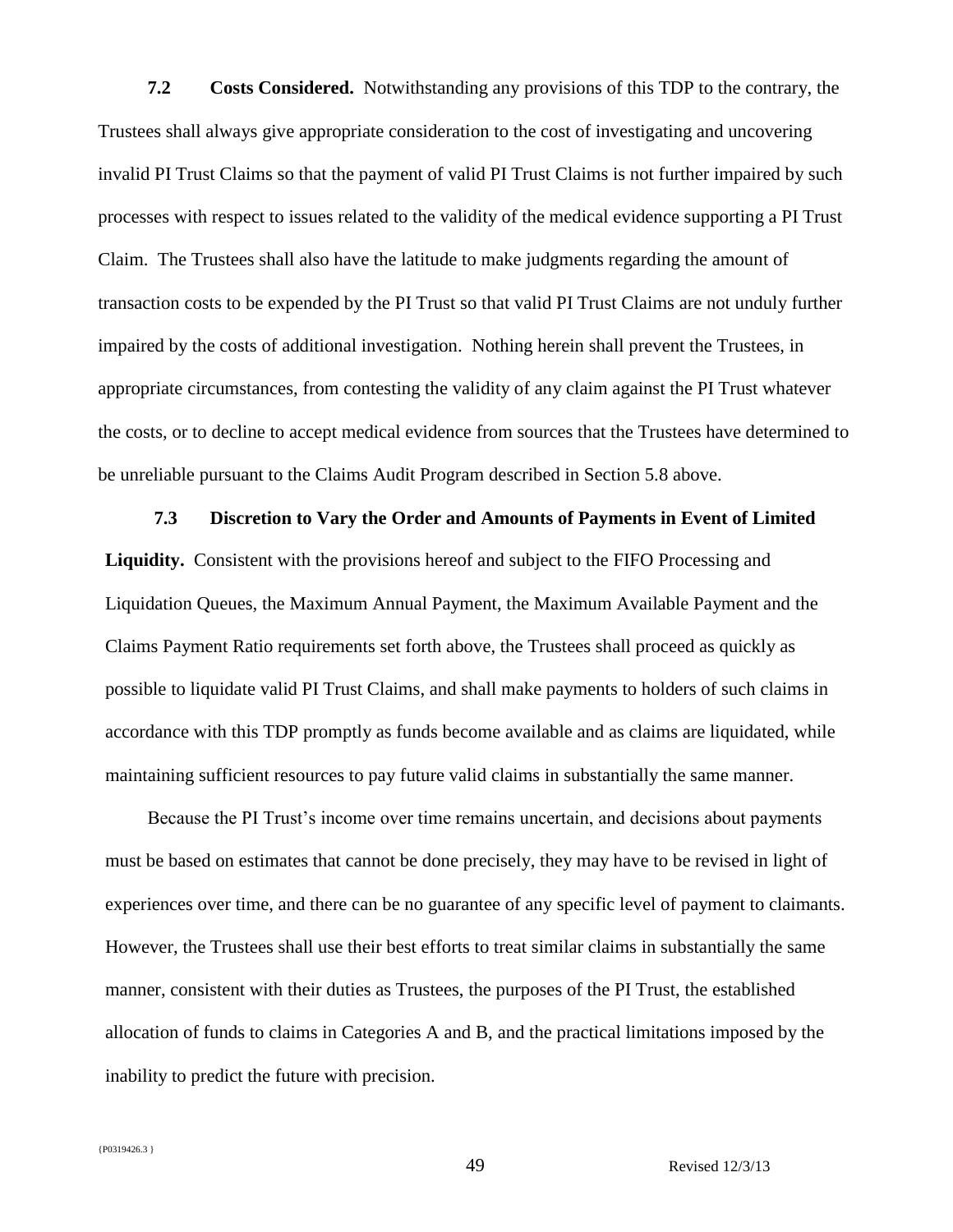In the event that the PI Trust faces temporary periods of limited liquidity, the Trustees may, with the consent of the TAC and the Future Claimants' Representative, suspend the normal order of payment and may temporarily limit or suspend payments altogether, and may offer a Reduced Payment Option as described in Section 2.5 above.

**7.4 Punitive Damages.** Except as provided below for claims asserted under the Alabama Wrongful Death Statute, in determining the value of any liquidated or unliquidated PI Trust Claim, punitive or exemplary damages, *i.e.*, damages other than compensatory damages, shall not be considered or allowed, notwithstanding their availability in the tort system.

Similarly, no punitive or exemplary damages shall be payable with respect to any claim litigated against the PI Trust in the tort system pursuant to Sections 5.11 above and 7.6 below. The only damages that may be awarded pursuant to this TDP to Alabama Claimants who are deceased and whose personal representatives pursue their claims only under the Alabama Wrongful Death Statute shall be compensatory damages determined pursuant to the statutory and common law of the Commonwealth of Pennsylvania, without regard to its choice of law principles. The choice of law provision in Section 7.4 herein applicable to any claim with respect to which, but for this choice of law provision, the applicable law of the Claimant's Jurisdiction pursuant to Section 5.3(b)(2) is determined to be the Alabama Wrongful Death Statute, shall only govern the rights between the PI Trust and the claimant including, but not limited to, suits in the tort system pursuant to Section 7.6, and to the extent the PI Trust seeks recovery from any entity that provided insurance to B&W, the Alabama Wrongful Death Statute shall govern.

### **7.5 Sequencing Adjustment.**

{P0319426.3 } 50 Revised 12/3/13 **7.5(a) In General.** Except for any PI Trust Claim involving Other Asbestos Disease (Disease Level I – Cash Discount Payment) and subject to the limitations set forth below, a sequencing adjustment shall be paid on all PI Trust Claims with respect to which the claimant has had to wait a year or more for payment, provided, however, that no claimant shall receive a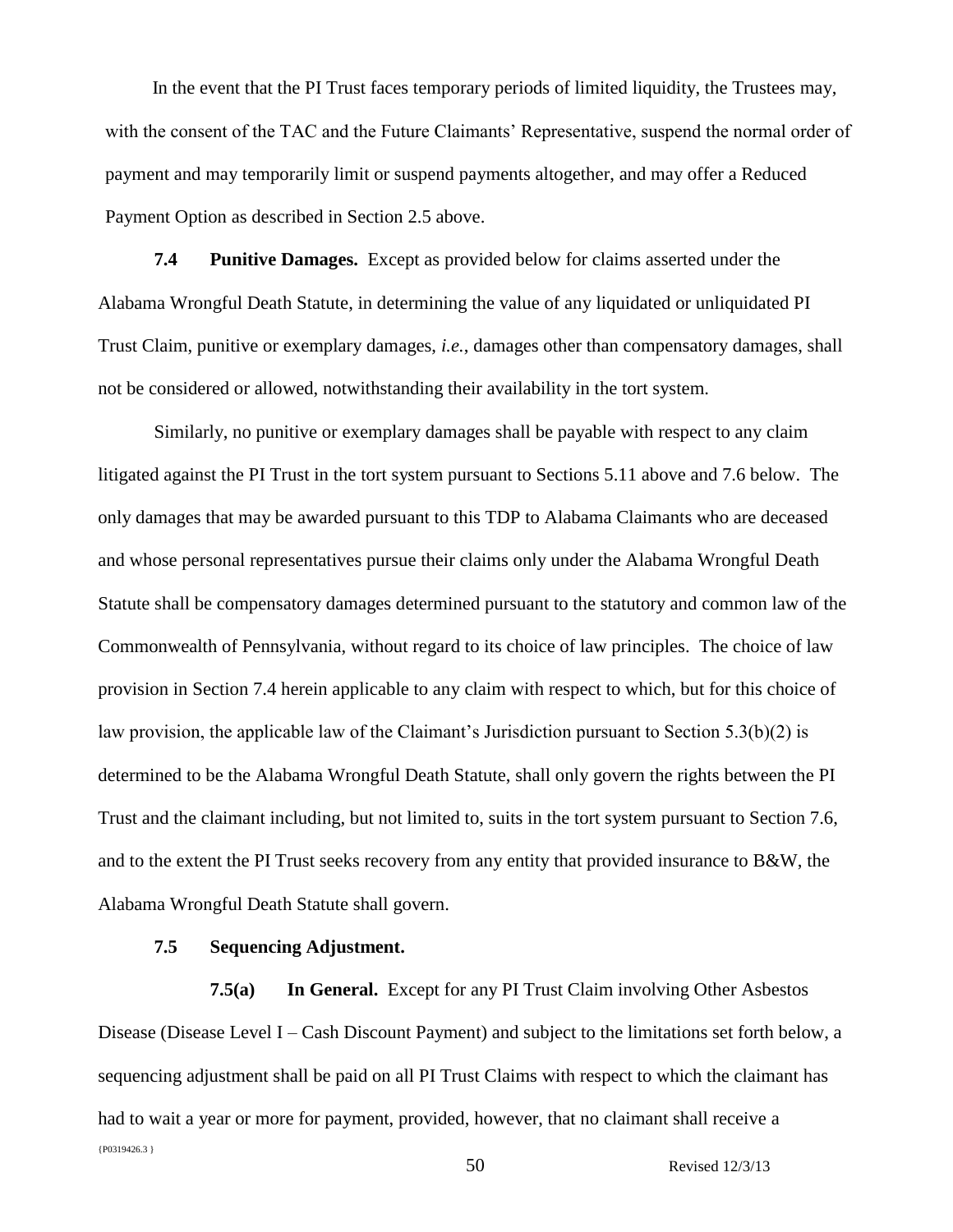sequencing adjustment for a period in excess of seven (7) years. The sequencing adjustment factor for each year shall be the one-year Treasury bill interest rate in effect on January 1 of the year in which the accrual commences, with the factor being adjusted each January 1 to correspond to the one-year Treasury bill interest rate then in effect. The PI Trust shall have the discretion to change the sequencing adjustment factor with the consent of the TAC and the Future Claimants' Representative.

**7.5(b) Unliquidated PI Trust Claims.** A sequencing adjustment shall be payable on the Scheduled Value of any unliquidated PI Trust Claim that meets the requirements of Disease Levels II –V, VII and VIII, whether the claim is liquidated under Expedited Review, Individual Review, or by arbitration**.** No sequencing adjustment shall be paid on any claim involving Disease Level I or on any claim liquidated in the tort system pursuant to Section 5.11 above and Section 7.6 below.The sequencing adjustment on an unliquidated PI Trust Claim that meets the requirements of Disease Level VI shall be based on the Average Value of such a claim. Sequencing adjustments on all such unliquidated claims shall be measured from the date of payment back to the earliest of the date that is one (1) year after the date on which (a) the claim was filed against B&W prior to the Petition Date; (b) the claim was filed against another defendant in the tort system on or after the Petition Date but before the Effective Date; (c) the claim was filed with the Bankruptcy Court during the pendency of the Chapter 11 proceeding; or (d) the claim was filed with the PI Trust after the Effective Date.

**7.5(c) Liquidated Pre-Petition Claims.** A sequencing adjustment shall also be payable on the liquidated value of all Pre-Petition Liquidated Claims described in Section 5.2(a) above. In the case of Pre-Petition Liquidated Claims liquidated by verdict or judgment, the sequencing adjustment shall be measured from the date of payment back to the date that is one (1) year after the date that the verdict or judgment was entered. In the case of Pre-Petition Liquidated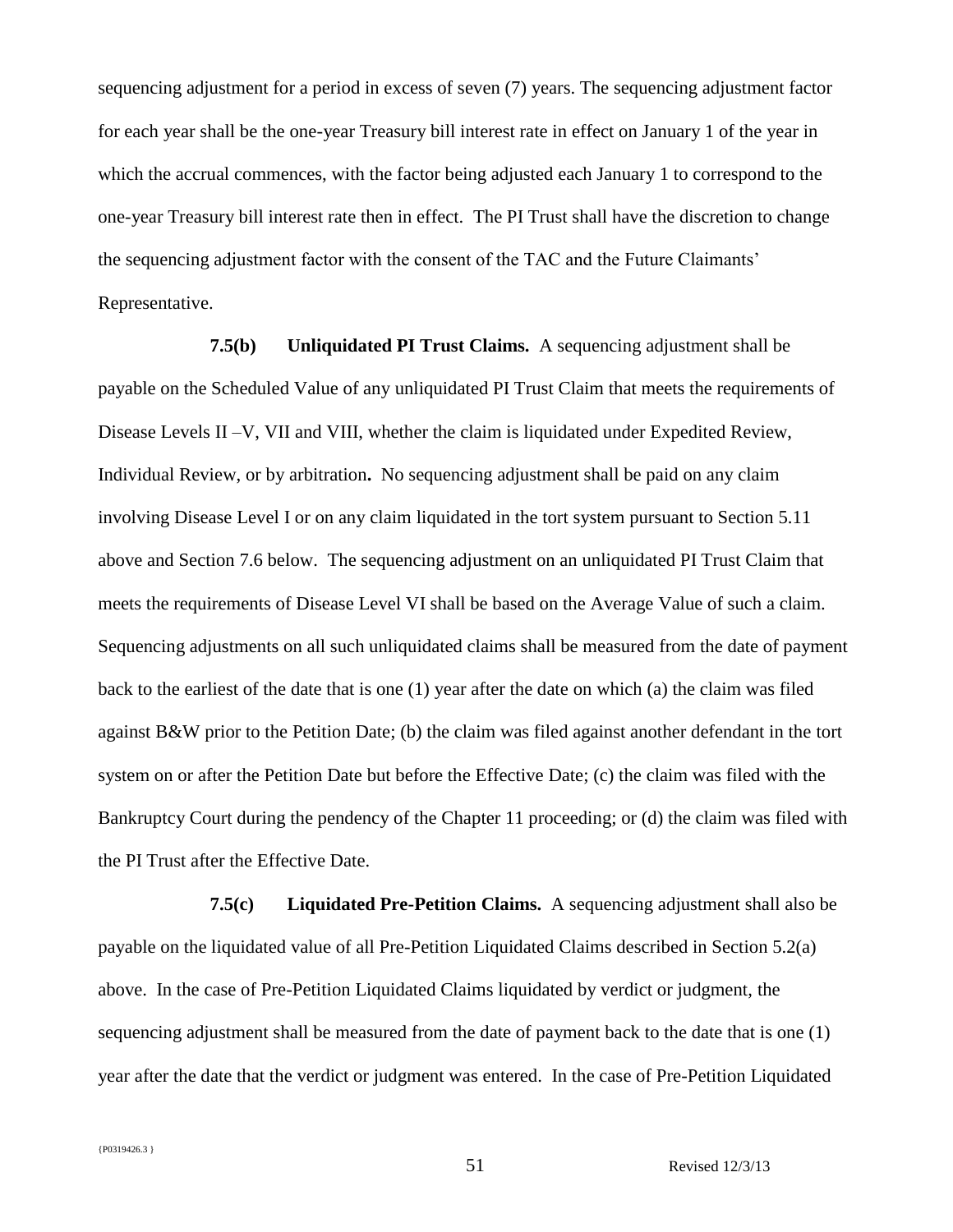Claims liquidated by a binding, judicially enforceable settlement, the sequencing adjustment shall be measured from the date of payment back to the date that is one year after the Petition Date.

**7.6 Suits in the Tort System.** If the holder of a disputed claim disagrees with the PI Trust's determination regarding the Disease Level of the claim, the claimant's exposure or medical history, the validity of the claim under the provisions of this TDP or the liquidated value of the claim, and if the holder has first submitted the claim to non-binding arbitration as provided in Section 5.10 above, the holder may file a lawsuit in the Claimant's Jurisdiction as defined in Section 5.3(b)(2) above. Any such lawsuit must be filed by the claimant in his or her own right and name and not as a member or representative of a class, and no such lawsuit may be consolidated with any other lawsuit. All defenses (including, with respect to the PI Trust, all defenses which could have been asserted by B&W) shall be available to both sides at trial; however, the PI Trust may waive any defense and/or concede any issue of fact or law. If the claimant was alive at the time the initial pre-petition complaint was filed or on the date the proof of claim form was filed with the PI Trust, the case shall be treated as a personal injury case with all personal injury damages to be considered even if the claimant has died during the pendency of the claim.

**7.7 Payment of Judgments for Money Damages.** If and when a claimant obtains a judgment in the tort system, the claim shall be placed in the FIFO Payment Queue based on the date on which the judgment became final. Thereafter, the claimant shall receive from the PI Trust an initial payment (subject to the applicable Payment Percentage, the Maximum Available Payment, the Claims Payment Ratio, and the sequencing adjustment provisions set forth above) of an amount equal to one-hundred percent (100%) of the greater of (i) the PI Trust's last offer to the claimant or (ii) the award that the claimant declined in non-binding arbitration. The claimant shall receive the balance of the judgment, if any, in five (5) equal installments in years six (6) through ten (10) following the year of the initial payment (also subject to the applicable Payment Percentage, the Maximum Available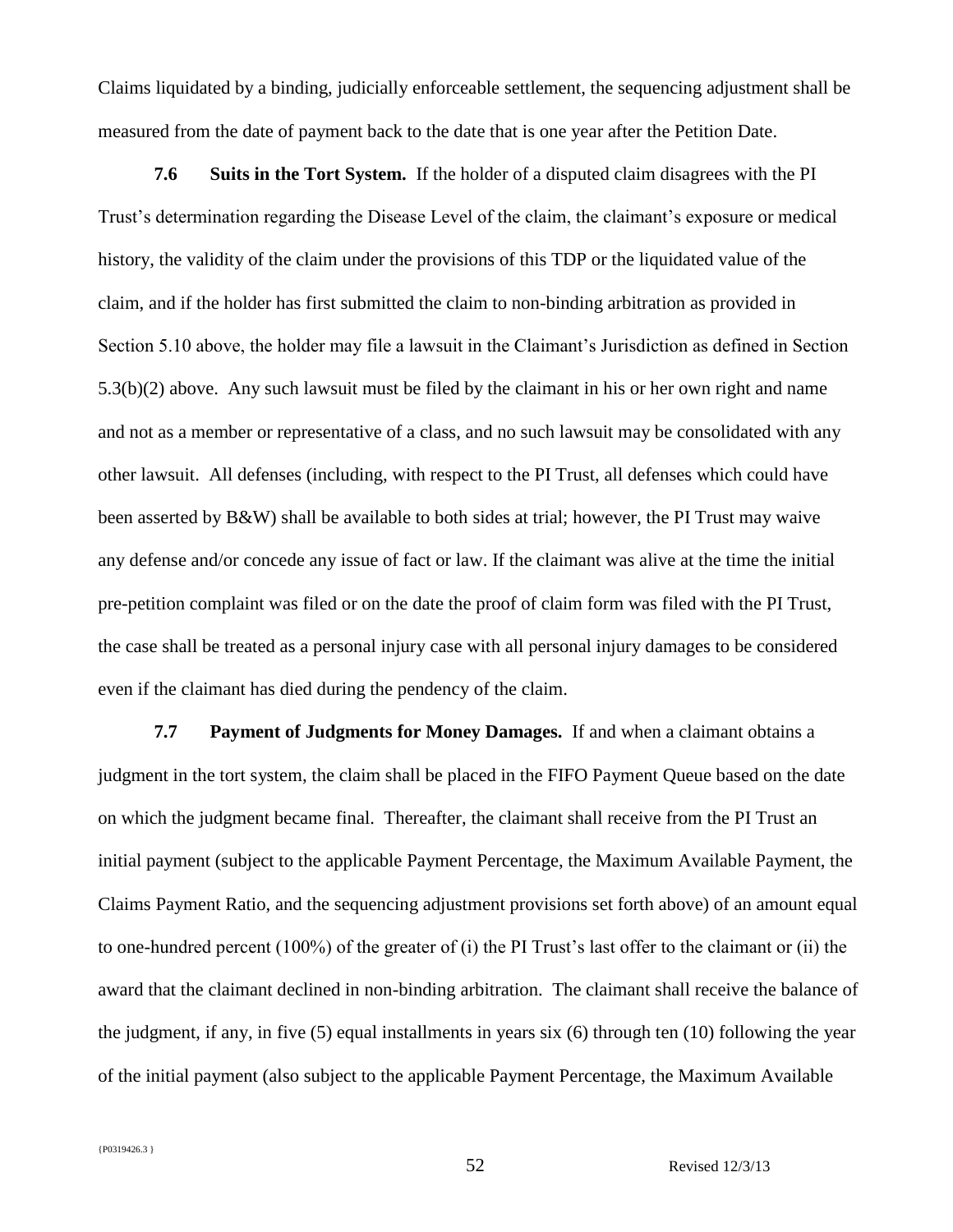Payment, the Claims Payment Ratio, and the sequencing adjustment provisions above in effect on the date of the payment of the subject installment).

In the case of non-Extraordinary claims involving Disease Levels I, II and III, the total amounts paid with respect to such claims shall not exceed the relevant Scheduled Value for such Disease Levels as set forth in Section 5.3(b)(3) above. In the case of claims involving a non-malignant asbestos-related disease that does not attain classification under Disease Levels I, II or III, the amount payable shall not exceed the Scheduled Value for the Disease Level most comparable to the disease proven.In the case of non-Extraordinary claims involving severe asbestosis and malignancies (Disease Levels IV – VIII), the total amounts paid with respect to such claims shall not exceed the Maximum Values for such Disease Levels set forth in Section 5.3(b)(3). In the case of Extraordinary Claims, the total amounts paid with respect to such claims shall not exceed the Maximum Value for such claims set forth in Section 5.4(a) above. Under no circumstances shall either a sequencing adjustment be paid pursuant to Section 7.5 or interest be paid under any statute on any judgments obtained in the tort system.

**7.8 Releases.** The Trustees shall have the discretion to determine the form and substance of the releases to be provided to the PI Trust in order to maximize recovery for claimants against other tortfeasors without increasing the risk or amount of claims for indemnification or contribution from the PI Trust. As a condition to making any payment to a claimant, the PI Trust shall obtain a general, partial, or limited release as appropriate in accordance with the applicable state, federal, foreign or other law. If allowed by applicable law, the endorsing of a check or draft for payment by or on behalf of a claimant shall constitute such a release.

**7.9 Third-Party Services**. Nothing in this TDP shall preclude the PI Trust from contracting with another asbestos claims resolution organization to provide services to the PI Trust so long as decisions about the categorization and liquidated value of PI Trust Claims are based on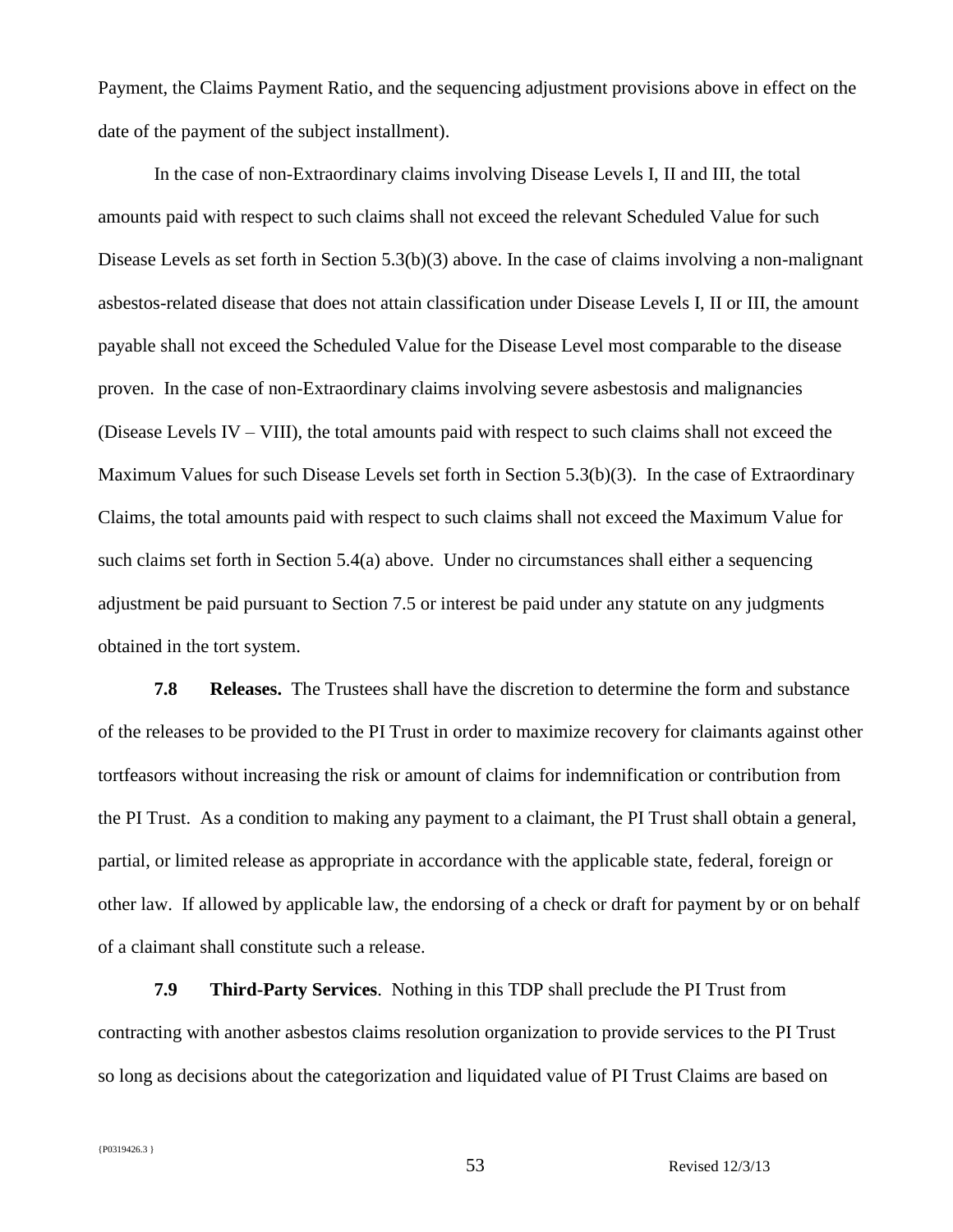the relevant provisions of this TDP, including the Disease Levels, Scheduled Values, Average Values, Maximum Values, and Medical/Exposure Criteria set forth above.

**7.10 PI Trust Disclosure of Information.** Periodically, but not less often than once a year, the PI Trust shall make available to claimants and other interested parties, the number of claims by Disease Levels that have been resolved both by the Individual Review Process and by arbitration as well as by litigation in the tort system indicating the amounts of the awards and the averages of the awards by jurisdiction.

### **SECTION VIII**

### **Miscellaneous**

**8.1 Amendments**. Except as otherwise provided herein, the Trustees may amend, modify, delete, or add to any provisions of this TDP (including, without limitation, amendments to conform this TDP to advances in scientific or medical knowledge or other changes in circumstances), provided they first obtain the consent of the TAC and the Future Claimants' Representative pursuant to the Consent Process set forth in Sections 5.7(b) and 6.6(b) of the PI Trust Agreement, except that the right to amend the Claims Payment Ratio is governed by the restrictions in Section 2.5 above, and the right to adjust the Payment Percentage is governed by Section 4.2 above. Nothing herein is intended to preclude the TAC or the Future Claimants' Representative from proposing to the Trustees, in writing, amendments to this TDP. Any amendment proposed by the TAC or the Future Claimants' Representative shall remain subject to Section 7.3 of the PI Trust Agreement.

{P0319426.3 } **8.2 Severability.** Should any provision contained in this TDP be determined to be unenforceable, such determination shall in no way limit or affect the enforceability and operative effect of any and all other provisions of this TDP. Should any provision contained in this TDP be determined to be inconsistent with or contrary to B&W's obligations to any insurance company providing insurance coverage to B&W in respect of claims for personal injury based on exposure to